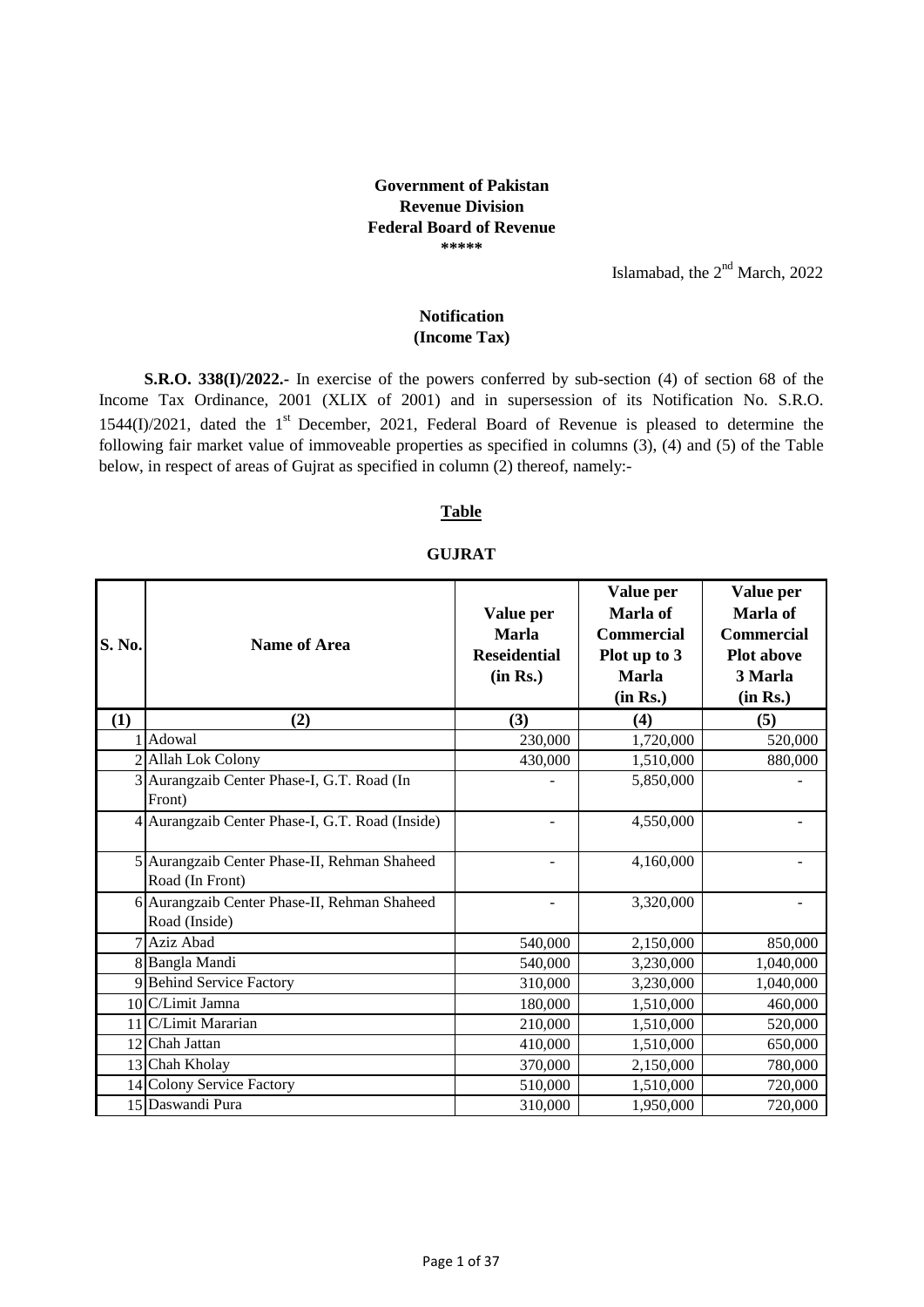|    | 16 Dr. Ghulam Sarwar To Railway Station    | 8,240,000 | 11,840,000 | 9,690,000     |
|----|--------------------------------------------|-----------|------------|---------------|
|    | 17 Fakhira Hospital To G.T.Road            | 930,000   | 3,340,000  | 1,290,000     |
|    | 18 Finish Pull To Grid Station Ghar        | 2,210,000 | 10,760,000 | 3,510,000     |
|    | 19 Gali Malik Kareem                       | 540,000   | 2,150,000  | 850,000       |
|    | 20 Gali Mandar Wali                        | 410,000   | 2,150,000  | 720,000       |
| 21 | Gali Sir Syed College                      | 410,000   | 2,150,000  | 780,000       |
|    | 22 Ganda Nala To Fakhra Hospital           | 1,130,000 | 3,340,000  | 2,370,000     |
|    | 23 Ghazi Abad                              | 180,000   | 1,300,000  | 460,000       |
|    | 24 Gondal Pura                             | 230,000   | 1,510,000  | 520,000       |
|    | 25 Grid Station To Shaheen Chowk           | 1,650,000 | 7,530,000  | 2,470,000     |
|    | 26 Harrianwala                             |           | 1,070,000  |               |
|    | 27 Harrianwala                             |           | 1,430,000  | $\frac{1}{2}$ |
|    | 28 Harrianwala                             | 70,000    |            |               |
|    | 29 Harrianwala                             | 200,000   |            |               |
|    | 30 Harrianwala                             | 1,070,000 |            |               |
|    | 31 Harrianwala                             | 620,000   |            |               |
|    | 32 Hayat Pura                              | 230,000   | 1,510,000  | 520,000       |
|    | 33 Islam Pura                              | 540,000   | 2,150,000  | 850,000       |
|    | 34 Jamna                                   |           | 850,000    |               |
|    | 35 Jattu Wakkal                            | 230,000   | 1,720,000  | 520,000       |
|    | 36 Jinnah Super Maket                      |           | 8,180,000  |               |
|    | 37 Khalid Abad                             | 230,000   | 1,950,000  | 520,000       |
|    | 38 Krishna Gali                            | 540,000   | 2,150,000  | 850,000       |
|    | 39 Madina Bazar/Sargodha Road              | 3,090,000 | 6,160,000  | 4,310,000     |
|    | 40 Miana Pura                              | 230,000   | 1,950,000  | 520,000       |
|    | 41 Mohallah Amin Abad                      | 230,000   | 1,950,000  | 520,000       |
|    | 42 Mohallah Feroz Abad                     | 350,000   | 1,950,000  | 650,000       |
|    | 43 Mohallah Jhangi                         | 430,000   | 1,720,000  | 780,000       |
|    | 44 Murrarian                               |           | 780,000    |               |
|    | 45 Murrarian                               | 40,000    |            |               |
|    | 46 Murrarian                               | 130,000   |            |               |
|    | 47 Muslim Pura                             | 230,000   | 1,950,000  | 910,000       |
|    | 48 Narrowali                               |           | 810,000    |               |
|    | 49 Narrowali                               | 70,000    |            | $\frac{1}{2}$ |
|    | 50 Narrowali                               | 420,000   |            |               |
|    | 51 Niamat Pura                             | 190,000   | 1,510,000  | 460,000       |
|    | 52 Pace Gujrat (On Road)                   |           | 5,380,000  |               |
|    | 53 Pakki Gali                              | 540,000   | 2,150,000  | 850,000       |
|    | 54 Qasim Pura                              | 370,000   | 2,150,000  | 780,000       |
|    | 55 Qudrat Abad                             | 230,000   | 1,950,000  | 780,000       |
|    | 56 Qutab Abad                              | 230,000   | 1,950,000  | 520,000       |
|    | 57 Railway Station To Phatak Sargodha Road | 1,340,000 | 2,150,000  | 1,830,000     |
|    | 58 Rehman Pura                             | 210,000   | 1,510,000  | 520,000       |
|    | 59 Rehmat Abad (Sargodha Road)             | 230,000   | 1,950,000  | 520,000       |
|    | 60 Sardar Pura                             | 280,000   | 1,950,000  | 520,000       |
|    | 61 Science College To Service More         | 2,080,000 | 4,310,000  | 3,230,000     |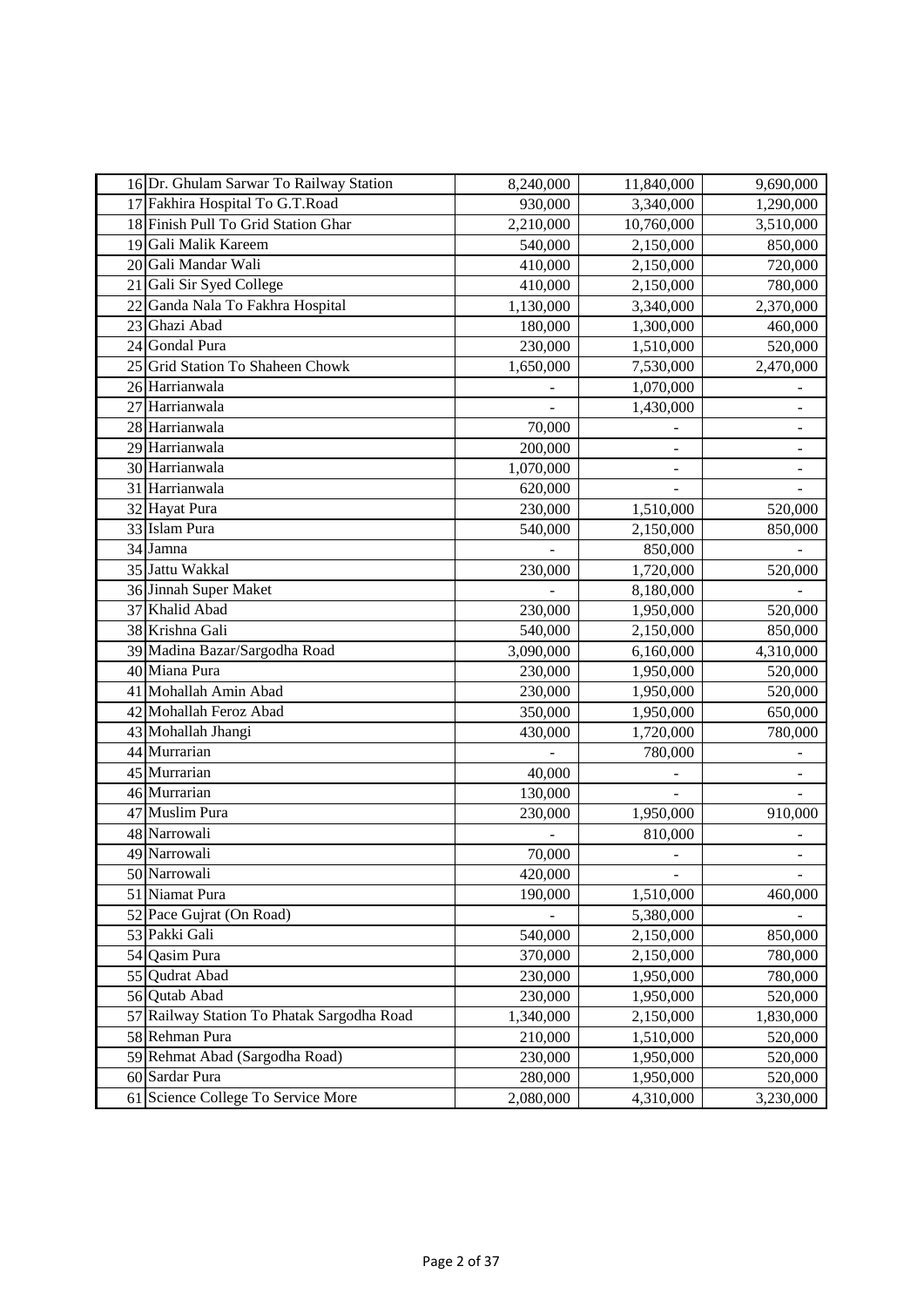|    | 62 Service More To C/Limit                  | 1,030,000                    | 3,230,000                | 1,400,000                    |
|----|---------------------------------------------|------------------------------|--------------------------|------------------------------|
|    | 63 Start Pull To Finish Pull                | 1,650,000                    | 3,230,000                | 2,150,000                    |
|    | 64 Taali Pura                               | 230,000                      | 1,300,000                | 460,000                      |
|    | 65 Tanda Building                           | 540,000                      | 2,150,000                | 850,000                      |
|    | 66 Tibbi Gorian                             | 210,000                      | 1,300,000                | 520,000                      |
| 67 | Tibbi Marlan                                | 210,000                      | 1,300,000                | 520,000                      |
|    | 68 Umar Abad                                | 310,000                      | 1,720,000                | 590,000                      |
|    | 69 Usman Pura                               | 210,000                      | 1,510,000                | 520,000                      |
|    | 70 Zafar Colony                             | 230,000                      | 1,720,000                | 460,000                      |
|    | 71 Abdullah Plaza (Inside)                  |                              | 7,860,000                |                              |
|    | 72 Abdullah Plaza (On Road)                 | -                            | 11,300,000               | $\overline{\phantom{0}}$     |
|    | 73 Afzal Plaza Shah Hussain Road (In Front) | $\qquad \qquad \blacksquare$ | 5,850,000                | $\frac{1}{2}$                |
|    | 74 Afzal Plaza Shah Hussain Road (Inside)   |                              | 4,160,000                |                              |
|    | 75 Ahmed Centre Inside                      |                              | 3,060,000                |                              |
|    | 76 Ahmed Centre On Road                     |                              | 3,580,000                |                              |
|    | 77 Ahmed Street                             | 310,000                      | 2,580,000                | 910,000                      |
|    | 78 Al Barkat Centre (Inside)                | $\overline{\phantom{0}}$     | 5,600,000                |                              |
|    | 79 Al Jabbar Centre Front On Road           |                              | 6,240,000                |                              |
|    | 80 Al Jabbar Centre Inside Plaza            |                              | 2,340,000                |                              |
|    | 81 Al-Barkat Centre (On Road)               |                              | 8,610,000                |                              |
|    | 82 Aleena Center                            |                              | 6,460,000                |                              |
|    | 83 Ali Pur Chowk To Darbar Walayat Shah     | 820,000                      | 2,370,000                | 2,150,000                    |
|    | 84 Ali Pura Road                            | 1,030,000                    | 2,800,000                | 1,720,000                    |
|    | 85 Al-Nabi Colony                           | 600,000                      | 2,000,000                | 910,000                      |
|    | 86 Amir Colony (Udhowal Kalan)              | 270,000                      | 1,300,000                | 460,000                      |
|    | 87 Anjum Colony Opposite Irrigation Office) | 310,000                      | 1,290,000                | 650,000                      |
|    | 88 Aqsa Centre (Inside)                     |                              | 7,860,000                |                              |
|    | 89 Aqsa Centre (On Road)                    | $\blacksquare$               | 11,300,000               |                              |
|    | 90 Asghar Town                              | 310,000                      | 2,580,000                | 910,000                      |
|    | 91 Awan Colony                              | 310,000                      | 1,300,000                | 460,000                      |
|    | Back Center Point Palaza Sargodha Road To   |                              |                          |                              |
|    | 92 Railway Road                             | 3,090,000                    | 4,740,000                | 3,880,000                    |
|    | Badshahi Road To Faisal Town (Chah          |                              |                          |                              |
|    | 93 Budeywala)                               | 870,000                      | 1,910,000                | 1,910,000                    |
|    | 94 Bagh Bawa                                | 370,000                      | 1,720,000                | 590,000                      |
|    | 95 Baghdad Colony                           | 270,000                      | 1,300,000                | 460,000                      |
|    | 96 Bakar Khana To Chungi Bolay Chowk        | 1,030,000                    | 4,090,000                | 1,430,000                    |
|    | 97 Bakar Khana To Sabzi Mandi               | 1,850,000                    | 4,310,000                | 2,580,000                    |
|    | 98 Bakhshu Pura (Mohallah)                  | 460,000                      | 1,720,000                | 650,000                      |
|    | 99 Bara Dari                                | 900,000                      | 3,500,000                | 1,500,000                    |
|    | 100 Bazar Sarafan                           | 8,240,000                    | 11,840,000               | 11,200,000                   |
|    | 101 Begum Pura                              | 420,000                      | 1,510,000                | 650,000                      |
|    | 102 Beowali                                 |                              | 200,000                  |                              |
|    | 103 Beowali                                 | 30,000                       |                          |                              |
|    | 104 Beowali                                 | 80,000                       | $\overline{\phantom{0}}$ | $\qquad \qquad \blacksquare$ |
|    | 105 Beowali                                 | 200,000                      | $\overline{a}$           | $\overline{\phantom{a}}$     |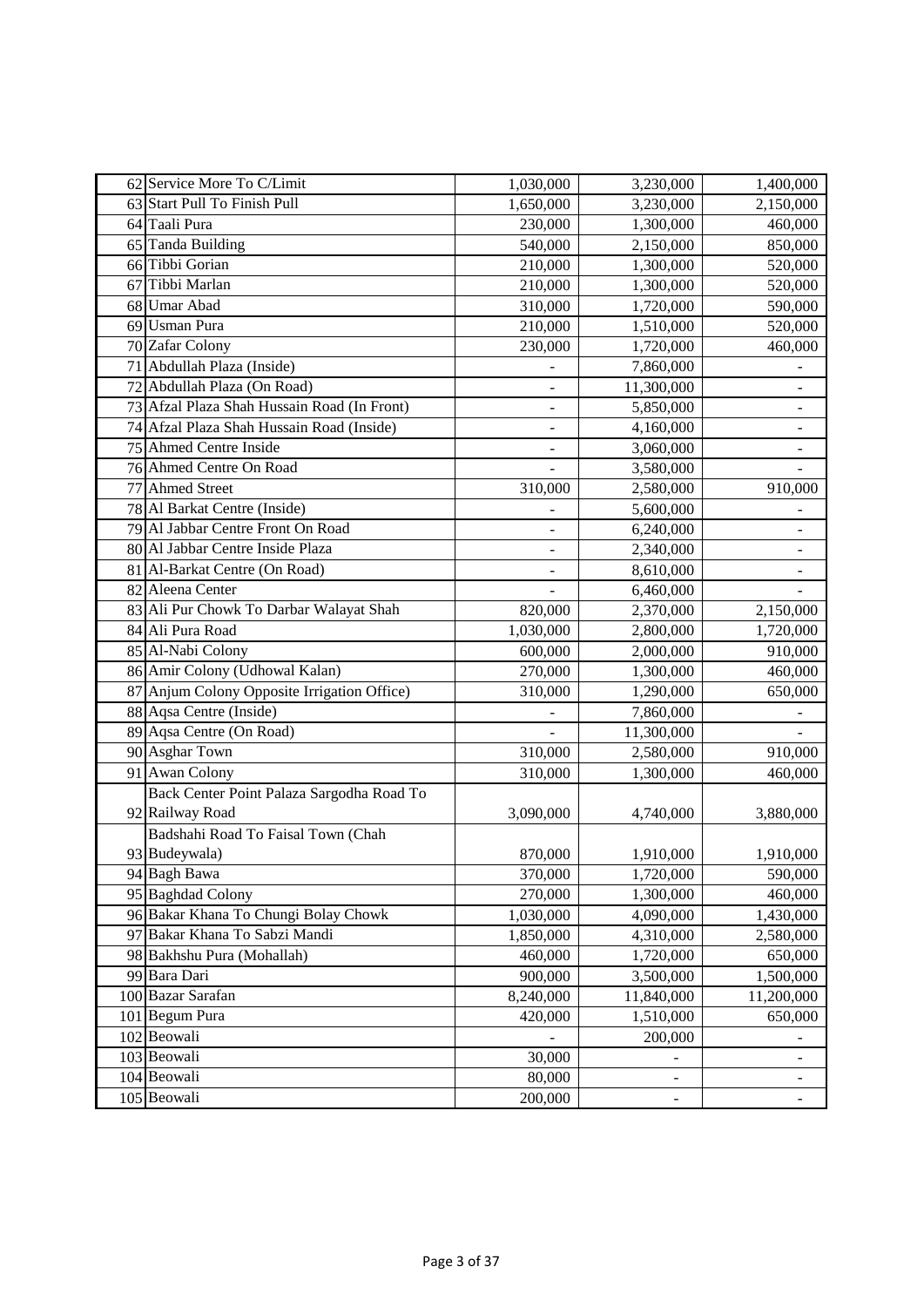| 106 Bilal Street Near Roozi Hospital            | 880,000                  | 2,150,000                    | 1,190,000                |
|-------------------------------------------------|--------------------------|------------------------------|--------------------------|
| 107 Bismillah Chowk                             | 370,000                  | 1,720,000                    | 590,000                  |
| 108 Bolay                                       | 310,000                  | 1,950,000                    | 650,000                  |
| Bolay Chowk To Darbar Shah Jehangir To G.T.     |                          |                              |                          |
| 109 Road                                        | 820,000                  | 1,720,000                    | 1,290,000                |
| 110 Bulher                                      | 50,000                   |                              |                          |
| 111 C/Limit Gorali (Off Road)                   | 180,000                  | 1,080,000                    | 350,000                  |
| 112 C/Limit New Gorala (Off Road)               | 180,000                  | 1,080,000                    | 330,000                  |
| 113 C/Limit Satellite Twon                      | 310,000                  | 1,720,000                    | 520,000                  |
| 114 Chah Beri Wala                              | 330,000                  | 1,510,000                    | 590,000                  |
| 115 Chah Bhandar                                | 510,000                  | 3,230,000                    | 1,170,000                |
| 116 Chah Bora                                   | 580,000                  | 1,950,000                    | 780,000                  |
| 117 Chah Budhay Wala                            | 570,000                  | 1,950,000                    | 780,000                  |
| 118 Chah Kalkatiwala                            | 250,000                  | 1,510,000                    | 460,000                  |
| 119 Chah Maher Salis                            | 460,000                  | 2,150,000                    | 780,000                  |
| 120 Chah Mandianwala                            | 460,000                  | 2,150,000                    | 780,000                  |
| 121 Chah Mughlan                                | 350,000                  | 1,720,000                    | 650,000                  |
| 122 Chah Pippal Wala                            | 510,000                  | 3,230,000                    | 1,170,000                |
| 123 Chah Tarang                                 | 420,000                  | 2,150,000                    | 650,000                  |
| 124 Chah Tarang To G.T.Road                     | 1,130,000                | 3,230,000                    | 1,510,000                |
| 125 Chak Bhoola                                 | 70,000                   |                              |                          |
| 126 Chak Bhoola                                 | 70,000                   |                              |                          |
| 127 Chak Bhoola                                 | 70,000                   | $\qquad \qquad \blacksquare$ | $\blacksquare$           |
| 128 Chak Bhoola                                 | 70,000                   | ÷                            | $\overline{\phantom{0}}$ |
| 129 Chak Bhoola                                 | 70,000                   |                              |                          |
| 130 Chak Mehmada                                | 380,000                  | 1,720,000                    | 590,000                  |
| 131 Chak Mubarak                                |                          | 680,000                      |                          |
| 132 Chak Mubarak                                |                          | 680,000                      | -                        |
| 133 Chak Mubarak                                | $\overline{\phantom{a}}$ | 680,000                      | $\overline{\phantom{0}}$ |
| 134 Chak Mubarak                                | $\overline{\phantom{0}}$ | 680,000                      | $\blacksquare$           |
| 135 Chak Mubarak                                |                          | 680,000                      |                          |
| 136 Chak Mubarak                                |                          | 680,000                      |                          |
| 137 Chak Mubarak                                | 100,000                  |                              |                          |
| 138 Chak Mubarak                                | 420,000                  | -                            | $\blacksquare$           |
| 139 Chak Mubarak                                | 680,000                  | $\overline{a}$               | $\overline{\phantom{a}}$ |
|                                                 |                          |                              |                          |
| 140 Chaneer Centre Rehman Shaheed Road (Inside) |                          | 4,090,000                    |                          |
| Chaneer Centre Rehman Shaheed Road (On          |                          |                              |                          |
| 141 Road)                                       |                          | 8,610,000                    |                          |
| 142 Chenab Plaza (Inside)                       | $\overline{\phantom{a}}$ | 7,860,000                    | $\overline{\phantom{0}}$ |
| 143 Chenab Plaza (On Road)                      |                          | 11,000,000                   |                          |
| 144 Chiti Badshahi                              | 510,000                  | 3,900,000                    | 1,300,000                |
| 145 Chitta School To Jalalpur Road              | 1,750,000                | 5,600,000                    | 2,470,000                |
| 146 Chowk Mianawa                               | 510,000                  | 3,230,000                    | 1,170,000                |
| 147 Chowk Nawab Sahib To Faisal Gate            | 10,300,000               | 16,150,000                   | 12,920,000               |
| 148 Chowk Nawab To Ladies & Children Park       | 3,090,000                | 5,380,000                    | 4,310,000                |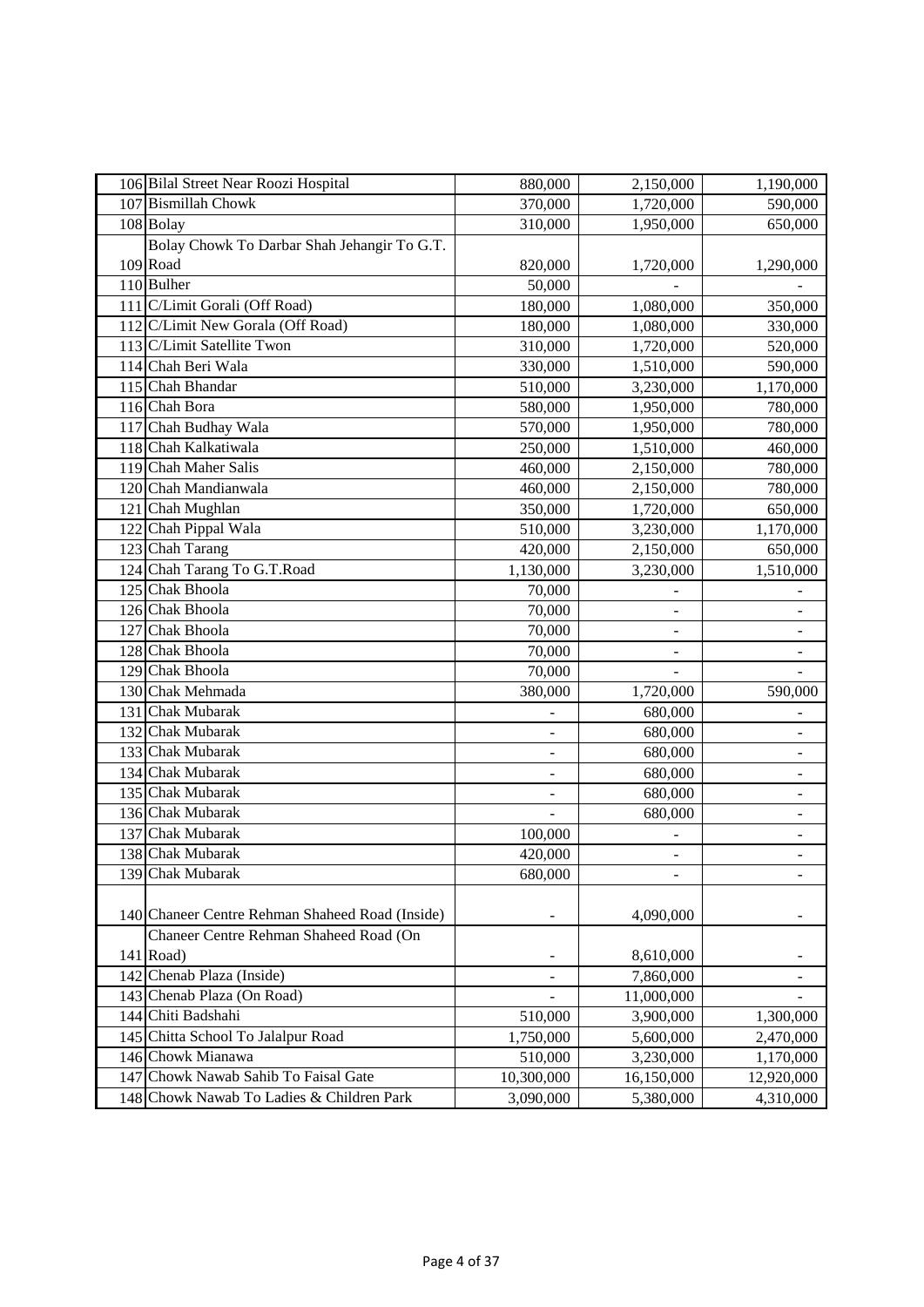| 149 Chowk Pakistan To Chitta School           | 1,650,000      | 7,100,000  | 2,260,000                |
|-----------------------------------------------|----------------|------------|--------------------------|
| Chowk Pakistan To Jalalpuri Adda Circular     |                |            |                          |
| 150 Road                                      | 10,300,000     | 12,920,000 | 11,840,000               |
| Chowk Pakistan To Patasian Wala Chowk         |                |            |                          |
| 151 (Muslim Bazar)                            | 21,000,000     | 30,000,000 | 27,000,000               |
| 152 Chowk Ramtalai To Chowk GTS               | 3,510,000      | 7,100,000  | 5,170,000                |
| 153 Chowk Shah Hussain To GTS Chowk           | 1,240,000      | 4,950,000  | 1,950,000                |
| Chowk Shahdoula To Chowk Nawab Sahib v        |                |            |                          |
| 154 Muslim Bazar                              | 12,360,000     | 17,870,000 | 16,800,000               |
| 155 Chowk Shahdoula To Petasianwala Chowk     | 4,530,000      | 7,580,000  | 6,140,000                |
| 156 City Plaza (Inside)                       |                | 6,890,000  |                          |
| 157 City Plaza (On Road)                      |                | 12,920,000 |                          |
| 158 Commercial Limit Gorala (Off Road)        | 180,000        | 1,080,000  | 390,000                  |
| 159 Danday Mar                                | 520,000        | 1,510,000  | 650,000                  |
| 160 Dar ul Islam                              | 700,000        |            |                          |
| 161 Dar ul Islam                              | 590,000        |            | ÷,                       |
| 162 Dar ul Islam Gandra                       | $\blacksquare$ | 1,040,000  | $\frac{1}{2}$            |
| 163 Dar ul Islam Gandra                       | ÷.             | 1,040,000  | $\overline{\phantom{0}}$ |
| 164 Dar ul Islam Gandra                       | 700,000        |            |                          |
| 165 Dar ul Islam Gandra                       | 650,000        |            |                          |
| 166 Dara Balochan                             | 510,000        | 3,230,000  | 1,170,000                |
| 167 Darbar Nangay Shah To C/Limit             | 1,030,000      | 2,150,000  | 1,400,000                |
| 168 Darbar Sain Karam Elahi                   | 370,000        | 1,510,000  | 590,000                  |
| 169 Deputy Yar Muhammad                       | 510,000        | 3,230,000  | 1,170,000                |
| 170 Dhaki Bazar                               | 3,710,000      | 7,530,000  | 5,060,000                |
| 171 Dhedar                                    | 70,000         |            |                          |
| 172 Dheerkey                                  | 100,000        | 780,000    |                          |
| 173 Din Plaza Court Road (Inside)             | $\blacksquare$ | 7,530,000  | $\Box$                   |
| 174 Din Plaza Court Road (On Road)            |                | 10,980,000 | ÷,                       |
| 175 Eid Gah                                   | 460,000        | 2,150,000  | 910,000                  |
| 176 Elahi Plaza Bhimber Road                  |                | 6,630,000  |                          |
| 177 Elahi Plaza Bhimber Road (Inside)         |                | 4,320,000  |                          |
| 178 Faisal Gate To Fawara Chowk               | 6,180,000      | 9,690,000  | 7,750,000                |
| 179 Faisal Pura                               | 460,000        | 2,580,000  | 910,000                  |
| 180 Faisal Town                               | 540,000        | 1,950,000  | 780,000                  |
| 181 Faisal Town To Islam Nagar                | 930,000        | 2,150,000  | 1,510,000                |
| 182 Faisal Town/Bilal Town To C/Limit         | 930,000        | 2,150,000  | 1,510,000                |
| 183 Fattu Pura                                | 420,000        | 2,150,000  | 720,000                  |
| 184 Fawara Chowk To Chowk Naz Cinema          | 6,180,000      | 9,690,000  | 7,800,000                |
| 185 Fawara Chowk To GTS Chowk                 | 6,180,000      | 9,690,000  | 8,610,000                |
|                                               |                |            |                          |
| 186 Fish Bazar (Machli Chowk To Muslim Bazar) | 8,240,000      | 11,840,000 | 11,200,000               |
| 187 Fish Bazar To Masjid Shahzada Yousaf      | 4,120,000      | 6,670,000  | 5,600,000                |
| 188 Five Star Plaza (Inside)                  | -              | 5,380,000  |                          |
| 189 Five Star Plaza (On Road)                 | -              | 8,720,000  |                          |
| 190 Furnishers Market                         | 620,000        | 4,310,000  | 1,300,000                |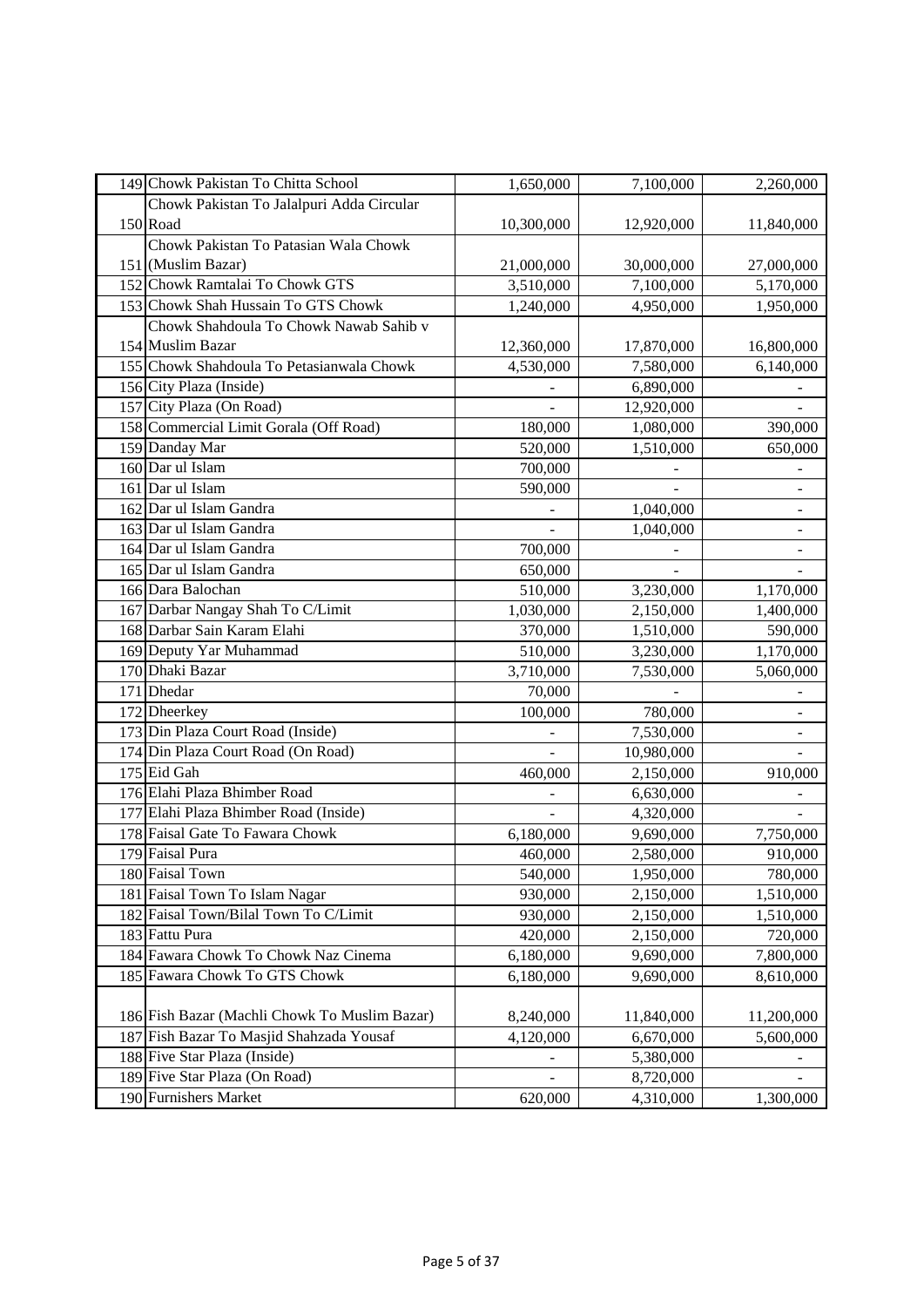| 191 Gala Zahoor Palace to Islamia School to<br>Shahdoula Road | 620,000                      | 2,110,000  | 830,000                      |
|---------------------------------------------------------------|------------------------------|------------|------------------------------|
| 192 Gali Bansanwali                                           | 540,000                      | 2,150,000  | 850,000                      |
| 193 Gali Kakay Zaian                                          | 510,000                      | 3,900,000  | 1,300,000                    |
| 194 Gali Loharan                                              | 510,000                      | 3,230,000  | 1,040,000                    |
| 195 Gali Qureshian Shah Faisal Gate                           | 510,000                      | 3,900,000  | 1,300,000                    |
| 196 Gali Sailan                                               | 510,000                      | 3,230,000  | 1,040,000                    |
| 197 Gandra Khurd                                              | 400,000                      | 1,040,000  |                              |
| 198 Garhi Muslim Sheikh                                       | 220,000                      | 1,510,000  | 460,000                      |
| 199 Garhi Shahdaula                                           | 380,000                      | 1,720,000  | 590,000                      |
| 200 Gegian                                                    | 80,000                       |            |                              |
| 201 Gharib Pura                                               | 510,000                      | 2,150,000  | 720,000                      |
| 202 Ghazi Khokhar                                             | 310,000                      | 1,720,000  | 520,000                      |
| 203 Ghazi Pura                                                | 510,000                      | 3,230,000  | 1,170,000                    |
| 204 Ghosia Bazar                                              | 8,240,000                    | 11,840,000 | 11,200,000                   |
| 205 Gilanwala                                                 |                              | 330,000    |                              |
| 206 Gilanwala                                                 | 70,000                       |            | $\overline{\phantom{0}}$     |
| 207 Gilanwala                                                 | 80,000                       |            | $\qquad \qquad \blacksquare$ |
| 208 Goher Plaza Faiz Abad                                     |                              | 5,140,000  | ÷,                           |
| 209 Gorala                                                    |                              | 780,000    |                              |
| 210 Gorala                                                    |                              | 420,000    |                              |
| 211 Gorala                                                    | 70,000                       |            |                              |
| 212 Gorala                                                    | 290,000                      |            | $\qquad \qquad -$            |
| 213 Gorali                                                    |                              | 780,000    | $\blacksquare$               |
| 214 Gorali                                                    | 70,000                       |            |                              |
| 215 Gorali                                                    | 260,000                      |            |                              |
| Green Town Chowki to Morr Darbar Karam                        |                              |            |                              |
| 216 Elahi Jamalpur Road                                       | 600,000                      | 1,950,000  | 780,000                      |
| 217 Grid Station Jalalpur Jattan To C/Limit                   | 2,060,000                    | 3,880,000  | 2,800,000                    |
| 218 GTS Chowk To Dr. Ghulam Sarwar                            | 10,300,000                   | 12,920,000 | 11,840,000                   |
| 219 GTS Chowk To Eid Gah Science College                      | 2,060,000                    | 7,530,000  | 2,800,000                    |
| 220 Gujjar Pur                                                | 50,000                       |            |                              |
| 221 Gujrat Housing Scheme Moen-ud-Din Pur                     | 390,000                      |            |                              |
| 222 Gujrat Paza Bhimber Road (Madina Road Side)               | $\overline{\phantom{a}}$     | 5,500,000  | $\qquad \qquad \blacksquare$ |
| 223 Gujrat Piaza Bhimber Road (Inside)                        |                              | 6,000,000  |                              |
| 224 Gujrat Plaza Bhimber Road                                 |                              | 8,000,000  |                              |
| 225 Gulberg Colony                                            | 900,000                      | 1,720,000  | 1,200,000                    |
| 226 Gull Market (Ramtalai Chowk)                              |                              | 1,950,000  |                              |
| 227 Gull Market (Tamtali Chowk)                               | $\qquad \qquad \blacksquare$ | 5,850,000  |                              |
| 228 Gulshan Colony                                            | 740,000                      | 1,720,000  | 1,130,000                    |
| 229 Gulshan e Ghulam Nabi Kotli Kando                         | 390,000                      |            |                              |
| 230 Hamayun Street                                            | 720,000                      | 1,950,000  | 980,000                      |
| 231 Hassan Pura                                               | 510,000                      | 4,310,000  | 1,300,000                    |
| 232 Hayat-ul-Nabi                                             | 470,000                      | 1,720,000  | 780,000                      |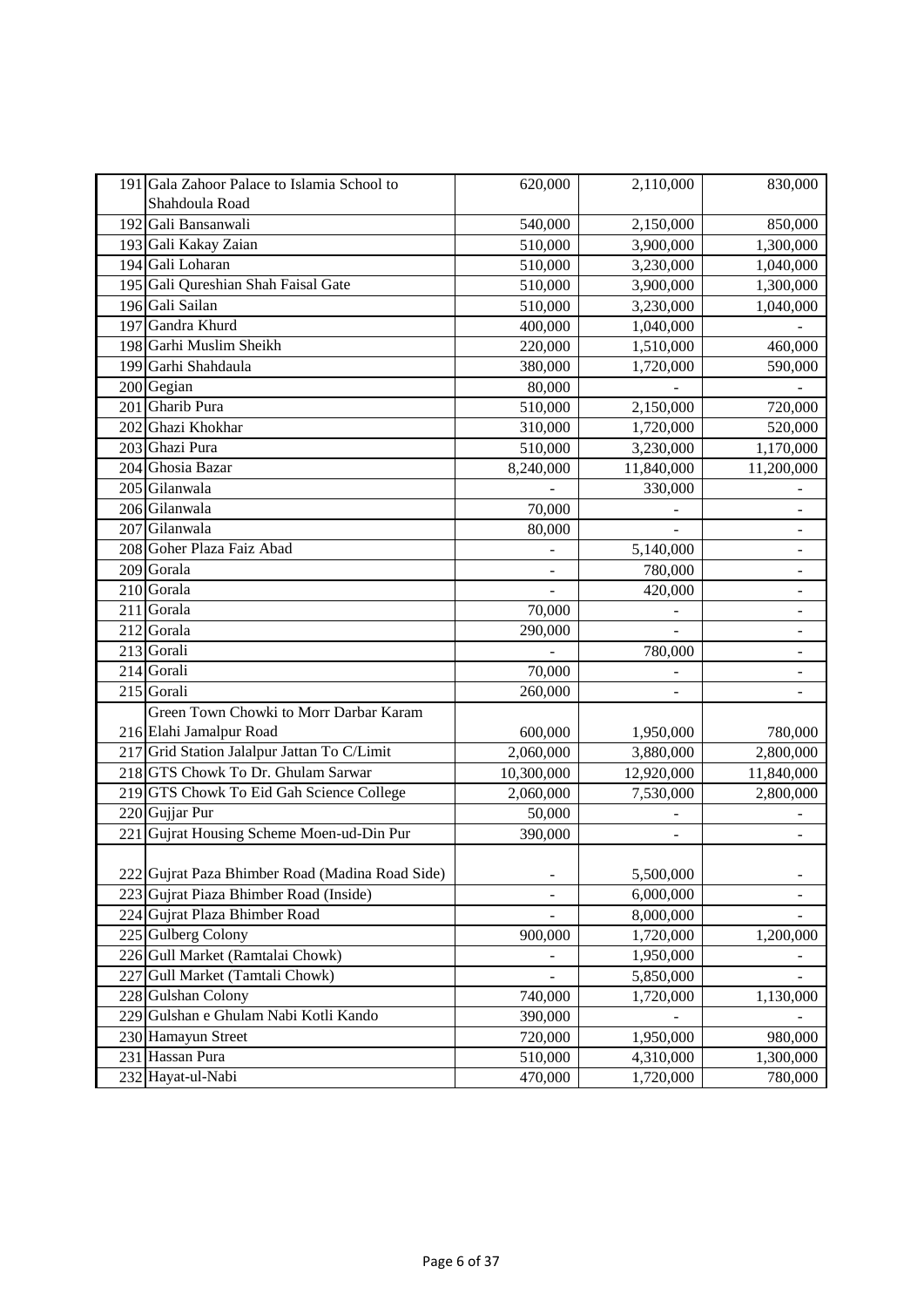| Hospital Animal To Anjum Market Hassan          |            |            |            |
|-------------------------------------------------|------------|------------|------------|
| 233 Chowk                                       | 1,650,000  | 5,600,000  | 2,280,000  |
| 234 Hospital Animal To Jail Chowk               | 2,270,000  | 7,100,000  | 3,250,000  |
| 235 Hussain Colony                              | 280,000    | 1,950,000  | 690,000    |
| 236 Hussain Plaza G.T. Road (Inside)            |            | 5,380,000  |            |
| 237 Hussain Plaza G.T. Road (On Road)           | ÷,         | 8,720,000  |            |
| 238 Hussain Plaza Near Chowk Pakistan (Inside)  |            | 6,460,000  |            |
| 239 Hussain Plaza Near Chowk Pakistan (On Road) |            | 6,460,000  |            |
| 240 Hussain Pura                                | 510,000    | 2,150,000  | 720,000    |
| 241 Inside Goher Plaza                          |            | 3,770,000  |            |
| 242 Inside Kabli Gate                           | 620,000    | 3,230,000  | 1,170,000  |
| 243 Inside Kanianwali                           | 510,000    | 3,230,000  | 1,170,000  |
| 244 Inside Shah Faisal Gate                     | 510,000    | 4,310,000  | 1,300,000  |
| 245 Iqbbal Chowk To Grammer School              | 1,540,000  | 4,520,000  | 2,150,000  |
| 246 Islam Nagar (Mohallah)                      | 500,000    | 1,720,000  | 650,000    |
| 247 Islam Nagar To Chungi                       | 2,500,000  | 3,230,000  | 1,940,000  |
| 248 Jail Chowk To Kutchery Chowk                | 2,680,000  | 8,000,000  | 3,500,000  |
| 249 Jail Chowk To Taimoor Chowk                 | 2,000,000  | 6,000,000  | 2,600,000  |
| Jalalpur Jattan Road To Bakar Khana (Sardar     |            |            |            |
| $250$ CNG)                                      | 1,240,000  | 4,090,000  | 1,820,000  |
| 251 Jalalpuri Adda To Chowk Nawab Sahib         | 10,300,000 | 16,150,000 | 12,920,000 |
| $\overline{252}$ Jamalpur                       | 150,000    |            |            |
| 253 Jamia Ladies Road                           | 2,060,000  | 3,910,000  | 2,800,000  |
| 254 Jinnah Colony                               | 720,000    | 1,950,000  | 980,000    |
| 255 Jinnah Road To Usman Plaza                  | 1,440,000  | 4,090,000  | 2,150,000  |
| 256 Jinnah Street                               | 770,000    | 8,610,000  | 1,630,000  |
| 257 Jinnah Street Shadoula Chowki To Fish Bazar | 8,240,000  | 11,840,000 | 11,200,000 |
| 258 Junaid Centre (On Road)                     |            | 10,760,000 |            |
| 259 Kafeel Plaza Rehman Shaheed Road (Inside)   |            | 4,200,000  |            |
| 260 Kafeel Plaza Rehman Shaheed Road (On Road)  |            | 8,720,000  |            |
| 261 Kalu Pura                                   | 350,000    | 2,150,000  | 720,000    |
| 262 Kalu Pura To G.T.Road                       | 1,030,000  | 3,230,000  | 1,510,000  |
| 263 Kamal Pura                                  | 510,000    | 2,150,000  | 720,000    |
| 264 Karam Ali Shah                              | 510,000    | 3,230,000  | 1,170,000  |
| 265 Kareem Pura                                 | 510,000    | 2,150,000  | 680,000    |
| 266 Kashmir Plaza (Inside)                      |            | 5,380,000  |            |
| 267 Kashmir Plaza (On Road)                     |            | 10,340,000 |            |
| 268 Kashmir Pura                                | 300,000    | 1,720,000  | 520,000    |
| 269 Katra Hakiman                               | 620,000    | 3,230,000  | 1,170,000  |
| 270 Katra Shalbafan                             | 620,000    | 3,230,000  | 1,300,000  |
| 271 Khan Bahader Plaza (Inside)                 |            | 6,890,000  |            |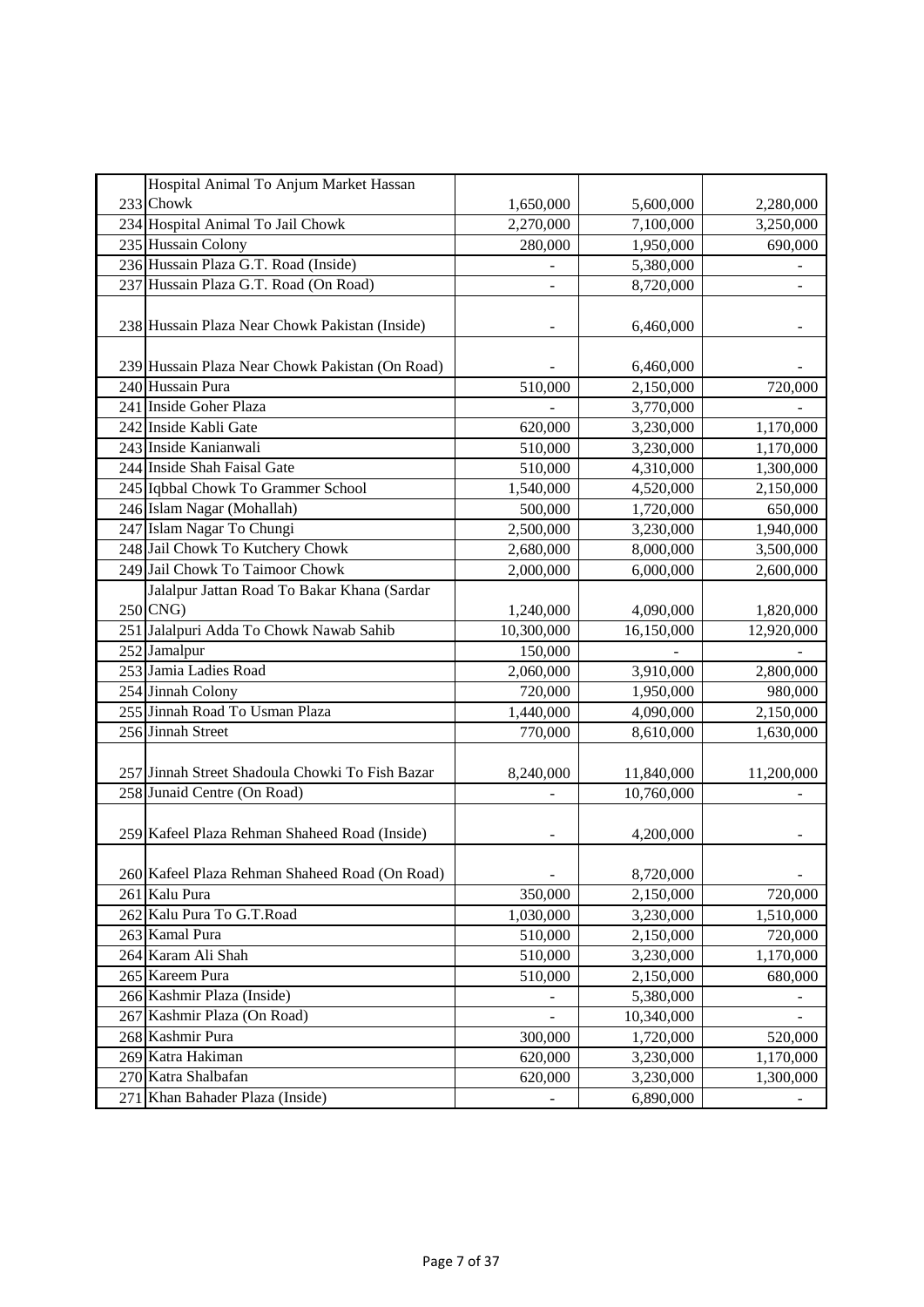| 272 Khan Bahader Plaza (On Road)               |           | 13,350,000               | $\qquad \qquad \blacksquare$ |
|------------------------------------------------|-----------|--------------------------|------------------------------|
| 273 Khepranwala                                | 100,000   |                          |                              |
| 274 Khurshid Colony                            | 370,000   | 1,510,000                | 520,000                      |
| 275 Kot Umer Bakhush                           | 570,000   | 1,720,000                | 780,000                      |
| 276 Kucha Doctor Imam Din                      | 460,000   | 1,940,000                | 650,000                      |
| 277 Kucha Dr. Peer Qamar Din                   | 510,000   | 3,230,000                | 1,170,000                    |
| 278 Kunjah Chowk To Start Pull                 | 4,740,000 | 12,920,000               | 6,500,000                    |
| Kutchery Chowk To Grid Station Jalalpur Jattan |           |                          |                              |
| 279 Road                                       | 2,500,000 | 6,000,000                | 2,650,000                    |
| Kutchery Chowk To Sabzi Mandi Hassan           |           |                          |                              |
| 280 Chowk                                      | 4,500,000 | 10,000,000               | 5,000,000                    |
| Kuthcery Chowk To Mehmanda Chowk               |           |                          |                              |
| 281 Bhimber Road                               | 2,500,000 | 8,500,000                | 3,500,000                    |
| 282 Ladies & Children Park To Faisal Gate      | 3,090,000 | 9,470,000                | 5,380,000                    |
|                                                |           |                          |                              |
| 283 Ladies & Children Park To Ramtalai Chowk   | 3,500,000 | 6,460,000                | 4,950,000                    |
| 284 Lala Zar Colony                            | 310,000   | 1,510,000                | 520,000                      |
| 285 Lalazar Colony (Opposite Shadman Colony)   | 500,000   | 1,290,000                | 460,000                      |
| 286 Lalwari                                    |           | 200,000                  |                              |
| 287 Lalwari                                    | 30,000    |                          |                              |
| 288 Lalwari                                    | 110,000   |                          |                              |
| 289 Lalwari                                    | 200,000   |                          |                              |
| 290 Loray                                      | 100,000   | $\overline{\phantom{a}}$ | $\overline{\phantom{a}}$     |
| $291$ Loray                                    | 70,000    |                          |                              |
| 292 Loray                                      | 270,000   |                          |                              |
| 293 Madina                                     |           | 200,000                  |                              |
| 294 Madina                                     | 500,000   | 1,150,000                | 460,000                      |
| 295 Madina                                     | 500,000   | 1,150,000                | 460,000                      |
| 296 Madina Chowk To C/Limit                    | 930,000   | 2,160,000                | 1,290,000                    |
| 297 Madina Chowk To Mehmada Chowk              | 1,030,000 | 2,580,000                | 1,400,000                    |
| 298 Madina Plaza (Inside)                      |           | 5,380,000                |                              |
| 299 Madina Plaza (On Road)                     |           | 8,720,000                |                              |
| 300 Madina Plaza Rehman Shaheed Road (Inside)  |           | 4,200,000                |                              |
| 301 Madina Plaza Rehman Shaheed Road (On Road) |           | 8,610,000                |                              |
| 302 Main Sabzi Mandi To Zahoor Elahi Palace    | 2,470,000 | 5,380,000                | 3,450,000                    |
| 303 Malkowala                                  | 50,000    |                          |                              |
| 304 Maqbool Abad                               | 250,000   | 1,510,000                | 460,000                      |
| 305 Maqbra Pandi Shah                          | 510,000   | 3,230,000                | 1,170,000                    |
| 306 Maqbra Pandi Shah Bazar                    | 7,830,000 | 11,840,000               | 10,760,000                   |
| 307 Marghzar Colony                            | 1,200,000 | 3,500,000                | 2,000,000                    |
| 308 Masjid Khajoor Wali                        | 510,000   | 3,900,000                | 1,300,000                    |
| 309 Masjid Zia-Ullah                           | 370,000   | 2,150,000                | 780,000                      |
| 310 Meher Afzal Plaza (Kalupura)               |           | 2,990,000                |                              |
| 311 Mehmanda Chowk To C/Limit                  | 1,200,000 | 5,500,000                | 2,000,000                    |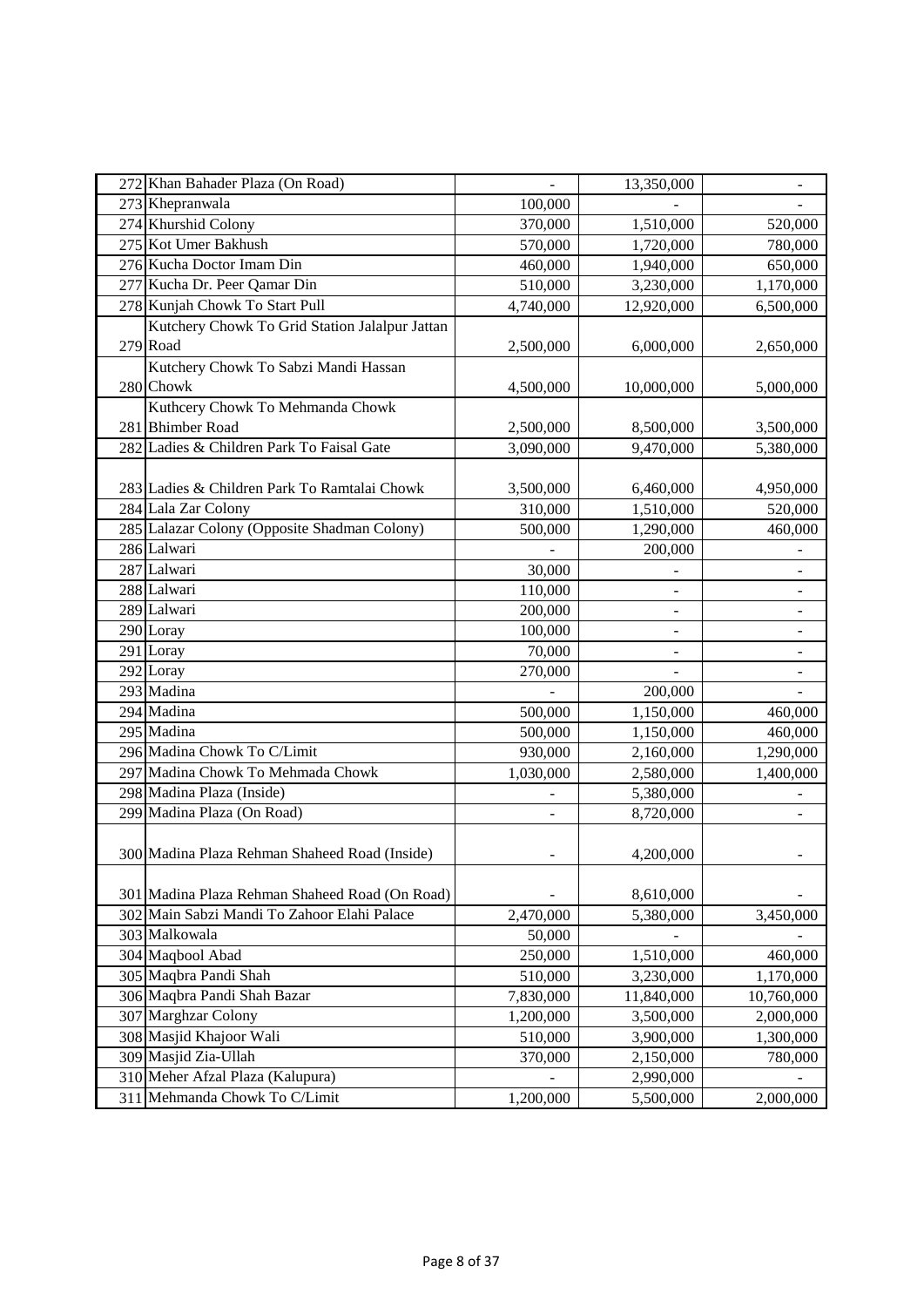| 312 Mehtab Colony                             | 310,000   | 1,510,000  | 520,000        |
|-----------------------------------------------|-----------|------------|----------------|
| 313 Mir Plaza Rehman Shaeed Road (In Front)   |           | 3,840,000  |                |
| 314 Mir Plaza Rehman Shaeed Road (Inside)     |           | 3,150,000  |                |
| 315 Mishan High School                        | 510,000   | 3,230,000  | 1,170,000      |
| 316 Mission Ahata                             | 510,000   | 2,150,000  | 720,000        |
| 317 Model Town                                | 1,100,000 | 1,800,000  |                |
| 318 Moen-Ud-Din Pur                           |           | 340,000    | $\overline{a}$ |
| 319 Moen-Ud-Din Pur                           | 100,000   |            |                |
| 320 Moen-Ud-Din Pur                           | 340,000   |            |                |
| 321 Mohallah Akram Ali Khan                   | 720,000   | 1,950,000  | 980,000        |
| 322 Mohallah Ali Masjid                       | 420,000   | 1,720,000  | 700,000        |
| 323 Mohallah Ali Pura                         | 820,000   | 1,950,000  | 1,130,000      |
| 324 Mohallah Baqar Qasaban                    | 510,000   | 3,230,000  | 1,170,000      |
| 325 Mohallah Cambridge School                 | 410,000   | 1,510,000  | 590,000        |
| 326 Mohallah Chabak Sawaran                   | 510,000   | 3,230,000  | 1,170,000      |
| 327 Mohallah Chiti Khangah                    | 310,000   | 1,510,000  | 520,000        |
| 328 Mohallah Darbar Shah Phoolwali            | 510,000   | 3,230,000  | 1,170,000      |
| 329 Mohallah Daroogran                        | 510,000   | 3,230,000  | 1,300,000      |
| 330 Mohallah Gari Banan                       | 510,000   | 3,230,000  | 1,170,000      |
| 331 Mohallah Gojran                           | 510,000   | 3,230,000  | 1,170,000      |
| 332 Mohallah Hussain Town                     | 450,000   | 2,580,000  | 910,000        |
| 333 Mohallah Javed Shaheed                    | 510,000   | 3,900,000  | 1,300,000      |
| 334 Mohallah Jhandi                           | 510,000   | 3,900,000  | 1,300,000      |
| 335 Mohallah Khari Khoi                       | 510,000   | 3,230,000  | 1,170,000      |
| 336 Mohallah Khawajgan                        | 510,000   | 3,230,000  | 1,170,000      |
| 337 Mohallah Kucha Bandi                      | 510,000   | 3,230,000  | 1,170,000      |
| 338 Mohallah Masjid Ronti Wali                | 420,000   | 1,720,000  | 720,000        |
| 339 Mohallah Mistrian                         | 380,000   | 1,510,000  | 590,000        |
| 340 Mohallah Nazam Abad                       | 270,000   | 1,300,000  | 460,000        |
| 341 Mohallah Opposite Girjah Ghar Jinnah Road | 930,000   | 1,820,000  | 1,170,000      |
| 342 Mohallah Qanungowan                       | 510,000   | 3,230,000  | 1,170,000      |
| 343 Mohallah Sabzi Mandi                      | 510,000   | 3,230,000  | 1,170,000      |
| 344 Mohallah Sain Raja                        | 270,000   | 1,300,000  | 460,000        |
| 345 Mohallah Zia Ul Isalm                     | 450,000   | 1,720,000  | 650,000        |
| 346 Moti Bazar                                | 8,240,000 | 12,920,000 | 11,200,000     |
| 347 Moula Dad Colony                          | 820,000   | 2,150,000  | 1,130,000      |
| 348 Mughal Colony                             | 310,000   | 1,720,000  | 590,000        |
| 349 Muhammad Pura                             | 510,000   | 2,150,000  | 720,000        |
| 350 Muslim Abad (Hameeda Begum Trust)         | 510,000   | 2,150,000  | 720,000        |
| 351 Muslim Abad (Iqbal Chowk)                 | 510,000   | 2,150,000  | 720,000        |
| 352 Muslim Gunjh                              | 370,000   | 1,720,000  | 590,000        |
| 353 Muslim Town                               | 450,000   | 2,580,000  | 910,000        |
| 354 Nadeem Colony                             | 500,000   | 1,720,000  | 590,000        |
| 355 Nasheman Hotel To Noor Pur Padday         | 2,470,000 | 4,740,000  | 3,230,000      |
| 356 National Bank To Madina Chowk             | 1,240,000 | 2,800,000  | 1,510,000      |
| 357 Naz Chowk To Hospital Animal              | 2,270,000 | 7,360,000  | 3,510,000      |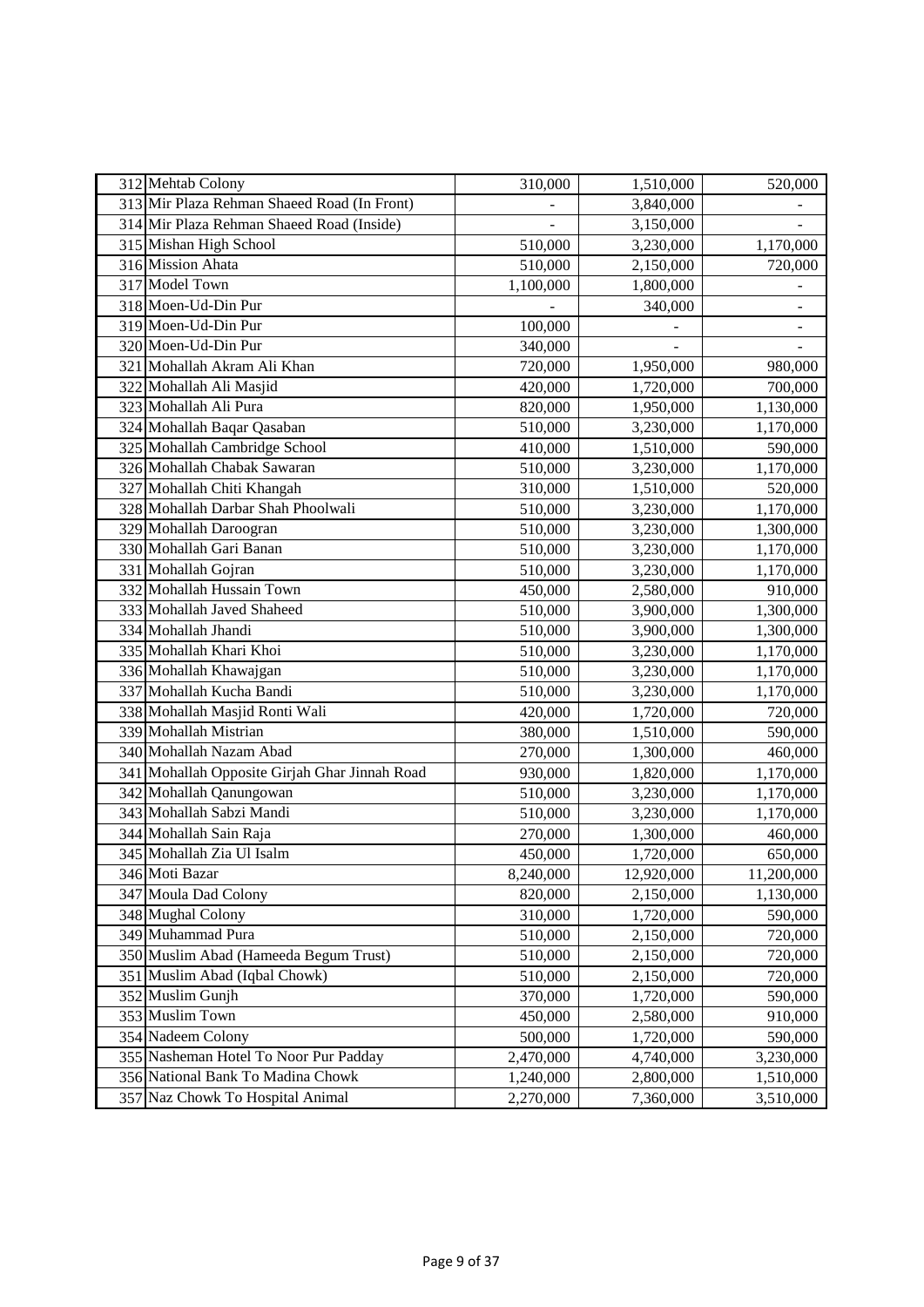| 358 Naz Cinema To PS B-Division                  | 5,150,000 | 11,840,000 | 8,610,000                |
|--------------------------------------------------|-----------|------------|--------------------------|
| 359 Nazam Pur Araian                             | 510,000   | 2,150,000  | 720,000                  |
| 360 New Abadi Bolay Near Band                    | 180,000   | 1,400,000  | 470,000                  |
|                                                  |           |            |                          |
| 361 New Abadi North Side Darbar Sain Karam Elahi | 220,000   | 1,400,000  | 550,000                  |
| 362 New Marghzar Colony                          | 1,030,000 | 3,230,000  | 1,400,000                |
| 363 New Model Town Gandra Khurd                  |           | 1,200,000  |                          |
| 364 New Model Town Gandra                        | 600,000   |            |                          |
| 365 New Model Town Gandra Khurd                  | 1,100,000 |            |                          |
| 366 New Model Town Sabowal                       |           | 1,200,000  |                          |
| 367 New Model Town Sabowal                       | 550,000   |            |                          |
| 368 New Model Town Sabowal                       | 600,000   |            |                          |
| 369 New Shaadman (Islam Nager)                   | 500,000   | 3,000,000  | 1,200,000                |
| 370 Noor Pur Padday                              | 370,000   | 3,230,000  | 980,000                  |
| 371 Noor Pur Sharqi                              | 420,000   | 1,720,000  | 720,000                  |
| 372 OPF Colony                                   |           | 1,500,000  |                          |
| 373 OPF Colony                                   |           | 680,000    | $\overline{\phantom{0}}$ |
| 374 OPF Colony                                   | 500,000   |            |                          |
| 375 Outside Kabli Gate                           | 620,000   | 3,010,000  | 980,000                  |
| 376 Outside Kanianwali                           | 510,000   | 3,230,000  | 1,170,000                |
| 377 Outside Shah Faisal Gate                     | 570,000   | 3,900,000  | 1,820,000                |
| 378 Pakhowal                                     | 30,000    |            |                          |
| 379 Pakhowal                                     | 100,000   | ÷,         | $\overline{\phantom{a}}$ |
| 380 Pakhowal                                     | 210,000   |            |                          |
| 381 Pakistan Market (in side) Jalalpuri Ada      |           | 3,060,000  |                          |
| 382 Pakistan Market (On Road) Jalalpuri Ada      |           | 13,650,000 |                          |
| 383 Patasa Chowk To Khari Khoi                   | 3,090,000 | 7,580,000  | 4,310,000                |
| 384 Phatak To Ramtalai Chowk                     | 1,650,000 | 6,240,000  | 2,260,000                |
| 385 Phularwan                                    | 270,000   | 1,300,000  | 460,000                  |
| 386 Phularwan                                    | 100,000   | 1,300,000  | 460,000                  |
| 387 Phularwan                                    | 40,000    | 1,300,000  | 460,000                  |
| 388 Phularwan                                    | 100,000   | 1,300,000  | 460,000                  |
| 389 Ps B-Division To Chwok Pakistan              | 5,150,000 | 9,690,000  | 7,530,000                |
| 390 Purani Sabzi Mandi/Gur Market                | 4,120,000 | 8,290,000  | 5,600,000                |
| 391 Qadoos Abad                                  | 210,000   | 1,290,000  | 460,000                  |
| Qamar Sialvi Road Ganda Nala to Shah Hussain     |           |            |                          |
| 392 to GT Road                                   | 720,000   | 2,240,000  | 1,040,000                |
| 393 Qamar Sialvi Road To Ganda Nala              | 1,240,000 | 6,460,000  | 2,600,000                |
| 394 Qila Janubi                                  | 510,000   | 3,230,000  | 1,170,000                |
| 395 Qila Shamali                                 | 510,000   | 3,230,000  | 1,170,000                |
| 396 Ramtalai Road To Kalu Pura Gnada Nalah       | 1,130,000 | 2,690,000  | 1,510,000                |
| Ramtalai Road To Punjab Technical College        |           |            |                          |
| 397 (Tyre Market)                                | 2,060,000 | 4,520,000  | 2,800,000                |
| 398 Rang Pura Tibba                              | 570,000   | 2,580,000  | 910,000                  |
| 399 Rangpura Sargodha Rd                         | 570,000   | 2,150,000  | 750,000                  |
| 400 Rasheed Colony                               | 510,000   | 2,150,000  | 910,000                  |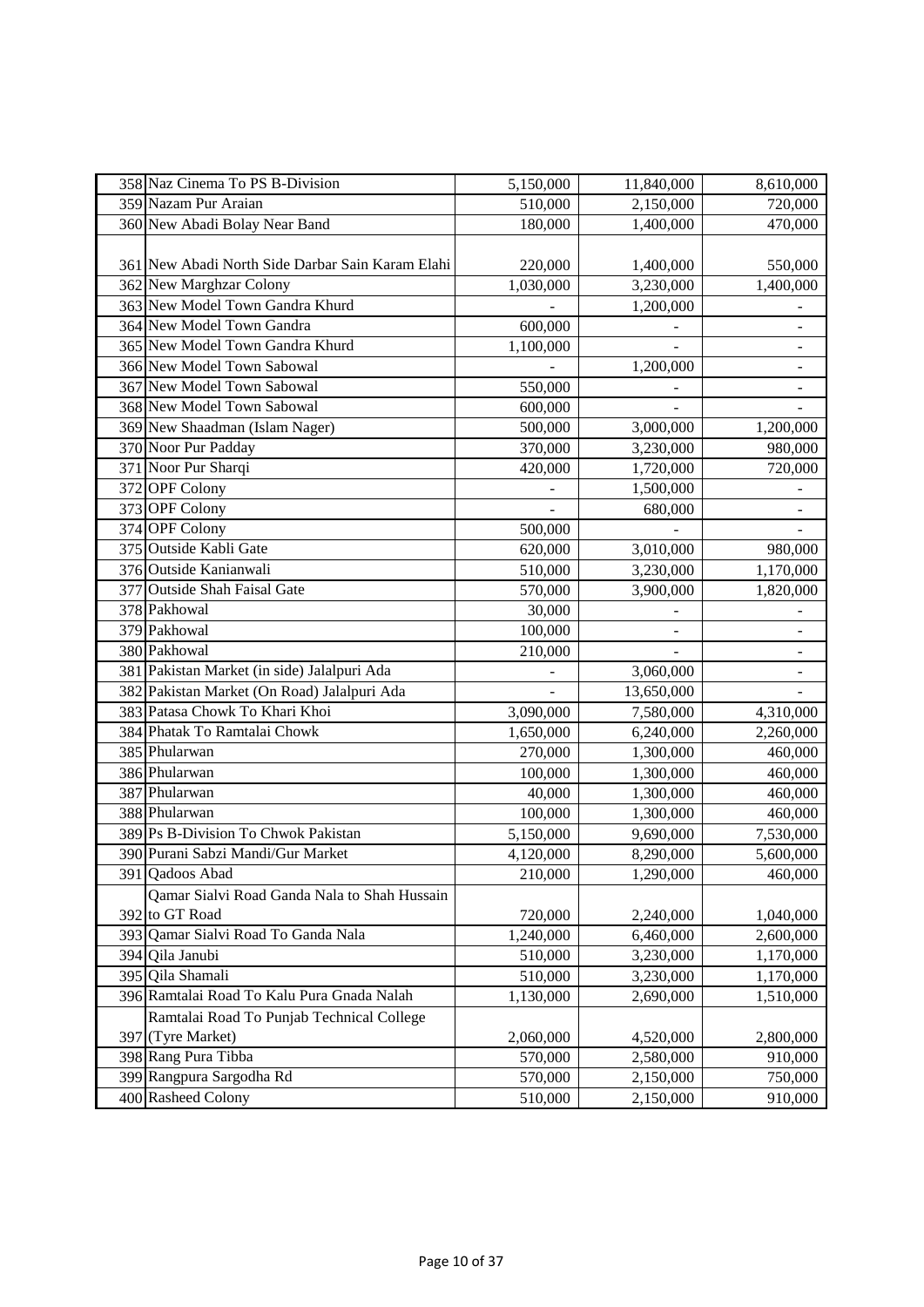| 401 Rehmaina                                  | 30,000    | $\overline{a}$ | ÷,         |
|-----------------------------------------------|-----------|----------------|------------|
| 402 Rehmania                                  | 360,000   |                |            |
| 403 Rehmania (Main GT Road)                   |           | 1,500,000      |            |
| $\overline{404}$ Rehmanian                    | 400,000   | 1,300,000      | 460,000    |
| 405 Rehmat Abad (Bolay)                       | 210,000   | 1,290,000      | 460,000    |
| 406 Rehmat Abad (Kalupura)                    | 250,000   | 1,720,000      | 590,000    |
| 407 Residential Flats                         |           | 1,610,000      |            |
| 408 Sabowal                                   |           | 1,500,000      |            |
| 409 Sabowal                                   | 350,000   |                |            |
| 410 Sabowal                                   | 450,000   |                |            |
| 411 Sabzi Mandi To Chowk Pakistan             | 9,060,000 | 12,920,000     | 12,060,000 |
| 412 Sabzi Mandi To PS B-Division              | 4,120,000 | 6,460,000      | 5,600,000  |
| 413 Sadaat Colony                             | 470,000   | 1,720,000      | 590,000    |
| 414 Sadiq Plaza Rehman Shaheed Road (Inside)  |           | 4,200,000      |            |
|                                               |           |                |            |
| 415 Sadiq Plaza Rehman Shaheed Road (On Road) |           | 8,810,000      |            |
| 416 Sain Bashir Town                          | 450,000   | 1,720,000      | 650,000    |
| 417 Saleem Colony                             | 670,000   | 1,720,000      | 920,000    |
| 418 Sapal Colony                              | 510,000   | 2,150,000      | 720,000    |
| 419 Saraj Plaza (Inside)                      |           | 5,380,000      |            |
| 420 Saraj Plaza (On Road)                     |           | 8,720,000      |            |
| 421 Sardar Street                             | 310,000   | 2,580,000      | 910,000    |
| 422 Sarwar Gold Plaza Front                   |           | 8,400,000      |            |
| 423 Sarwar Gold Plaza Others                  |           | 6,890,000      |            |
| 424 Service More To Jail Chowk                | 2,000,000 | 7,000,000      | 2,650,000  |
| 425 Shadman Colony 50 Road                    | 900,000   | 2,800,000      | 1,400,000  |
| 426 Shadman Colony 80 Road                    | 1,150,000 | 3,500,000      | 1,800,000  |
| 427 Shadman Colony Less Than 30               | 700,000   | 2,400,000      | 1,200,000  |
| 428 Shafiq Colony                             | 310,000   | 1,510,000      | 520,000    |
| 429 Shah Hussain                              | 570,000   | 2,580,000      | 910,000    |
| 430 Shahdaula Chowk To Shah Doula Darbar      | 2,060,000 | 5,060,000      | 2,800,000  |
| 431 Shahdaula Darbar To Darbar Nangay Shah    | 1,130,000 | 3,550,000      | 1,560,000  |
| 432 Shahdoula Town                            | 390,000   |                |            |
| 433 Shaheen Colony                            | 310,000   | 1,950,000      | 780,000    |
| 434 Shaheen Plaza Bhimber Road (in Side)      |           | 2,730,000      |            |
| 435 Shaheen Plaza Bhimber Road (On Road)      |           | 5,400,000      |            |
| 436 Shahzad Colony                            | 310,000   | 1,720,000      | 520,000    |
| 437 Shalimar Town                             | 620,000   | 1,940,000      | 850,000    |
| 438 Star Colony                               | 450,000   | 1,510,000      | 1,000,000  |
| 439 Sultan Pura (Degree College)              | 230,000   | 1,290,000      | 460,000    |
| 440 Sultan Pura (Opposite Eid Gah)            | 460,000   | 2,150,000      | 780,000    |
| 441 Taimoor Chowk To Bhimber Road             | 2,200,000 | 7,000,000      | 3,000,000  |
| 442 Taimoor Chowk To Islam Nagar              | 1,440,000 | 4,740,000      | 2,150,000  |
| 443 Talha Centre (in Side) Opp PS City        | -         | 3,510,000      |            |
| 444 Talha Centre (On Road) Opp PS City        |           | 8,450,000      |            |
| 445 Taragarh Khurd                            | 60,000    |                |            |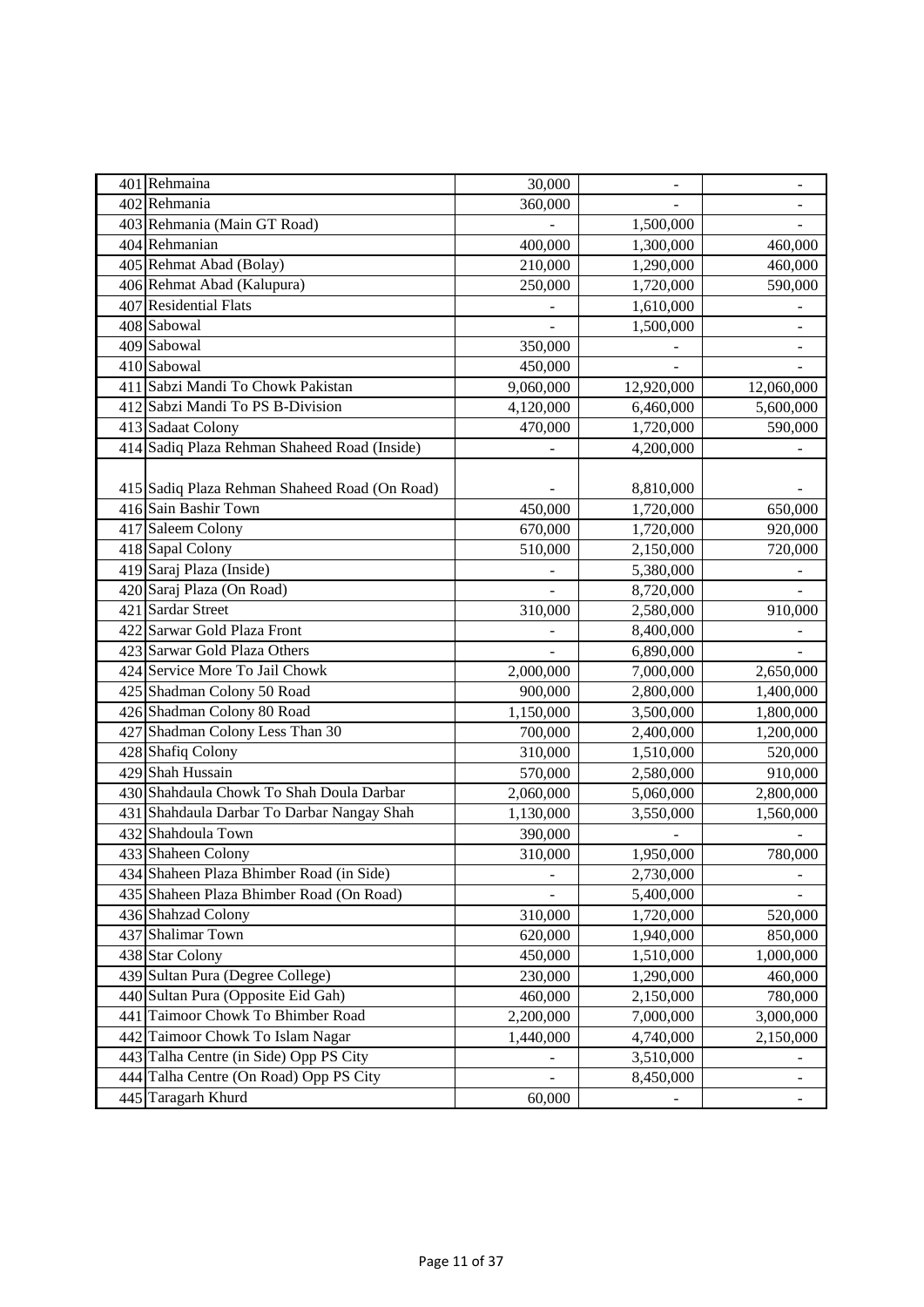| 446 Tariq Abad                                 | 410,000            | 2,580,000 | 910,000        |
|------------------------------------------------|--------------------|-----------|----------------|
| 447 Tariq Plaza Rehman Shaheed Road (Inside)   |                    | 4,200,000 |                |
| 448 Tariq Plaza Rehman Shaheed Road (On Road)  |                    | 8,720,000 |                |
| 449 Ucha Dara                                  | 330,000            | 1,510,000 | 520,000        |
| 450 Udhowal Kalan                              | 100,000            |           |                |
| 451 Udhowal Kalan                              | 300,000            |           |                |
| 452 Udhowal Kalan                              | 250,000            |           |                |
| 453 Udhowal Khurd                              | 450,000            | 1,300,000 | 460,000        |
| 454 Usman Plaza To Ali Pura Road               | 1,440,000          | 3,880,000 | 2,150,000      |
| Usman Plaza To Badshahi Road (Chah Buday       |                    |           |                |
| 455 Wala)                                      | 1,240,000          | 3,880,000 | 1,940,000      |
| 456 Waqar Plaza (Inside)                       |                    | 5,380,000 |                |
| 457 Waqar Plaza Jinnah Road (On Road)          |                    | 7,280,000 |                |
| 458 Waqas Colony                               | 290,000            | 1,510,000 | 520,000        |
| 459 Yousaf Palaza (In Front)                   |                    | 6,500,000 |                |
| 460 Yousaf Palaza (Inside)                     | -                  | 3,970,000 | -              |
| 461 Zaib Centre 5 Bhimber Road On Road         | ÷,                 | 5,000,000 | -              |
| 462 Zaib Plaza Attach Haider Hospital Inside   |                    | 4,000,000 |                |
| 463 Zaib Plaza Attach Haider Hospital On Road  |                    | 4,500,000 |                |
| 464 Zaib Super Market (Inside)                 |                    | 5,380,000 |                |
| 465 Zaib Super Market (On Road)                |                    | 8,720,000 |                |
| 466 Zeshan Plaza Rehman Shaheed Road (Inside)  |                    | 3,880,000 |                |
| 467 Zeshan Plaza Rehman Shaheed Road (On Road) |                    | 8,610,000 |                |
| 468 Faiz Abad                                  | 460,000            | 2,150,000 | 780,000        |
| 469 Jalal Cheeman Colony                       | 900,000            | 3,000,000 | 1,200,000      |
| 470 Shafi Abad                                 | 410,000            | 2,580,000 | 910,000        |
| 471 Zaib Colony                                | 620,000            | 1,950,000 | 870,000        |
| 472 Chowk Ramtalai To Gate Area                | 3,090,000          | 6,460,000 | 4,310,000      |
| 473 Afzal Colony                               | 210,000            | 1,290,000 | 460,000        |
| 474 Akhtar Shah Colony                         | 270,000            | 1,720,000 | 590,000        |
| 475 Ali Pur                                    | 50,000             | ÷,        | $\overline{a}$ |
| 476 Bhagula                                    | 30,000             |           |                |
| 477 C/Limit Banth (Off Road)                   | 170,000            | 1,080,000 | 390,000        |
| 478 C/Limit Kotli Kandu (Off Road)             | 230,000            | 1,080,000 | 390,000        |
| 479 C/Limit Rati (Off Road)                    | 310,000            | 1,300,000 | 460,000        |
| 480 Chah Chatha (Kalra Khasa)                  | 250,000            | 1,510,000 | 520,000        |
| 481 Chak Ghazi                                 |                    | 720,000   |                |
| 482 Chak Ghazi                                 | 650,000            | 1,300,000 | 910,000        |
| 483 Chak Ghazi                                 | 125,000            | 1,300,000 | 910,000        |
| 484 Chak Ghazi                                 | 420,000            | 1,300,000 | 910,000        |
|                                                |                    |           |                |
| 485 Chak Sada<br>486 Chak Sada                 | 150,000<br>100,000 |           |                |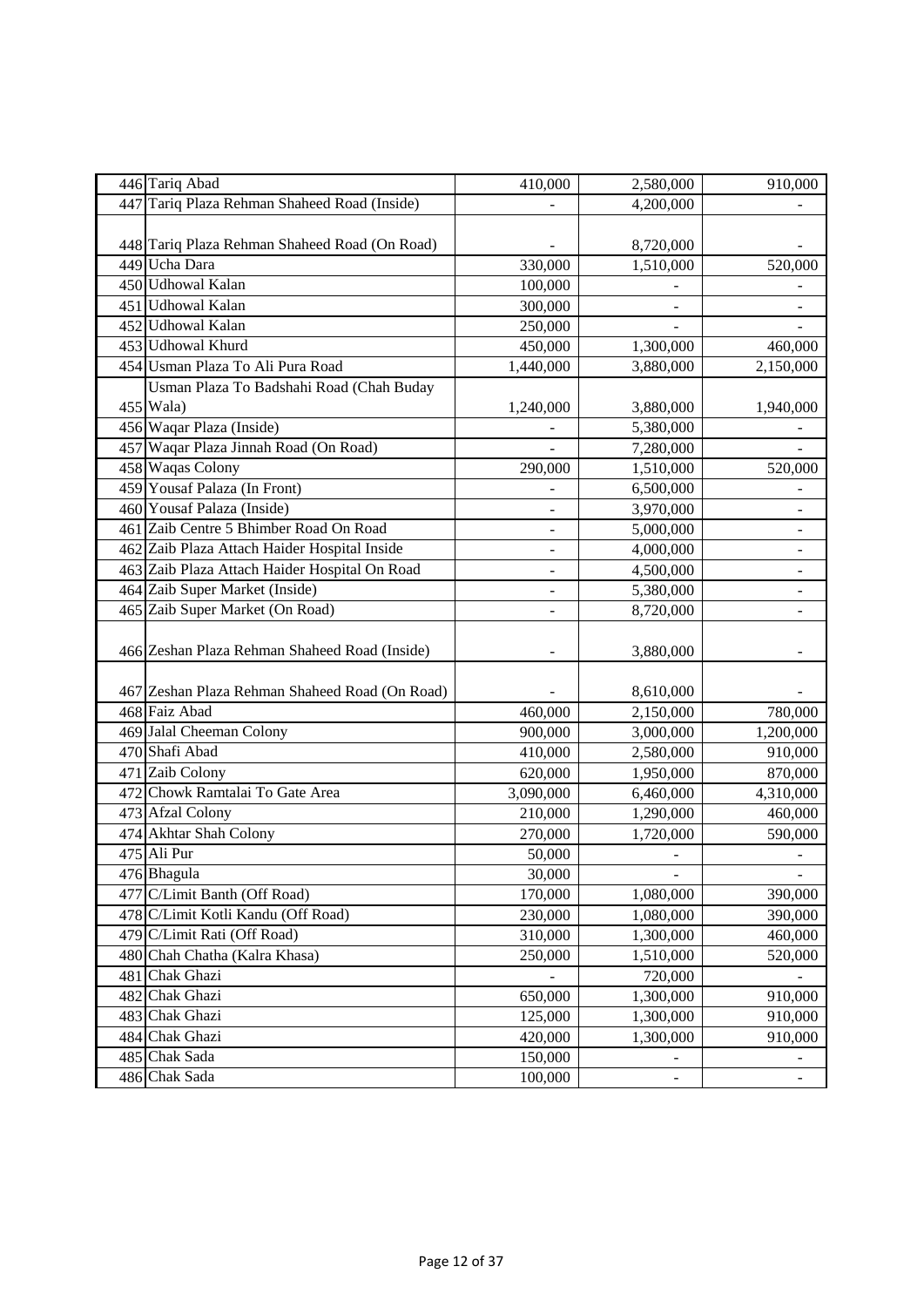| 487 Chenab Enclave LSD Scheme Near Ghousia Fan | 700,000   |           |                              |
|------------------------------------------------|-----------|-----------|------------------------------|
| 488 Chenab Orchard Housing Society             | 1,000,000 | 2,500,000 |                              |
| 489 Garhi Ahmad Abad                           | 260,000   | 1,510,000 | 520,000                      |
| 490 Gate Area To GFC Fan                       | 1,440,000 | 5,380,000 | 2,210,000                    |
| 491 GFC Fan To C/Limit                         | 1,030,000 | 4,310,000 | 2,080,000                    |
| 492 Green Town                                 | 490,000   | 1,760,000 | 720,000                      |
| 493 Kalara Khasa                               |           | 720,000   |                              |
| 494 Kalara Khasa                               | 160,000   |           |                              |
| 495 Kalra Kalan                                |           | 720,000   |                              |
| 496 Kalra Kalan                                | 100,000   |           |                              |
| 497 Kalra Kalan (Mohallah)                     | 250,000   | 1,510,000 | 520,000                      |
| 498 Kalra Khasa (Mohallah)                     | 250,000   | 1,510,000 | 520,000                      |
| 499 Kalra Punwan                               | 210,000   | 1,080,000 | 390,000                      |
| 500 Kalra Punwan                               | 125,000   | 1,080,000 | 390,000                      |
| 501 Kalra Punwan (Link Road)                   | 100,000   |           |                              |
| 502 Kathala                                    |           | 1,200,000 | $\overline{a}$               |
| 503 Kathala                                    | 200,000   |           |                              |
| 504 Kathala                                    | 300,000   |           |                              |
| 505 Kathala Housing Scheme Near Royal Fan      | 400,000   |           |                              |
| 506 Kot Patu                                   | 100,000   |           |                              |
| 507 Kot Randhawa                               | 100,000   | -         | $\qquad \qquad \blacksquare$ |
| 508 Kotli Kandu                                | 150,000   |           |                              |
| 509 Mohallah Lokri                             | 210,000   | 1,080,000 | 390,000                      |
| 510 Mohallah Taali Wala                        | 210,000   | 1,080,000 | 390,000                      |
| 511 Mohla                                      | 70,000    |           |                              |
| 512 Nisar Colony                               | 210,000   | 1,290,000 | 460,000                      |
| 513 Pindi Tatar                                | 60,000    |           |                              |
| 514 Rashid Abad Near Kalra                     | 170,000   | 1,510,000 | 590,000                      |
| 515 Rati                                       | 80,000    |           |                              |
| 516 Rawalkay                                   | 90,000    | ÷         |                              |
| 517 Rive Garden Colony 30 ft Road              | 600,000   |           |                              |
| 518 Rive Garden Colony 51 ft Road              | 800,000   | ۰         |                              |
| 519 Rive Garden Colony 70 ft Road              | 900,000   | ÷         | $\blacksquare$               |
| 520 River Garden Colony Chak Ghazi             | 800,000   |           |                              |
| 521 River Garden Colony Kathala                | 800,000   |           |                              |
| 522 River Garden Colony Samma                  | 800,000   |           |                              |
| 523 Samma                                      |           | 1,000,000 |                              |
| $\overline{524}$ Samma                         | 150,000   |           |                              |
| 525 Samma                                      | 125,000   |           |                              |
| 526 Shabnam Colony                             | 310,000   | 1,290,000 | 460,000                      |
| 527 Sultan Abad                                | 310,000   | 1,720,000 | 590,000                      |
| 528 Wahid Colony                               | 410,000   | 1,290,000 | 590,000                      |
| 529 Younis Colony                              | 310,000   | 1,720,000 | 590,000                      |
|                                                |           |           |                              |
| 530 Abadi Islamgarh & Inside Abdul Haq College | 190,000   | 1,290,000 | 480,000                      |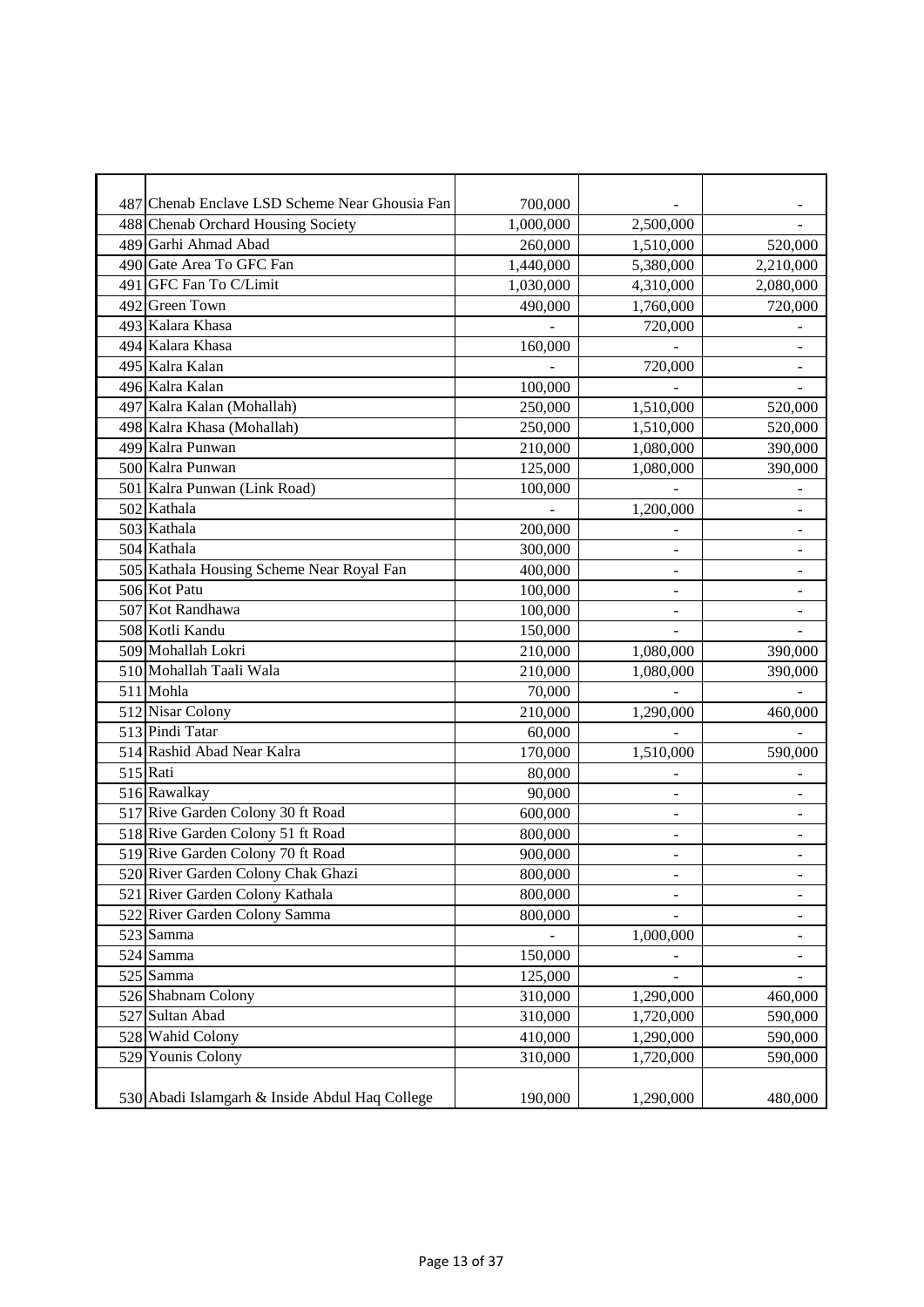| 531 Abadi Kulachore                                                     | 230,000   | 910,000                  | 340,000                  |
|-------------------------------------------------------------------------|-----------|--------------------------|--------------------------|
| 532 Abadi Mohla                                                         | 90,000    | 550,000                  | 200,000                  |
| 533 Abdul Haq College To Sialkot Road                                   | 280,000   | 1,470,000                | 550,000                  |
| 534 Adda Tam Tam                                                        | 440,000   | 1,660,000                | 680,000                  |
| Adda Tam Tam To Khalid Muzaffar Factory                                 |           |                          |                          |
| 535 Raneywal Road                                                       | 460,000   | 1,660,000                | 680,000                  |
|                                                                         |           |                          |                          |
| 536 Adda Tam Tam To Tanda Chowk (Main Bazar)                            | 4,700,000 | 6,620,000                | 6,520,000                |
| 537 Akbar Abad                                                          | 270,000   | 1,290,000                | 480,000                  |
| 538 Akhlas Garh                                                         | 70,000    |                          |                          |
| Rates of Immoveable Properties (New Identified Areas in last two years) |           |                          |                          |
| Ashrf Shah Chowk To Abdul Haq College                                   |           |                          |                          |
| Inside Abadi & Mir Abdul Ghani Chowk To                                 |           |                          |                          |
| 539 Abdul Haq College Inside Abadi                                      | 290,000   | 1,470,000                | 550,000                  |
| 540 Attached East West Sialkot Road                                     | 100,000   | 420,000                  | $\overline{210,000}$     |
| Attached Kashmir Mahal Cinema To Domail                                 |           |                          |                          |
| 541 Chowk                                                               | 580,000   | 1,840,000                | 800,000                  |
| 542 Attached Markets Main Bazar                                         | 2,220,000 | 3,680,000                | 3,080,000                |
| Attached Tanda Chowk To Kashmir Mahal                                   |           |                          |                          |
| 543 Cinema                                                              | 800,000   | 2,210,000                | 1,140,000                |
| 544 Babey Da Lahore                                                     | 180,000   | 920,000                  | 340,000                  |
| 545 Baig Colony                                                         | 190,000   | 740,000                  | 310,000                  |
| 546 Bakkar Qasaban                                                      | 440,000   | 1,660,000                | 680,000                  |
| 547 Barouch                                                             | 90,000    |                          |                          |
| 548 Barsati Nala To Civil Limit East Part                               | 120,000   | 920,000                  | 270,000                  |
| 549 Bashir Nagar                                                        | 180,000   | 920,000                  | 250,000                  |
| 550 Bhagdadi                                                            | 200,000   | 920,000                  | 390,000                  |
| 551 Bhagowal Khurd                                                      | 140,000   |                          |                          |
| 552 Bhagowal Khurd                                                      | 70,000    | $\overline{\phantom{0}}$ | $\sim$                   |
| 553 Bhagowal Khurd                                                      | 50,000    | -                        |                          |
| 554 Bhagowal Khurd                                                      | 70,000    | $\overline{\phantom{a}}$ |                          |
| 555 Bhagowal Khurd                                                      | 140,000   | $\overline{\phantom{0}}$ |                          |
| 556 Bhakoki                                                             | 80,000    | -                        |                          |
| 557 Bhakoki                                                             | 30,000    | $\overline{\phantom{0}}$ | $\overline{\phantom{a}}$ |
| 558 Billal Town Near Khiwa Stop                                         | 180,000   | 740,000                  | 310,000                  |
| 559 Bridge to Khewa Stop                                                | 370,000   | 1,470,000                | 520,000                  |
| 560 Bye Pass Gujrat Road To Defence Road                                | 180,000   | 740,000                  | 310,000                  |
| 561 Chak Ajmair                                                         | 70,000    | 140,000                  | 100,000                  |
| 562 Chandani Chowk To Tanda Chowk                                       | 1,770,000 | 4,230,000                | 2,460,000                |
| 563 Chandi Chowk To Masjid Billal                                       | 550,000   | 1,060,000                | 760,000                  |
| 564 Cheema Colony                                                       | 300,000   | 1,500,000                | 600,000                  |
| 565 Chobara Sadhu                                                       | 440,000   | 1,660,000                | 620,000                  |
| 566 Chohadrian                                                          | 440,000   | 1,660,000                | 620,000                  |
| Chopala Stand To Animal Hospital To Ashraf                              |           |                          |                          |
| Shah Chowk To Abdul Ghani Chowk To                                      |           |                          |                          |
| 567 Chandni Chowk                                                       | 1,170,000 | 4,050,000                | 1,640,000                |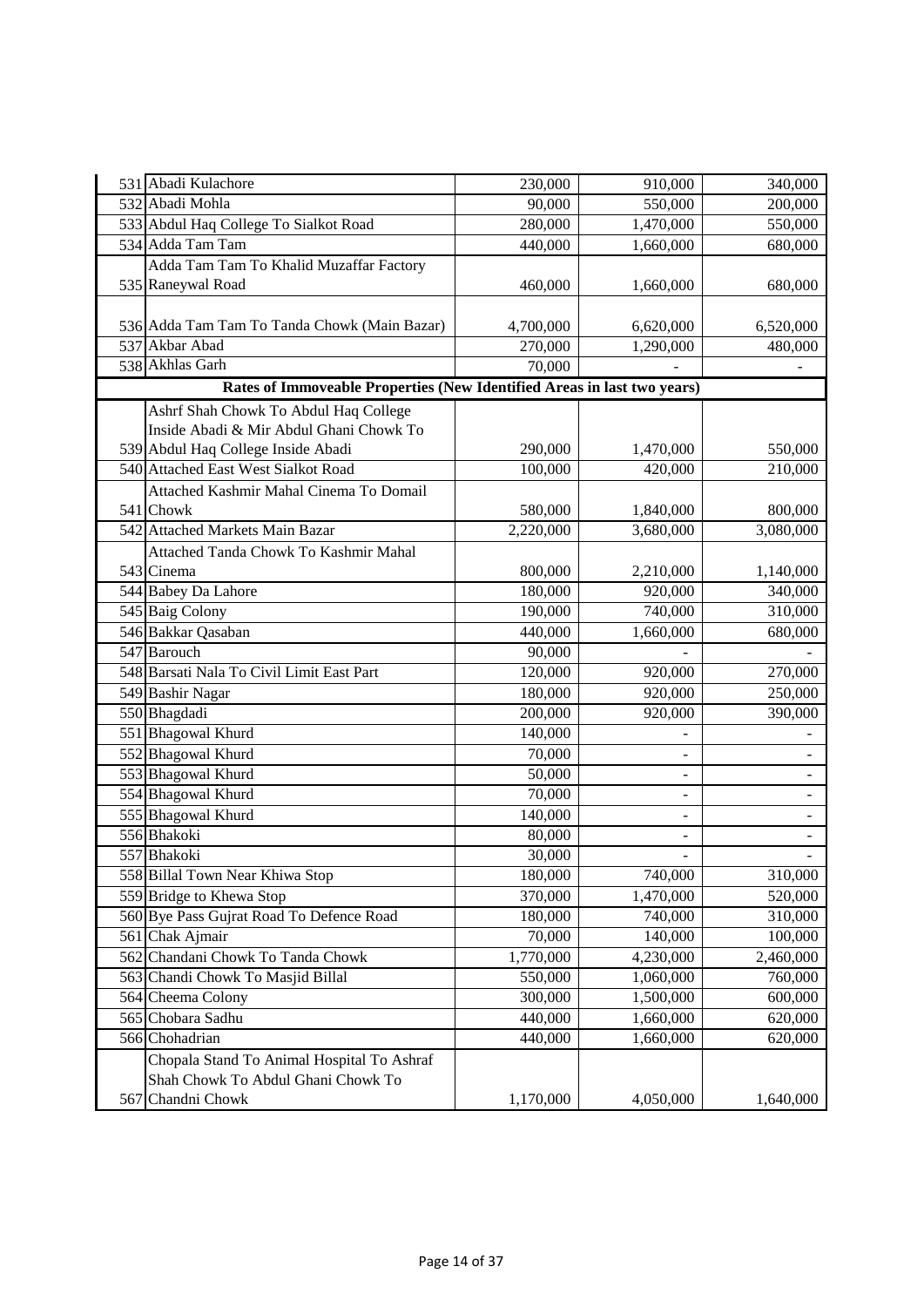| 568 Chowk Syedan De Hati To Paganwala Plaza                  | 3,720,000 | 6,070,000 |           |
|--------------------------------------------------------------|-----------|-----------|-----------|
| 569 Christan Graveyard to Meowal Road C/Limit                | 140,000   | 820,000   | 340,000   |
| 570 Circle Road (Gala Riaz Dar) To Khariah Road              | 370,000   | 1,470,000 | 680,000   |
| Circle Road To Fiazan-e-Madina (Kashmir                      |           |           |           |
| 571 Nagger)                                                  | 580,000   | 1,470,000 | 800,000   |
| 572 Circule Road to Darbar Qazi Sb                           | 270,000   | 1,300,000 | 550,000   |
| 573 Clerkpura                                                | 270,000   | 1,470,000 | 550,000   |
| 574 Daira Faiz Gujjar<br>575 Darbar Qazi Sahib               | 100,000   | 200,000   | 140,000   |
|                                                              | 440,000   | 1,660,000 | 680,000   |
| 576 Darbar Qazi Sb to Sialkot Road                           | 210,000   | 820,000   | 440,000   |
| 577 Darbar Sulmir                                            | 190,000   | 1,290,000 | 480,000   |
| 578 Dina Abad                                                | 180,000   | 920,000   | 310,000   |
| 579 Domail Chowk To Cantt Gate                               | 390,000   | 1,840,000 | 550,000   |
| 580 Domail Chowk To Gala Mandi                               | 970,000   | 2,170,000 | 1,330,000 |
| 581 Domail Chowk To Kothi Allah Mahi                         | 390,000   | 1,840,000 | 550,000   |
| 582 Faisal Colony                                            | 270,000   | 1,060,000 | 380,000   |
| 583 Farooq Park                                              | 440,000   | 1,660,000 | 620,000   |
| 584 Fiazan Madina To Chah Tarkhanawala                       | 140,000   | 1,290,000 | 410,000   |
| 585 Gala Mandi To C/Limit Defence Road                       | 580,000   | 1,360,000 | 800,000   |
| 586 Garhi Warrianchan                                        | 70,000    | 140,000   | 100,000   |
| 587 Ghouisa Mosque                                           | 250,000   | 1,060,000 | 340,000   |
| 588 Gondal Ground                                            | 180,000   | 920,000   | 340,000   |
| 589 Gujrat Road to Limit Kulachore Sialkot Road              | 410,000   | 820,000   | 550,000   |
| 590 Gulshan Colony                                           | 180,000   | 1,720,000 | 1,130,000 |
| 591 Haji Pura                                                | 200,000   | 1,300,000 | 480,000   |
| 592 Hayat Garh                                               | 140,000   |           |           |
| 593 Hayat Garh                                               | 50,000    |           |           |
| 594 Ibrar Town                                               | 190,000   | 740,000   | 280,000   |
| 595 Imran Pura                                               | 210,000   | 920,000   | 310,000   |
| 596 Imtiaz Town                                              | 190,000   | 920,000   | 310,000   |
| 597 Insarian                                                 | 440,000   | 1,660,000 | 620,000   |
| 598 Inside And Outside Hafiz Hayat Road                      | 140,000   | 740,000   | 270,000   |
| Inside Gala Chah Lalaywala To Chah<br>599 Tarkhanawala       | 190,000   | 1,060,000 | 340,000   |
| Inside Shahbazpur Road C/Limit To PM Office<br>600 Kulachore | 250,000   | 920,000   | 340,000   |
| 601 Inside Zahoor Elahi Park                                 | 160,000   | 920,000   | 270,000   |
| 602 Iqbal Colony                                             | 270,000   | 1,060,000 | 380,000   |
| 603 Islamia Shcool No.2 (Inside & Opposite)                  | 210,000   | 920,000   | 300,000   |
| 604 Islampura                                                | 180,000   | 920,000   | 310,000   |
| 605 Jalahi                                                   | 440,000   | 1,660,000 | 620,000   |
| 606 Jamia Masjid                                             | 440,000   | 1,660,000 | 680,000   |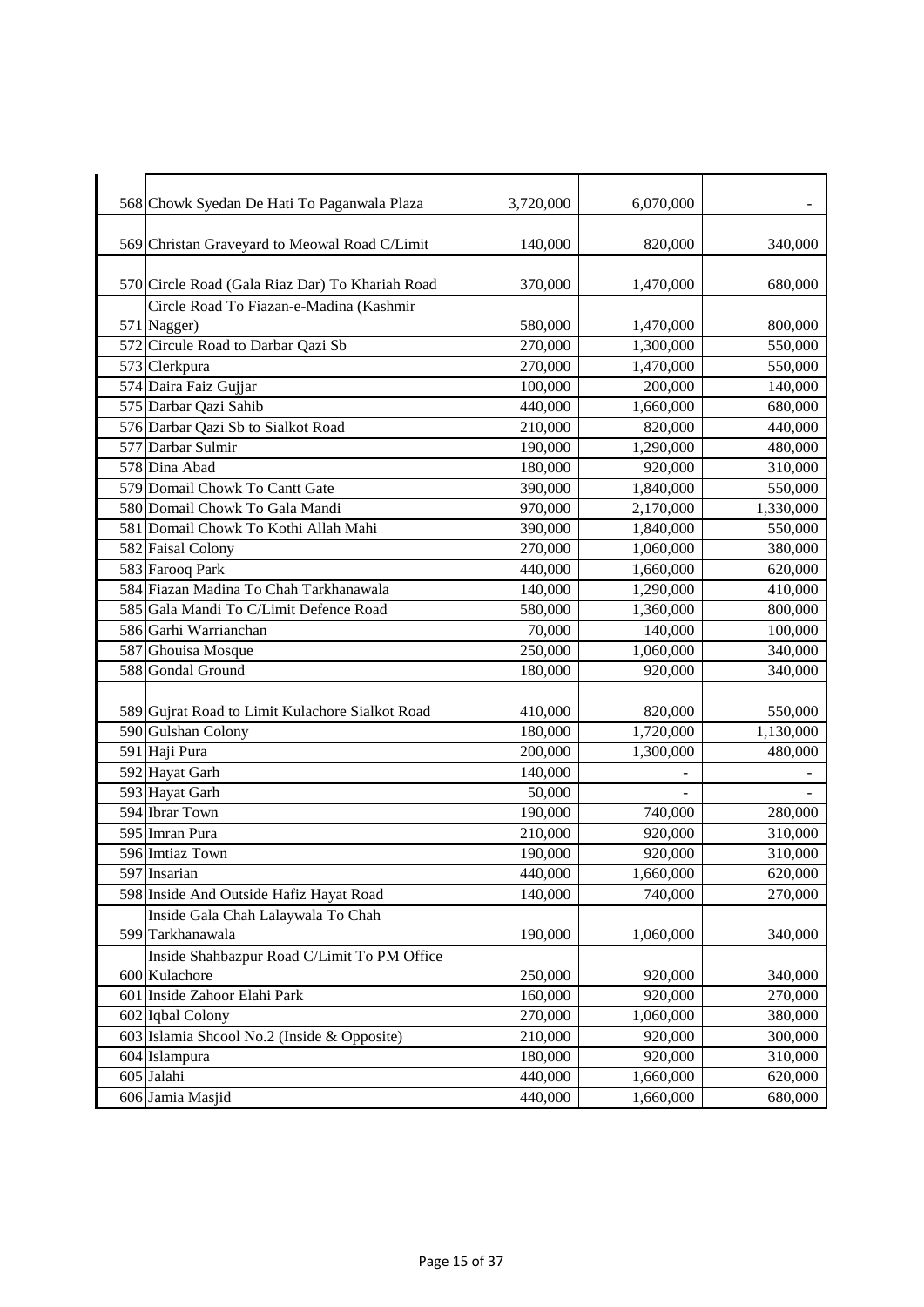| 607 Jinnah Colony                              | 270,000 | 1,950,000                | 980,000                  |
|------------------------------------------------|---------|--------------------------|--------------------------|
| 608 Jogipura                                   | 180,000 | 920,000                  | 340,000                  |
| 609 Jut Abad                                   | 180,000 | 920,000                  | 340,000                  |
| 610 Kashmir Mahal Cinema To Domail Chowk       | 970,000 | 2,580,000                | 1,330,000                |
| 611 Kashmir Nagger                             | 400,000 | 1,370,000                | 510,000                  |
| 612 Khaiber                                    | 440,000 | 1,660,000                | 620,000                  |
| 613 Khalid Muzaffar Factory To C/Limit         | 280,000 | 1,060,000                | 410,000                  |
| 614 Khawajgan                                  | 440,000 | 1,660,000                | 620,000                  |
| 615 Khewa                                      |         | 400,000                  |                          |
| 616 Khewa                                      | 80,000  |                          |                          |
| 617 Khewa                                      | 30,000  | $\overline{\phantom{0}}$ |                          |
| 618 Khewa                                      | 210,000 | $\overline{\phantom{0}}$ |                          |
| 619 Khewa                                      | 140,000 | -                        | $\overline{\phantom{a}}$ |
| 620 Khewa                                      | 400,000 |                          |                          |
| 621 Khizar Khan Wali                           | 440,000 | 1,660,000                | 620,000                  |
| 622 Khokhar Colony                             | 180,000 | 740,000                  | 340,000                  |
| 623 Khokhran (Away) Near Kulachore             | 180,000 | 920,000                  | 340,000                  |
| 624 Khusrian                                   | 440,000 | 1,660,000                | 680,000                  |
| 625 Kot Ameer Hussain                          |         | 160,000                  |                          |
| 626 Kot Ameer Hussain                          | 70,000  |                          |                          |
| 627 Kot Ameer Hussain                          | 30,000  |                          |                          |
| 628 Kula Chor to Shahbaz Pur Bridge on Road    | 270,000 |                          |                          |
| 629 Loharan                                    | 440,000 | 1,660,000                | 620,000                  |
| 630 Mai De Karachi                             | 180,000 | 920,000                  | 340,000                  |
| 631 Mangowal Sharqi                            |         | 500,000                  |                          |
| 632 Mangowal Sharqi                            | 300,000 |                          |                          |
| 633 Mangowal Sharqi                            | 150,000 |                          |                          |
| 634 Mangowal Sharqi                            | 100,000 | $\overline{a}$           | $\blacksquare$           |
| 635 Mashkian                                   | 440,000 | 1,660,000                | 620,000                  |
| 636 Masjid Siddique                            | 440,000 | 1,660,000                | 620,000                  |
| 637 Miana Pura                                 | 440,000 | 1,950,000                | 520,000                  |
|                                                |         |                          |                          |
| 638 Mir Abdul Ghani Chowk To Abdul Haq College | 440,000 | 1,660,000                | 610,000                  |
| 639 Moh Kashmir Colony                         | 140,000 | 680,000                  | 270,000                  |
| 640 Mohallah Daulat Nagger To Zaba Khana       | 100,000 | 550,000                  | 200,000                  |
| 641 Mohallah Dododhari                         | 230,000 | 1,060,000                | 320,000                  |
| 642 Mohallah Inside Factory Khalid Muzaffar    | 160,000 | 740,000                  | 270,000                  |
| 643 Mohallah Jogia                             | 210,000 | 920,000                  | 310,000                  |
| 644 Mosque Molvi Yousaf                        | 270,000 | 1,290,000                | 410,000                  |
| 645 Munir Abad                                 | 180,000 | 740,000                  | 270,000                  |
| 646 Muslim Colony                              | 180,000 | 740,000                  | 270,000                  |
| 647 Nandpur                                    | 170,000 | 920,000                  | 340,000                  |
| 648 New Kashmir Nagger Colony                  | 230,000 | 740,000                  | 320,000                  |
| 649 New Noshera                                | 180,000 | 920,000                  | 340,000                  |
| 650 Nikka Dawara                               | 70,000  | 140,000                  | 100,000                  |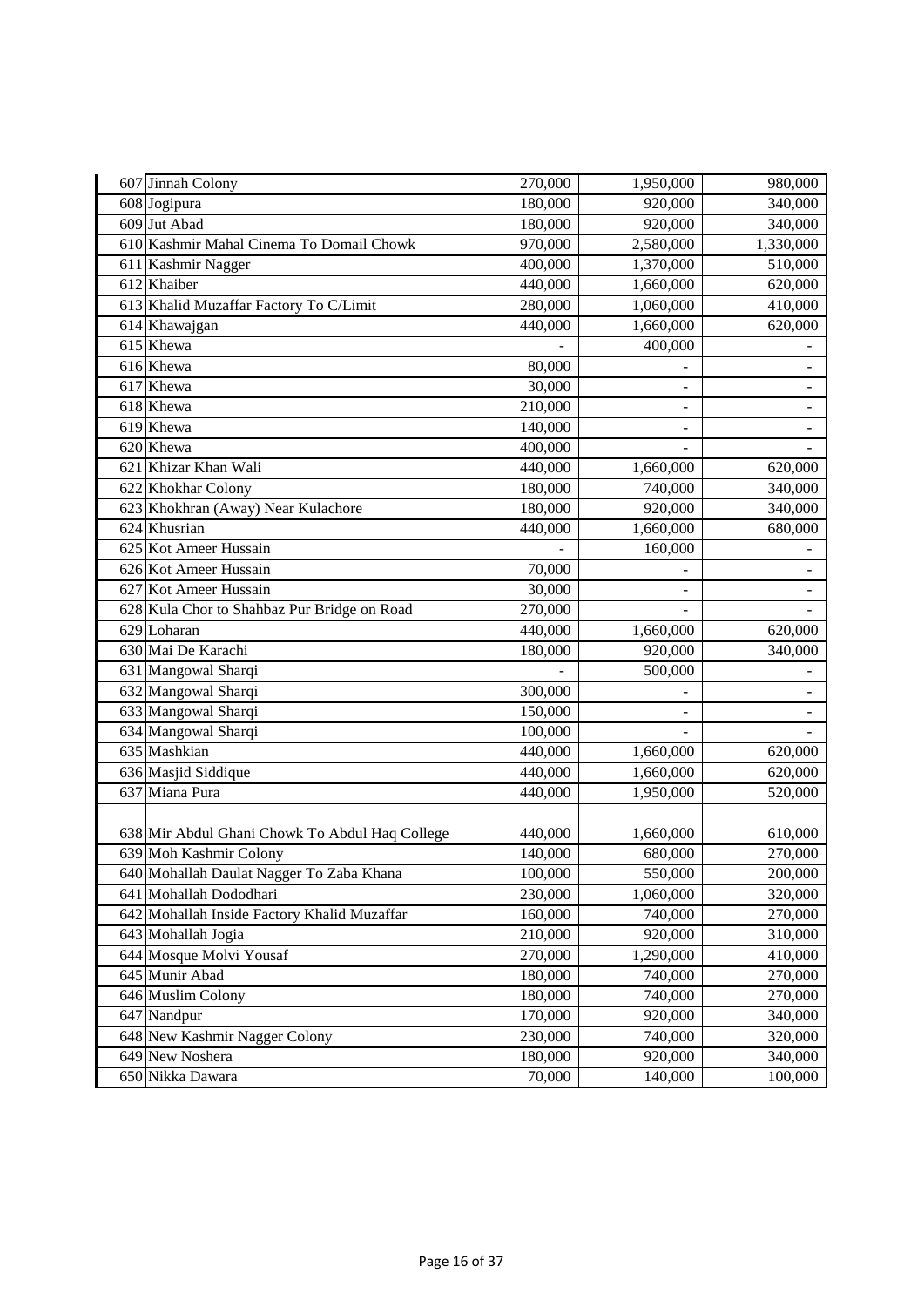| 580,000<br>1,470,000<br>651 Paitianwala Chowk To Jeeda Pahelwan Chowk | 800,000        |
|-----------------------------------------------------------------------|----------------|
| Paitianwala Chowk To Shahbazpur Road                                  |                |
| 652 C/Limit<br>370,000<br>1,380,000                                   | 550,000        |
| 653 Pakistani<br>440,000<br>1,660,000                                 | 680,000        |
| 654 Phagowal Road To C/Limit<br>280,000<br>1,470,000                  | 480,000        |
| 655 Pull To Chandani Chowk<br>2,210,000<br>570,000                    | 800,000        |
| 656 Punjab Park<br>270,000<br>1,290,000                               | 480,000        |
| 657 Purana Thana<br>440,000<br>1,660,000                              | 620,000        |
| 658 Qadir Colony<br>250,000<br>1,060,000                              | 340,000        |
| 659 Qadir Colony To Christian Qabristan<br>180,000<br>920,000         | 340,000        |
| 660 Raneywal<br>290,000                                               |                |
| 661 Raneywal<br>50,000                                                |                |
| 662 Raneywal<br>290,000                                               |                |
| 663 Raneywal<br>720,000                                               |                |
| 664 Ronti<br>440,000<br>1,660,000                                     | 620,000        |
| 665 Royal City Housing Scheme Khewa/JPJ<br>520,000                    |                |
| 666 Saleem Abad<br>160,000<br>740,000                                 | 270,000        |
| 667 Saleema Abad<br>680,000<br>140,000                                | 270,000        |
| 668 Shah Jahani<br>290,000                                            |                |
| 669 Shah Jahani<br>60,000                                             |                |
| 670 Shah Jahani<br>290,000                                            |                |
| 671 Shahbaz pur Road to Kang Road C/Limit<br>140,000<br>820,000       | 340,000        |
| 672 Shamali Hisa Barsati Nala Nanad Pur<br>70,000<br>140,000          | 70,000         |
| 673 Shamali Part Defence Road (Off Road)<br>740,000<br>160,000        | 270,000        |
| 1,290,000<br>674 Sharifpura<br>190,000                                | 480,000        |
| 675 Sher Shahi<br>440,000<br>1,660,000                                | 620,000        |
| 676 Shoal Kalan<br>40,000                                             |                |
| Sialkot Road to Limit Jalalpur Jattan Bhagowal                        |                |
| 677 Khurd Road<br>140,000<br>680,000                                  | 270,000        |
| 678 Sialkot Road to Village Bhakoki<br>170,000<br>960,000             | 340,000        |
| 679 Sohal Kalan<br>40,000                                             |                |
| 680 Taillian<br>440,000<br>1,660,000                                  | 680,000        |
| 681 Takina Wara<br>440,000<br>1,660,000                               | 620,000        |
| 682 Tanda Chowk To Kashmir Cinema<br>1,600,000<br>3,680,000           | 2,080,000      |
| 970,000<br>683 Tanda Chowk To Patianwala Chowk<br>2,760,000           | 1,330,000      |
| 684 Thimka<br>290,000                                                 |                |
| 685 Thimka<br>60,000                                                  |                |
| 686 Thimka<br>80,000<br>$\overline{\phantom{0}}$                      |                |
| 687 Thimka<br>290,000<br>÷,                                           | $\blacksquare$ |
| 688 University Garden<br>590,000<br>$\overline{\phantom{0}}$          |                |
| 689 University Road Chak Manjo<br>330,000                             |                |
| 690 Yaseen Saleemi Town<br>190,000<br>1,290,000                       | 480,000        |
| 691 Yasir Abad<br>180,000<br>920,000                                  | 340,000        |
| 692 Zeeshan Colony<br>190,000<br>1,290,000                            | 480,000        |
| 693 Adan Garden Narrowali<br>910,000                                  |                |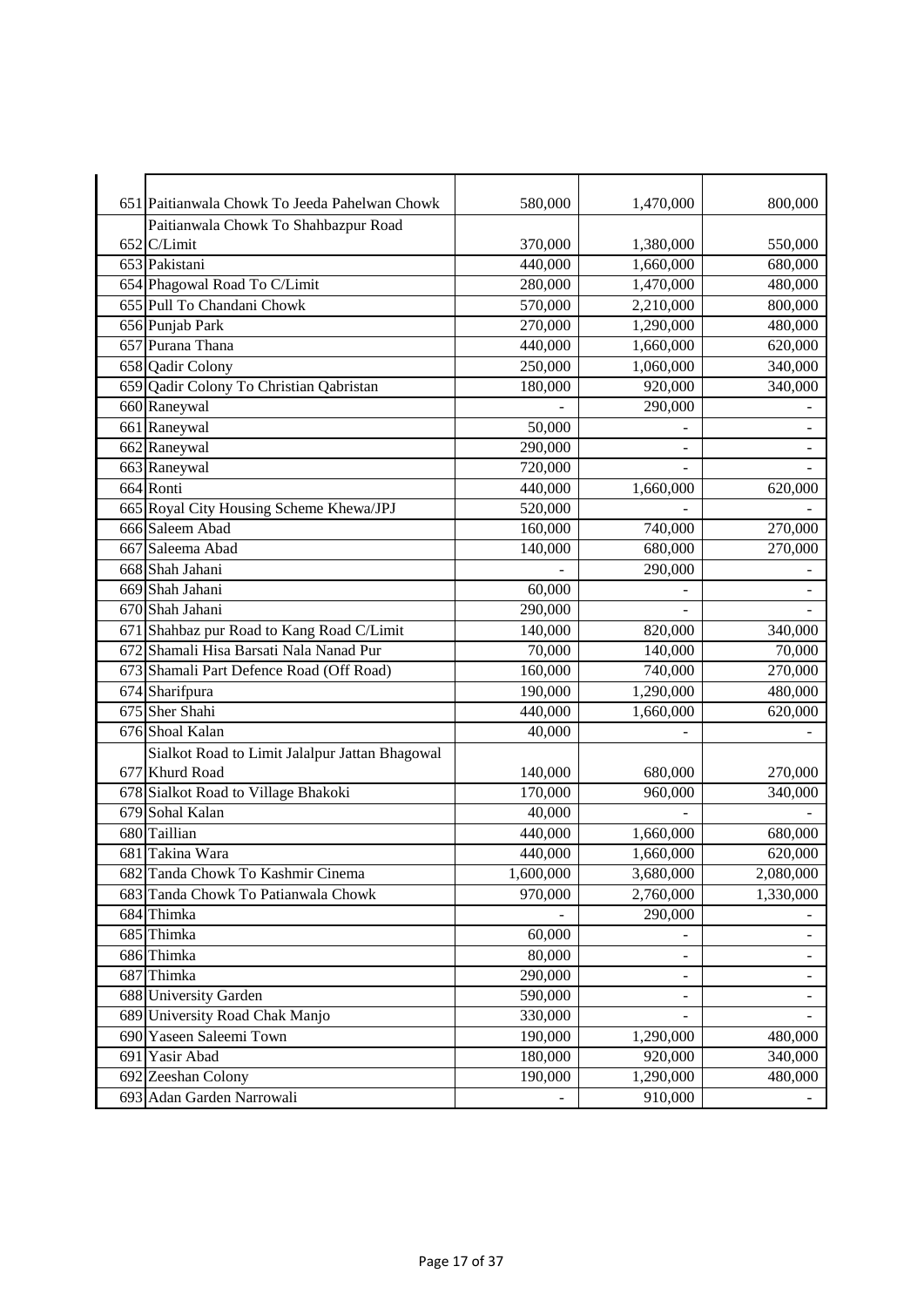| 694 Adan Garden Narrowali                  | $\overline{a}$ | 520,000       | $\overline{\phantom{0}}$ |
|--------------------------------------------|----------------|---------------|--------------------------|
| 695 Lala Chak                              |                | 780,000       |                          |
| 696 Lala Chak                              | 40,000         |               |                          |
| 697 Lala Chak                              | 100,000        |               |                          |
| 698 Majra                                  | 80,000         |               |                          |
| 699 Aaloki                                 | 190,000        | 1,470,000     | 480,000                  |
| 700 Ada Bus Chowk To Sabzi Mandi           | 2,660,000      | 4,970,000     | 3,790,000                |
| 701 Adara Chimanawala                      | 190,000        | 1,470,000     | 480,000                  |
| 702 Altaf Colony                           | 190,000        | 1,470,000     | 480,000                  |
| 703 Arraian                                | 190,000        | 1,470,000     | 480,000                  |
| 704 Arrian                                 | 180,000        | 1,290,000     | 440,000                  |
| 705 Bakker Qissaban                        | 180,000        | 1,290,000     | 440,000                  |
| 706 Billianwala                            | 180,000        | 1,290,000     | 440,000                  |
| 707 Chah Mughlan                           | 190,000        | 1,720,000     | 650,000                  |
| 708 Chak Delo                              | 40,000         |               |                          |
| 709 Chak Mansora                           | 40,000         | L,            |                          |
| 710 Chakora                                | 40,000         | $\frac{1}{2}$ | $\overline{\phantom{a}}$ |
| 711 Chakora                                | 50,000         | ÷,            |                          |
| 712 Chakora                                | 210,000        |               |                          |
| 713 Chowk Main Bazar To Dinga Chowk        | 570,000        | 1,840,000     | 820,000                  |
| 714 Chowk Mandi To Masjid Mahajrin         | 4,430,000      | 6,440,000     | 5,680,000                |
| 715 Chowk Police Station To Talib Hospital | 390,000        | 1,470,000     | 550,000                  |
| 716 Chowk Sahaba To Naagriyaan Wala Road   | 280,000        | 1,060,000     | 410,000                  |
| 717 Chowk Sohaban                          | 190,000        | 1,470,000     | 480,000                  |
| 718 Chuknawali Road (UBL Street)           | 210,000        | 970,000       | 310,000                  |
| 719 Circular Road Shumali                  | 730,000        | 1,840,000     | 1,040,000                |
| 720 Circular Road To Saman Pindi Road      | 570,000        | 1,840,000     | 820,000                  |
| 721 Dalia                                  | 40,000         | ÷,            |                          |
| 722 Dalia                                  | 40,000         |               |                          |
| 723 Dara Bahar Shah                        | 180,000        | 1,290,000     | 410,000                  |
| 724 Dara Korotana To Ghazi Chowk           | 620,000        | 1,660,000     | 860,000                  |
| 725 Darokay                                | 40,000         |               |                          |
| 726 Darokay                                | 40,000         |               |                          |
| 727 Dharowal                               | 50,000         | ÷             |                          |
| 728 Eid Gah                                | 190,000        | 2,150,000     | 910,000                  |
| 729 Eid Gah Chowk To Public School         | 390,000        | 1,470,000     | 550,000                  |
| 730 Eid Gah To Chowk Sahaba                | 1,510,000      | 3,680,000     | 2,080,000                |
| 731 Fiazan-e-Madina                        | 190,000        | 1,470,000     | 410,000                  |
| 732 Gala Dharoorkay                        | 320,000        | 1,290,000     | 480,000                  |
| 733 Gala NBP                               | 250,000        | 1,060,000     | 340,000                  |
| 734 Ganimat Shahir                         | 190,000        | 1,470,000     | 410,000                  |
| 735 Ghazipura                              | 180,000        | 1,290,000     | 410,000                  |
| 736 Goleyki                                | 40,000         |               |                          |
| 737 Government Girls High School           | 180,000        | 1,290,000     | 410,000                  |
| 738 Government Girls Islamia High School   | 190,000        | 1,470,000     | 440,000                  |
| 739 Hakimy Colony                          | 190,000        | 1,470,000     | 410,000                  |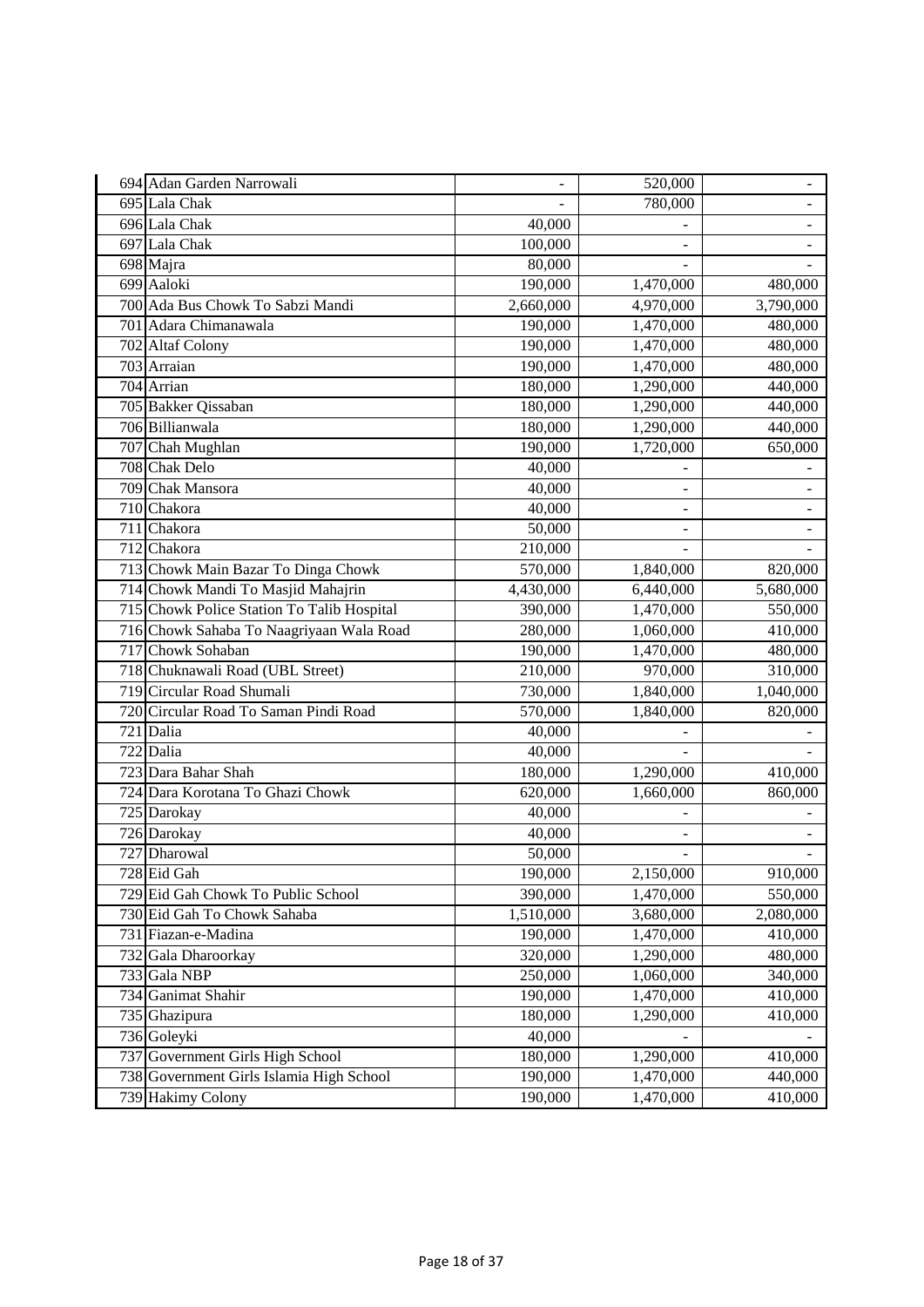| 740 Imam Bar Gah                               | 190,000   | 1,470,000                    | 410,000                  |
|------------------------------------------------|-----------|------------------------------|--------------------------|
| 741 Jaboki                                     | 40,000    |                              |                          |
| 742 Jassoki                                    | 50,000    |                              |                          |
| 743 Jehran Wali                                | 50,000    |                              |                          |
| 744 Jheoranwali Mor To Chowk Police Station    | 530,000   | 1,470,000                    | 740,000                  |
| 745 Kakkey Zian                                | 180,000   | 1,290,000                    | 410,000                  |
| 746 Kashmirian                                 | 190,000   | 1,470,000                    | 480,000                  |
| 747 Katara Musraam                             | 180,000   | 1,290,000                    | 410,000                  |
| 748 Khojianwali                                | 40,000    |                              |                          |
| 749 Khojianwali                                | 20,000    |                              |                          |
| 750 Khojianwali                                | 20,000    |                              |                          |
| 751 Korotana                                   | 180,000   | 1,290,000                    | 410,000                  |
| 752 Kot Allah Bakhsh                           | 40,000    |                              |                          |
| 753 Kot Ghaka                                  | 40,000    |                              |                          |
| 754 Kot Ghaka                                  | 200,000   | -                            |                          |
| 755 Kot Mojdin                                 | 10,000    |                              |                          |
| 756 Kumaran                                    | 190,000   | 1,470,000                    | 410,000                  |
| 757 Kunjah                                     |           | 490,000                      | $\overline{\phantom{0}}$ |
| 758 Kunjah                                     | 100,000   |                              | $\overline{a}$           |
| 759 Kunjah                                     | 40,000    |                              |                          |
| 760 Kunjah                                     | 490,000   |                              |                          |
| 761 Lari Ada To Eid Gah                        | 740,000   | 1,840,000                    | 1,040,000                |
| 762 Link Main Bazar                            | 2,220,000 | 3,380,000                    | 3,080,000                |
| 763 Machine Pura                               | 190,000   | 1,470,000                    | 480,000                  |
|                                                |           |                              |                          |
| 764 Masjid Mahajrin To Circular Road End Bazar | 4,430,000 | 6,440,000                    | 5,680,000                |
| 765 Masoom Shah                                | 190,000   | 1,470,000                    | 480,000                  |
| 766 Mohallah Mustafa di Khoi                   | 200,000   | 1,470,000                    | 290,000                  |
| 767 Mohallah UBL                               | 200,000   | 1,470,000                    | 290,000                  |
| 768 Mughlan                                    | 180,000   | 1,290,000                    | 410,000                  |
| 769 Painchanwali Street                        | 180,000   | 1,290,000                    | 410,000                  |
| 770 Paka Talab                                 | 180,000   | 1,290,000                    | 410,000                  |
| 771 Pir Phula                                  | 190,000   | 1,470,000                    | 410,000                  |
| Qainchi Mohallah<br>772                        | 190,000   | 1,470,000                    | 410,000                  |
| 773 Qainchi To Dinga Chowk Sargodha Road       | 570,000   | 1,840,000                    | 820,000                  |
| 774 Qanchi Kunjah To Laari Adda                | 740,000   | 1,660,000                    | 1,040,000                |
| 775 Qillan                                     | 180,000   | 1,300,000                    | 420,000                  |
| 776 Riaz Garden (Mangowal Garbi)               | 390,000   |                              |                          |
| 777 Sarafan                                    | 180,000   | 1,290,000                    | 410,000                  |
| 778 Shahana Daira                              | 180,000   | 1,290,000                    | 410,000                  |
| <b>779 Street National Bank</b>                | 190,000   | 1,470,000                    | 410,000                  |
| 780 Talib Hospital To Civil Limits             | 210,000   | 1,060,000                    | 340,000                  |
| 781 Tarkhana                                   | 180,000   | 1,290,000                    | 410,000                  |
| 782 Trikha                                     | 50,000    |                              | $\overline{\phantom{a}}$ |
| 783 Trikha                                     | 50,000    | $\qquad \qquad \blacksquare$ | ۳                        |
| 784 Trikha                                     | 50,000    | $\overline{\phantom{0}}$     |                          |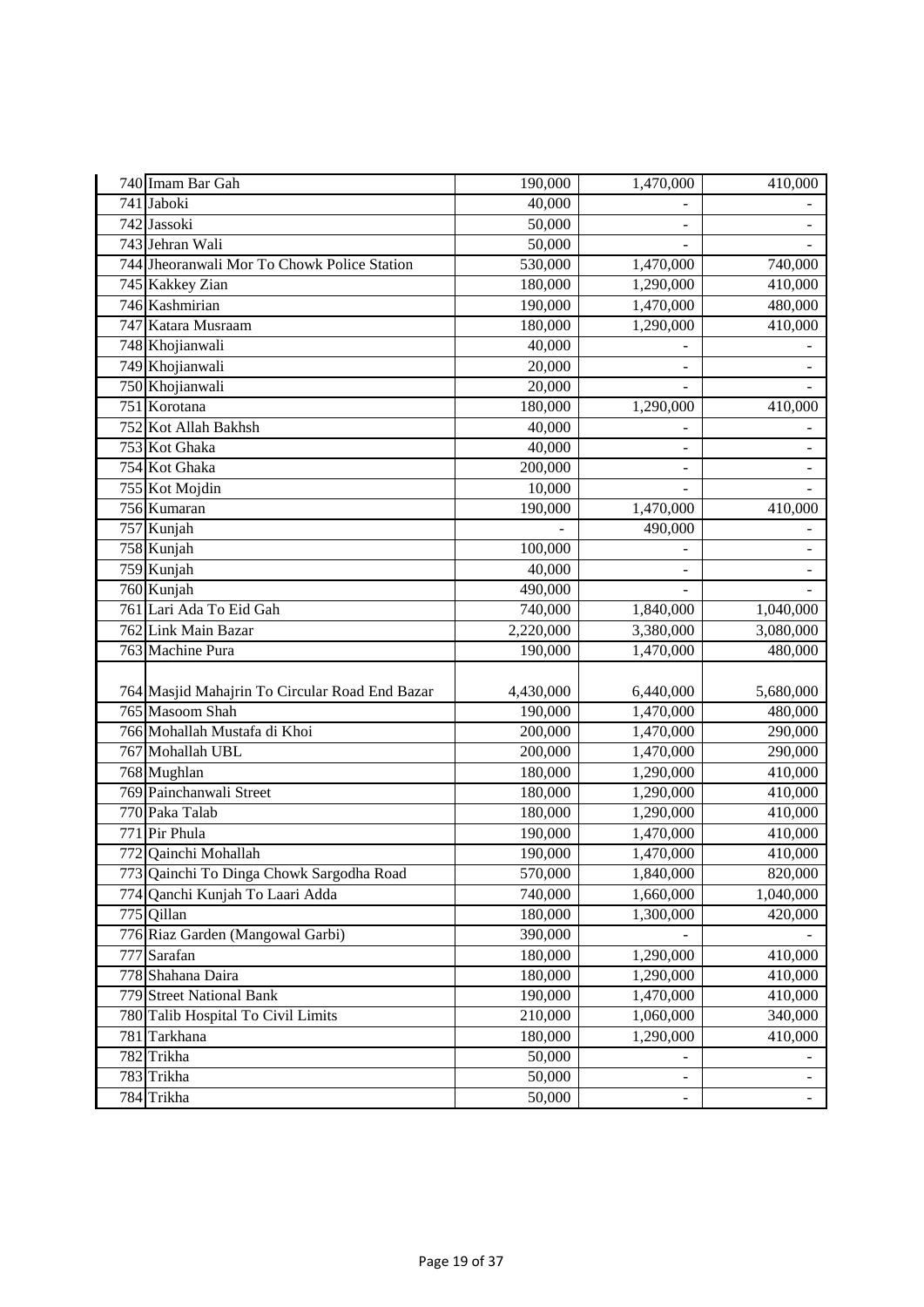| 785 Zaildaran         | 180,000 | 1,290,000                    | 410,000                  |
|-----------------------|---------|------------------------------|--------------------------|
| 786 Chak Dhilu Janobi | 30,000  |                              |                          |
| 787 Chak Gilan        | 40,000  | ÷                            |                          |
| 788 Chak Jaspal       | 40,000  | $\overline{\phantom{m}}$     | ÷,                       |
| 789 Chak Wasan        | 30,000  | $\blacksquare$               | $\overline{\phantom{0}}$ |
| 790 Chakrian          | 50,000  | ÷                            | -                        |
| 791 Darya Katana      | 40,000  | $\overline{a}$               | -                        |
| 792 Dewan Kot         | 30,000  | $\overline{a}$               | ÷,                       |
| 793 Domniawali        | 50,000  | $\overline{\phantom{m}}$     | $\blacksquare$           |
| 794 Domniawali        | 50,000  | $\overline{\phantom{a}}$     | ÷,                       |
| 795 Eshra             | 40,000  | $\overline{a}$               | -                        |
| 796 Gakhra Kalan      | 40,000  | $\overline{\phantom{0}}$     | $\overline{\phantom{0}}$ |
| 797 Gakhra Khurd      | 40,000  | $\overline{a}$               | $\overline{\phantom{0}}$ |
| 798 Gumrali           | 40,000  | $\overline{\phantom{0}}$     | ÷,                       |
| 799 Jahangir Pur      | 30,000  | $\overline{a}$               | ÷,                       |
| 800 Jamu Bola         | 40,000  | $\overline{\phantom{0}}$     | $\overline{\phantom{0}}$ |
| 801 Julyani           | 30,000  | ÷                            | ÷                        |
| 802 Kahna             | 40,000  | $\overline{\phantom{0}}$     | $\overline{a}$           |
| 803 Kaka              | 40,000  | $\overline{a}$               | $\overline{\phantom{0}}$ |
| 804 Kang Chanan       | 50,000  | $\frac{1}{2}$                | $\overline{a}$           |
| 805 Kang Chanan       | 60,000  | $\overline{\phantom{m}}$     | -                        |
| 806 Kang Chanan       | 50,000  | -                            | $\overline{\phantom{0}}$ |
| 807 Kang Chanan       | 60,000  | $\qquad \qquad \blacksquare$ | $\frac{1}{2}$            |
| 808 Kang Chanan       | 200,000 | $\overline{a}$               | ÷,                       |
| 809 Kang Sahali       | 60,000  | $\overline{\phantom{0}}$     | ÷,                       |
| 810 Kang Sahali       | 60,000  | $\overline{\phantom{a}}$     | -                        |
| 811 Kang Sahali       | 40,000  | $\overline{a}$               | $\overline{a}$           |
| 812 Kang Sahali       | 60,000  | $\qquad \qquad -$            | $\overline{\phantom{0}}$ |
| 813 Kang Sahali       | 40,000  | $\overline{\phantom{0}}$     | $\overline{a}$           |
| 814 Kang Sahali       | 200,000 | $\overline{a}$               | $\overline{\phantom{0}}$ |
| 815 Kang Sahari       | 40,000  | $\frac{1}{2}$                | $\overline{\phantom{0}}$ |
| 816 Kang Sahari       | 60,000  | $\overline{\phantom{0}}$     | -                        |
| 817 Kasana            | 40,000  | ÷                            |                          |
| 818 Keeranwala        | 50,000  | $\overline{a}$               | $\overline{\phantom{0}}$ |
| 819 Khanwali          | 40,000  | $\overline{\phantom{0}}$     | $\overline{\phantom{0}}$ |
| 820 Kot Fateh Din     | 60,000  | ÷                            | Ξ.                       |
| 821 Kot Fateh Din     | 40,000  | -                            | -                        |
| 822 Kot Fateh Din     | 200,000 | $\overline{a}$               | $\overline{\phantom{0}}$ |
| 823 Kot Matta         | 40,000  | $\qquad \qquad -$            | -                        |
| 824 Kot Miana         | 60,000  | $\overline{\phantom{0}}$     | $\overline{\phantom{0}}$ |
| 825 Kot Peer Shah     | 40,000  | -                            | -                        |
| 826 Kot Shamas        | 40,000  | $\overline{\phantom{0}}$     | ۳                        |
| 827 Kot Shamas        | 40,000  |                              | $\overline{\phantom{0}}$ |
| 828 Langay            |         | 50,000                       | $\overline{a}$           |
| 829 Langay            | 50,000  |                              | $\blacksquare$           |
| 830 Mangowal Garbi    |         | 310,000                      | $\overline{\phantom{0}}$ |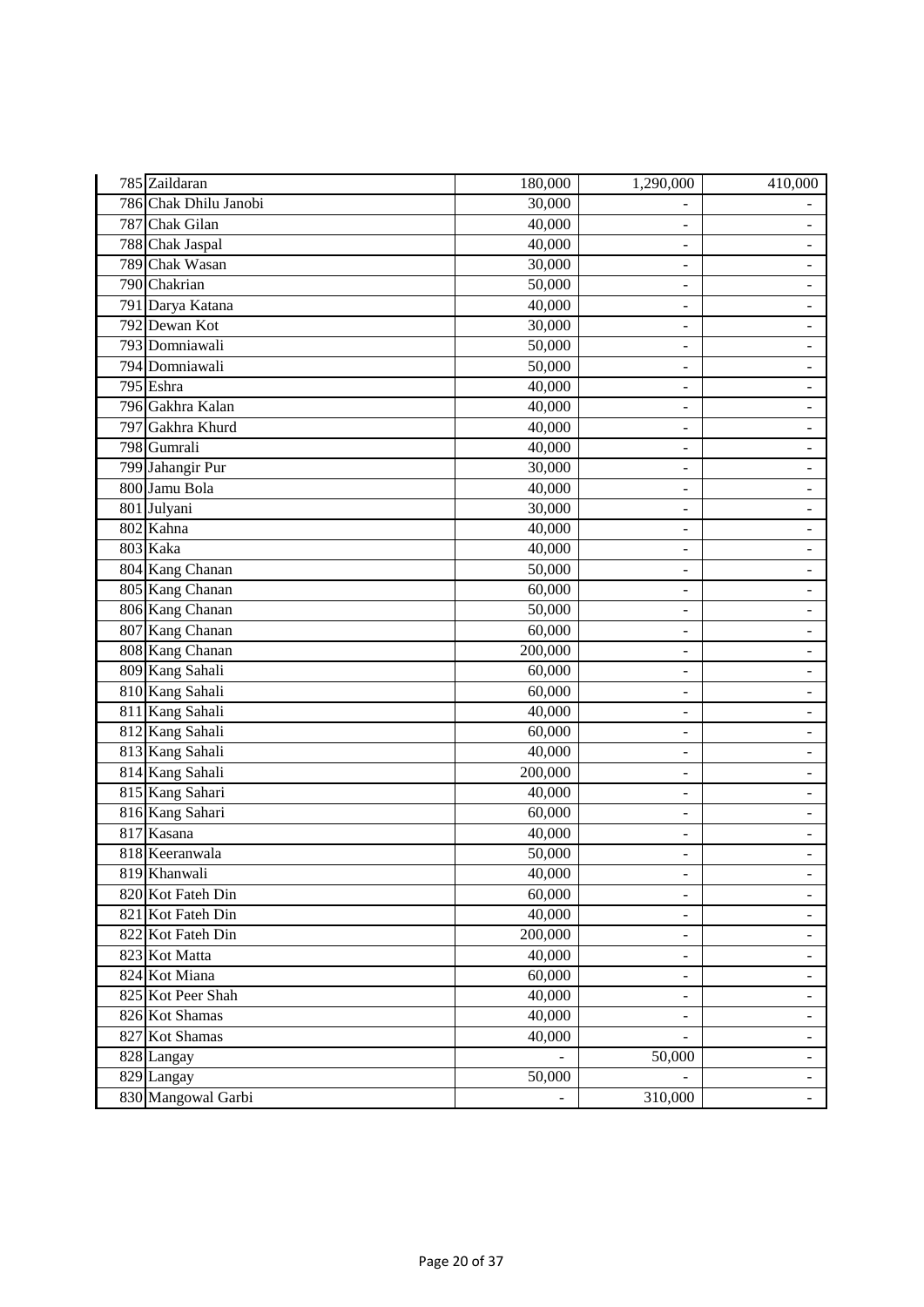| 831 Mangowal Garbi                        |         | 150,000                  | -                        |
|-------------------------------------------|---------|--------------------------|--------------------------|
| 832 Mangowal Garbi                        | 20,000  |                          | $\overline{a}$           |
| 833 Mangowal Garbi                        | 100,000 |                          |                          |
| 834 Mangowal Garbi                        | 150,000 | $\overline{\phantom{m}}$ |                          |
| 835 Mangowal Garbi                        | 20,000  | $\overline{a}$           | ÷,                       |
| 836 Mangowal Garbi                        | 310,000 | ÷                        | -                        |
| 837 Nawan Lok                             | 40,000  | $\overline{a}$           | $\overline{\phantom{0}}$ |
| 838 Nawan Lok/Por                         | 30,000  | $\overline{a}$           | $\overline{a}$           |
| 839 Noshehra                              | 50,000  | $\overline{\phantom{a}}$ | $\overline{\phantom{a}}$ |
| 840 Noshehra                              | 50,000  | $\overline{\phantom{m}}$ |                          |
| 841 Rajeki                                | 60,000  | -                        | -                        |
| 842 Rajeki                                | 60,000  | -                        | $\overline{\phantom{0}}$ |
| 843 Rajeki                                | 40,000  | ÷,                       | $\overline{\phantom{a}}$ |
| 844 Rajeki                                | 200,000 |                          |                          |
| 845 Rupo Ki                               | 40,000  | $\overline{a}$           |                          |
| 846 Shah Jahanian                         | 40,000  |                          |                          |
| 847 Attached Circle Road Town             | 250,000 | 1,720,000                | 620,000                  |
| 848 Attached Main Bazar                   | 590,000 | 2,890,000                | 1,040,000                |
| 849 Imam Bargah To United Bank Ltd        | 590,000 | 3,250,000                | 1,110,000                |
| 850 Lower Level Abadi Near Chapper        | 170,000 | 780,000                  | 280,000                  |
| 851 Main Bazar Town                       | 940,000 | 3,250,000                | 1,110,000                |
| 852 Moh Shah Hust Must (Kalra Khasa)      | 250,000 | 1,510,000                | 520,000                  |
| 853 Qiladar                               | 50,000  |                          |                          |
| 854 Shops Ubl To Shops Hussain Shah       | 590,000 | 1,820,000                | 810,000                  |
| 855 Tc Office Chowk To Chowk Qiladar Road | 290,000 | 1,820,000                | 590,000                  |
| 856 Tc Office To Chungi No.1              | 230,000 | 2,080,000                | 620,000                  |
| 857 Tc Office To Hospital (Samma Road)    | 200,000 | 1,560,000                | 440,000                  |
| 858 Tc Office To Imam Bargah              | 590,000 | 1,820,000                | 850,000                  |
| 859 Water Tanki To Chowk Qiladar Road     | 200,000 | 1,560,000                | 550,000                  |
| 860 Deona                                 |         | 780,000                  |                          |
| 861 Deona                                 |         | 1,950,000                |                          |
| 862 Deona                                 | 300,000 |                          |                          |
| 863 Deona                                 | 400,000 |                          |                          |
| 864 Dhero Ghuna                           |         | 780,000                  | $\blacksquare$           |
| 865 Dhero Ghuna                           | 50,000  | $\overline{\phantom{0}}$ | $\overline{\phantom{0}}$ |
| 866 Dhero Ghuna                           | 260,000 |                          | $\overline{\phantom{0}}$ |
| 867 Dhool Khurd                           |         | 780,000                  |                          |
| 868 Dhool Khurd                           | 390,000 |                          | ÷                        |
| 869 Dhool Saray                           |         | 780,000                  | -                        |
| 870 Dhool Saray                           | 90,000  |                          | $\overline{\phantom{0}}$ |
| 871 Dhool Saray                           | 210,000 | ÷,                       | -                        |
| 872 Jaliani                               |         | 780,000                  | ۳                        |
| 873 Jaliani                               | 140,000 |                          | $\overline{\phantom{0}}$ |
| 874 Jaliani                               | 40,000  |                          | $\overline{a}$           |
| 875 Sahanwal Kalan                        |         | 810,000                  | $\blacksquare$           |
| 876 Sahanwal Kalan                        | 40,000  |                          | $\overline{\phantom{0}}$ |
|                                           |         |                          |                          |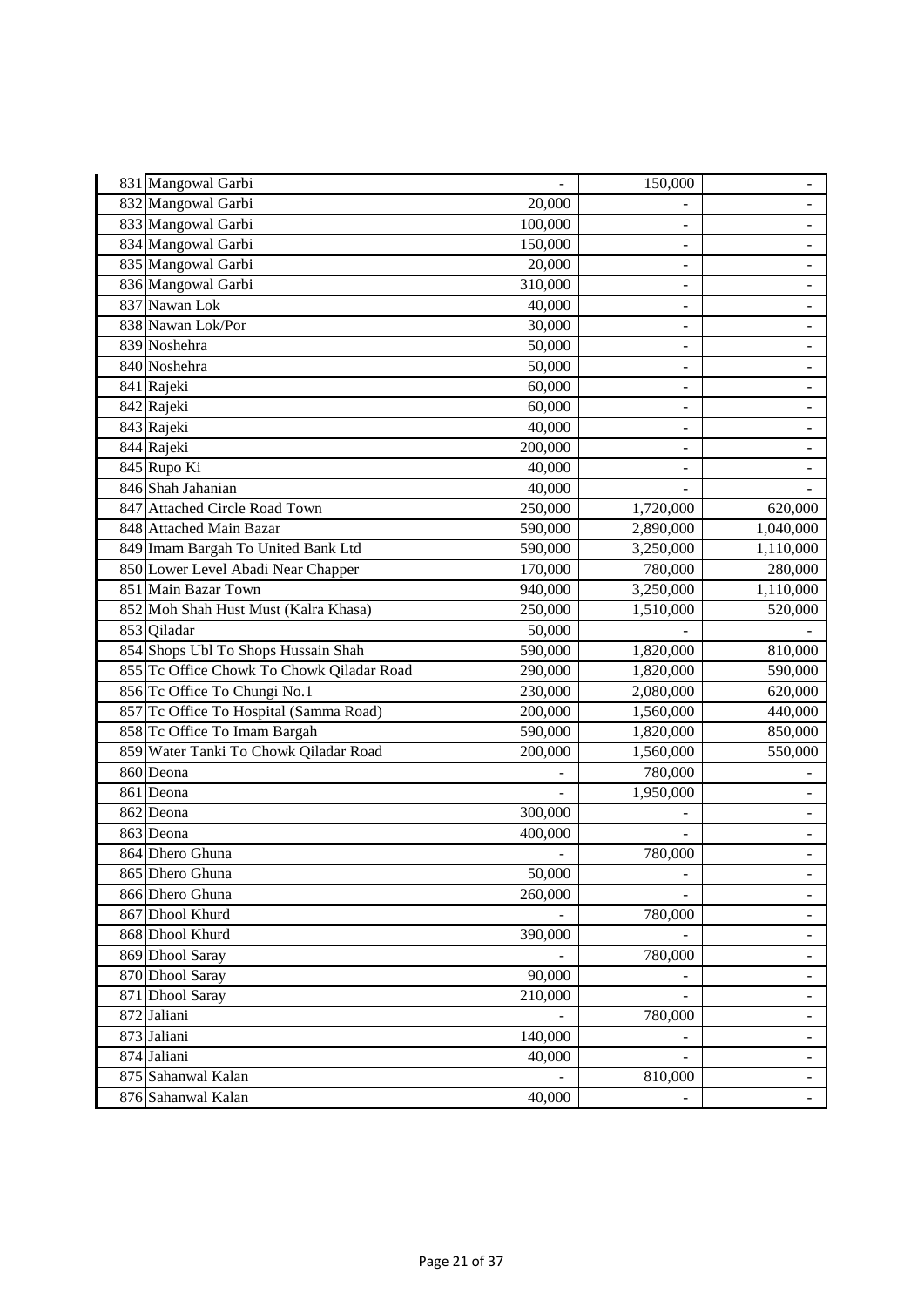| 877 Sahanwal Kalan            | 810,000                  |                          | $\blacksquare$           |
|-------------------------------|--------------------------|--------------------------|--------------------------|
| 878 Wains                     |                          | 780,000                  | $\overline{a}$           |
| 879 Wains                     | $\overline{\phantom{0}}$ | 780,000                  | $\overline{\phantom{0}}$ |
| 880 Wains                     |                          | 780,000                  | -                        |
| 881 Wains                     | 390,000                  |                          |                          |
| 882 Wains                     | 780,000                  |                          |                          |
| 883 Shadiwal Choorkay         |                          | 120,000                  | ÷.                       |
| 884 Shadiwal Choorkay         | 230,000                  | 980,000                  | 420,000                  |
| 885 Shadiwal Choorkay         | 90,000                   | 980,000                  | 420,000                  |
| 886 Shadiwal Choorkay         | 40,000                   | 980,000                  | 420,000                  |
| 887 Shadiwal Choorkay         | 120,000                  | 980,000                  | 420,000                  |
| 888 Shadiwal Icherkay         |                          | 160,000                  |                          |
| 889 Shadiwal Icherkay         | 230,000                  | 980,000                  | 340,000                  |
| 890 Shadiwal Icherkay         | 120,000                  | 980,000                  | 340,000                  |
| 891 Shadiwal Icherkay         | 140,000                  | 980,000                  | 340,000                  |
| 892 Shadiwal Icherkay         | 40,000                   | 980,000                  | 340,000                  |
| 893 Shadiwal Khankey          |                          | 210,000                  |                          |
| 894 Shadiwal Khankey          | 230,000                  | 980,000                  | 340,000                  |
| 895 Shadiwal Khankey          | 90,000                   | 980,000                  | 340,000                  |
| 896 Shadiwal Mehmoodky        |                          | 260,000                  |                          |
| 897 Shadiwal Mehmoodky        | 230,000                  | 980,000                  | 340,000                  |
| 898 Shadiwal Mehmoodky        | 100,000                  | 980,000                  | 340,000                  |
| 899 Karianwala                |                          | 520,000                  |                          |
| 900 Karianwala                | 70,000                   |                          |                          |
| 901 Karianwala                | 100,000                  | $\overline{a}$           | ÷.                       |
| 902 Khurram Town (Bhakrewali) | 390,000                  | $\overline{\phantom{a}}$ | $\overline{\phantom{0}}$ |
| 903 Mota                      | 80,000                   |                          | $\overline{\phantom{0}}$ |
| 904 Tanda                     |                          | 410,000                  | $\overline{\phantom{0}}$ |
| 905 Tanda                     | 80,000                   |                          |                          |

## **Rates of Immoveable Properties in Respect of Tehsil Kharian (New Identified Areas in Last Two Years)**

| Adda To Malik Electornics Guliana Road |           |            |           |
|----------------------------------------|-----------|------------|-----------|
| 906 Kharian Both Sides                 | 4,150,000 | 7,080,000  | 5,720,000 |
| 907 Al-Masoom Road Both Sides          | 550,000   | 1,570,000  | 1,140,000 |
| 908 Al-Saeed Garden - Dinga            | 230,000   | -          |           |
| 909 Al-Saeed Garden - Dinga            |           | 430,000    |           |
| 910 Main Bazar                         | 6,860,000 | 10,000,000 | 8,260,000 |
| 911 Agab Ban Bhimber Nallah East       | 100,000   | 360,000    | 200,000   |
| 912 Aqab Eid Gah                       | 170,000   | 790,000    | 430,000   |
| 913 Nia Bazar Kharian                  | 5,860,000 | 9.500,000  | 8,260,000 |
| 914 Aqab Janjua Girls College          | 1,290,000 | 3,150,000  | 2,150,000 |
| 915 Aqab Main Bazar                    | 1,360,000 | 10,220,000 | 4,290,000 |
| 916 Rasha Bazar                        | 4,580,000 | 8,500,000  | 5,780,000 |
| 917 Aqab Railwyline                    | 390,000   | 1,260,000  | 790,000   |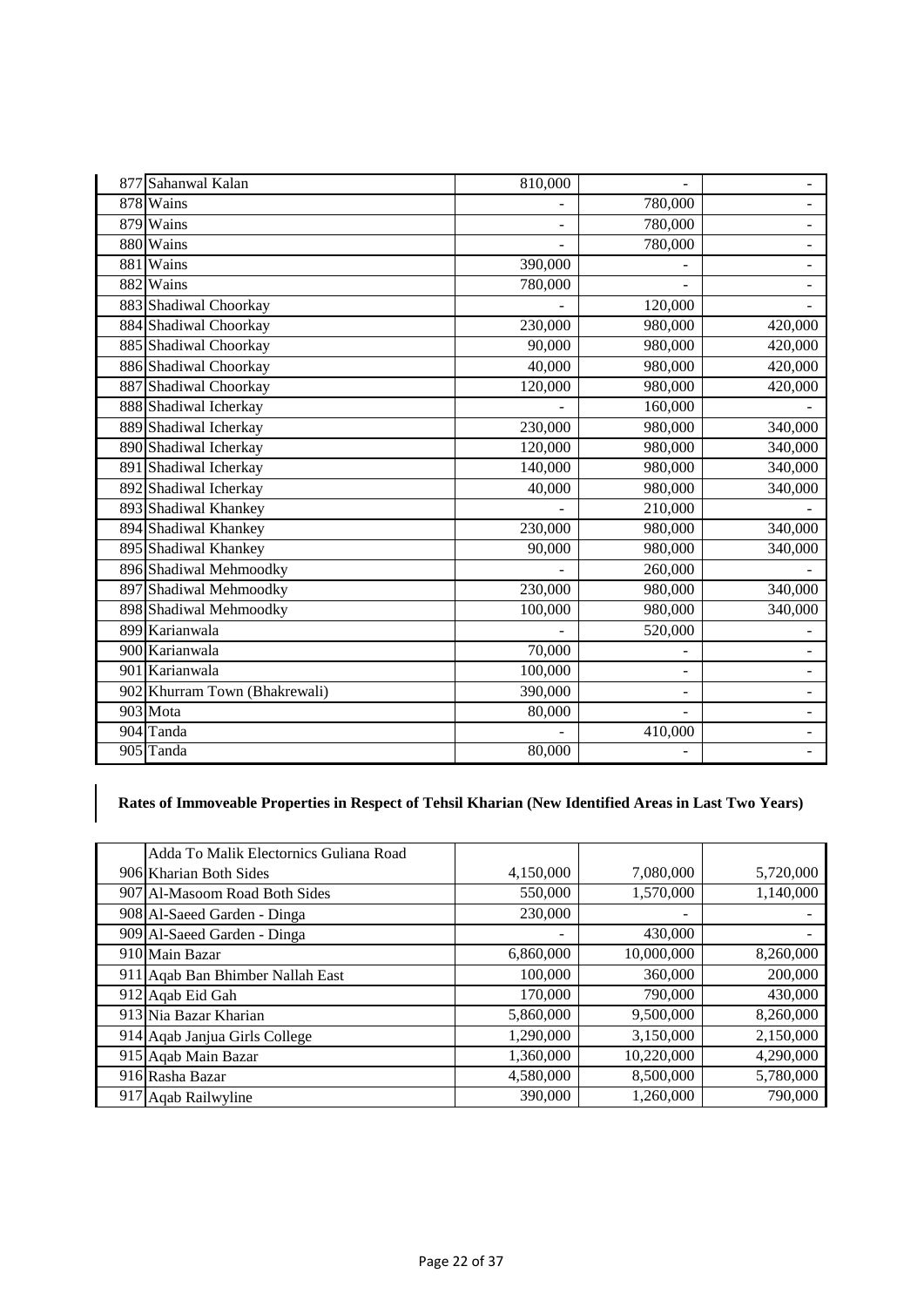|     | Dinga Road Main Chowk To Railway Crossing     |            |                          |                          |
|-----|-----------------------------------------------|------------|--------------------------|--------------------------|
|     | 918 Both Sides                                | 3,860,000  | 5,510,000                | 4,950,000                |
| 919 | Malik Electronics To Mp Check Post Both Sides | 2,430,000  | 6,000,000                | 3,540,000                |
|     | 920 Asghar Town - Thikrian                    |            | 1,890,000                |                          |
|     | 921 Asghar Town - Thikrian (Behind G.T.Road)  | 790,000    |                          |                          |
|     | 922 Asghar Town - Thikrian (On G.T.Road)      | 1,290,000  |                          |                          |
|     | 923 Atta Muhammad Road                        | 310,000    | 1,890,000                | 790,000                  |
|     | Attach Bazar Abadi Kotla Pahara (Murarian     |            |                          |                          |
|     | Chowk, Musali Chowk, Langrial Chowk           |            |                          |                          |
|     | 924 Androon Abadi)                            | 1,040,000  | 3,510,000                | 2,600,000                |
|     | 925 Attached Bazar                            | 430,000    | 1,430,000                | 860,000                  |
|     | 926 Awami Dara                                | 170,000    | 630,000                  | 430,000                  |
|     | 927 Badu Kalas                                | 90,000     |                          |                          |
|     | 928 Badu Kalas                                | 120,000    | ÷.                       |                          |
|     | 929 Badu Kalas                                | 70,000     |                          |                          |
|     | 930 Baghi Pura                                | 230,000    | 1,260,000                | 570,000                  |
|     | Bahawal Baksh Palaza Chowk to Haidery         |            |                          |                          |
|     | 931 Chowk Road                                | 1,500,000  | 3,620,000                | 2,360,000                |
| 932 | Bahawal Baksh Palaza to Ralway Road No.3      | 1,360,000  | 3,460,000                | 2,360,000                |
| 933 | Bahawal Baksh Plaza Chowk 200 ft Fourth Side  | 2,220,000  | 5,030,000                | 3,460,000                |
|     | Bahwal Baksh Chowk to Chandni Chowk No.2      |            |                          |                          |
|     | 934 Road                                      | 2,070,000  | 5,510,000                | 3,930,000                |
|     | 935 Baknanwala                                | 110,000    |                          |                          |
|     | 936 Baknanwala                                | 70,000     |                          |                          |
|     | 937 Baknanwala                                |            | 360,000                  |                          |
|     | 938 Balhran                                   | 170,000    | 790,000                  | 430,000                  |
|     | 939 Ban Bhimber Nallah 300 ft                 | 170,000    | 790,000                  | 390,000                  |
|     | 940 Kabari Bazar                              | 1,500,000  | 3,150,000                | 2,360,000                |
|     | 941 Baroon Heeran                             | 190,000    | 1,260,000                | 500,000                  |
|     | 942 Bata Shop To Pakki Gali (Main Bazar)      | 11,870,000 | 15,730,000               | 14,860,000               |
|     | 943 Main Bazar Aqab                           | 900,000    | 2,360,000                | 1,570,000                |
|     | 944 Behari Colony                             | 510,000    | 940,000                  | 720,000                  |
| 945 | Behari School to Royas Palace Marriage Hall   | 1,360,000  | 3,930,000                | 2,360,000                |
|     | 946 Anar Kali Bazar                           | 1,000,000  | 5,000,000                | 2,000,000                |
|     | 947 Behind Qasim Park Qazian                  | 230,000    | 630,000                  | 310,000                  |
|     | 948 Bhakanwali                                | 120,000    |                          |                          |
|     | 949 Bhakanwali                                | 190,000    | $\overline{\phantom{0}}$ | $\blacksquare$           |
|     | 950 Bhakanwali                                | 70,000     |                          |                          |
|     | 951 Bhakanwali                                |            | 230,000                  | $\overline{\phantom{a}}$ |
|     | 952 Bhalesranwala                             | 90,000     | ۳                        | $\blacksquare$           |
|     | 953 Bhalesranwala                             | 120,000    | ۰                        | ۳                        |
|     | 954 Bhalesranwala                             | 70,000     | $\overline{\phantom{0}}$ | $\blacksquare$           |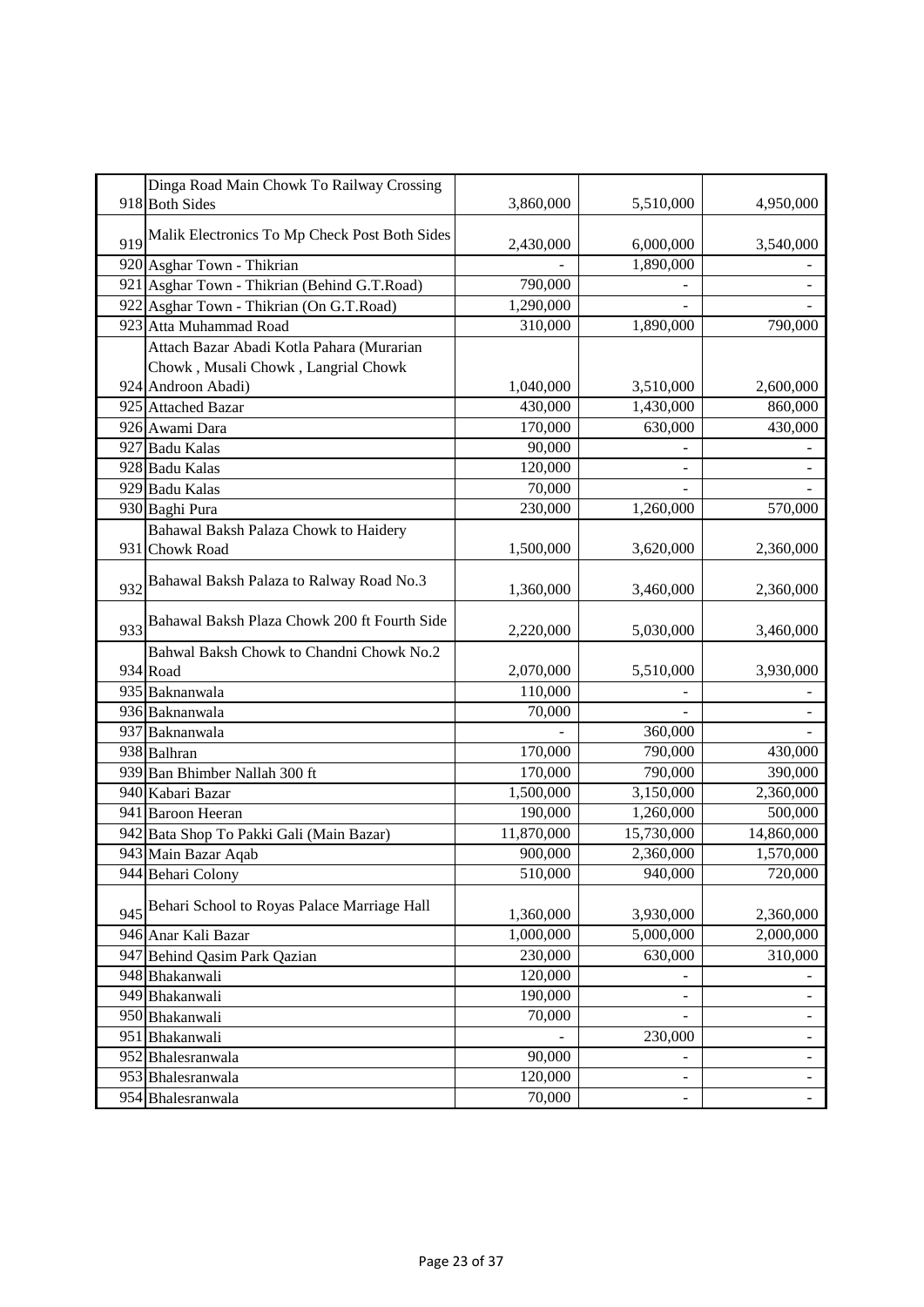| 955 Bhalesranwala        |                                             |            | 160,000    |                          |
|--------------------------|---------------------------------------------|------------|------------|--------------------------|
| 956 Mazhar Town          |                                             | 860,000    | 2,360,000  | 1,430,000                |
|                          | Raiwaly Crossing Dinga Road Upto Mohri      |            |            |                          |
| 957 Chwok                |                                             | 860,000    | 1,570,000  | 1,290,000                |
| 958 Bhimbher Nallah Rait |                                             | 70,000     |            |                          |
|                          | Bhimbher Road Limit Kakrali to Langrial     |            |            |                          |
| 959 Chowk                |                                             | 650,000    | 2,600,000  | 1,560,000                |
| 960 Nia Bazar Aqab       |                                             | 640,000    | 1,570,000  | 1,070,000                |
|                          | 961 Aqab G.T. Road Both Sides               | 540,000    | 1,570,000  | 1,000,000                |
| 962 Behind Guliana Road  |                                             | 510,000    | 2,360,000  | 1,430,000                |
| 963 Bawali               |                                             | 440,000    | 2,360,000  | 1,290,000                |
| 964 Bilal Masjid         |                                             | 460,000    | 1,420,000  | 720,000                  |
| 965 Bohar Bazar          |                                             | 11,440,000 | 15,100,000 | 14,200,000               |
|                          | 966 Bohar Chowk To Mangowal Chowk           | 1,170,000  | 4,090,000  | 2,860,000                |
|                          | 967 Bohar Chowk To Phawara Chowk            | 1,360,000  | 4,720,000  | 3,290,000                |
|                          | Bohar Chwok To Thana Road Upto Dhulian      |            |            |                          |
| 968 Chowk                |                                             | 330,000    | 4,720,000  | 2,150,000                |
| 969 Doga Colony          |                                             | 1,000,000  | 1,570,000  | 860,000                  |
|                          | By Pass Road Aslam Chowk to Comiittee Limit |            |            |                          |
| 970 Lalamusa East side   |                                             | 200,000    | 330,000    | 260,000                  |
|                          | By Pass Road Aslam Chowk to Comiittee Limit |            |            |                          |
| 971 Lalamusa West side   |                                             | 260,000    | 390,000    | 330,000                  |
|                          | By Pass Road Aslam Chowk to Qazi Imam Shah  |            |            |                          |
|                          | 972 Comiittee Limit Lalamusa                | 200,000    | 330,000    | 260,000                  |
| 973 Chah Seekhanwala     |                                             | 200,000    | 630,000    | 290,000                  |
|                          | 974 Chak Ali (Main GT Road)                 |            | 790,000    |                          |
| 975 Chak Jani            |                                             | 140,000    |            |                          |
| 976 Chak Jani            |                                             | 70,000     |            | $\overline{\phantom{a}}$ |
| 977 Chak Jani            |                                             |            | 350,000    |                          |
| 978 Chak Lashkari        |                                             | 100,000    |            |                          |
| 979 Chak Lashkari        |                                             | 80,000     |            |                          |
|                          | 980 Chak Murtaza (Main GT Road)             | 790,000    |            |                          |
|                          | 981 Chak Murtaza (Main GT Road)             |            | 790,000    |                          |
| 982 Chak No. 35          |                                             | 140,000    |            | $\sim$                   |
| 983 Chak No. 35          |                                             | 70,000     |            |                          |
|                          | 984 Chak Pirana (Main Road)                 |            | 790,000    | $\equiv$                 |
| 985 Chak Sheikhu         |                                             | 100,000    |            |                          |
|                          | 986 Chakar Mohallah (Budho Kalas)           | 250,000    | 940,000    | 430,000                  |
|                          | 987 Chakori Sher Ghazi (Main GT Road)       |            | 790,000    |                          |
|                          | 988 Chandni Chowk No.1 200 ft Fourth side   | 5,430,000  | 7,240,000  | 6,290,000                |
|                          | Chandni Chowk No.1 to Mal Godaam Road       |            |            |                          |
| 989 Aqab Dar Goods       |                                             | 2,220,000  |            | 3,930,000                |
|                          | 990 Chandni Chowk No.2 200 ft F.Side        | 3,000,000  |            |                          |
|                          | Chandni Chowk No.2 to Malik Electronics     |            |            |                          |
| 991 Chowk Road           |                                             | 2,220,000  | 5,030,000  | 3,930,000                |
| 992 Kharian Dillo Road   |                                             | 430,000    | 790,000    | 590,000                  |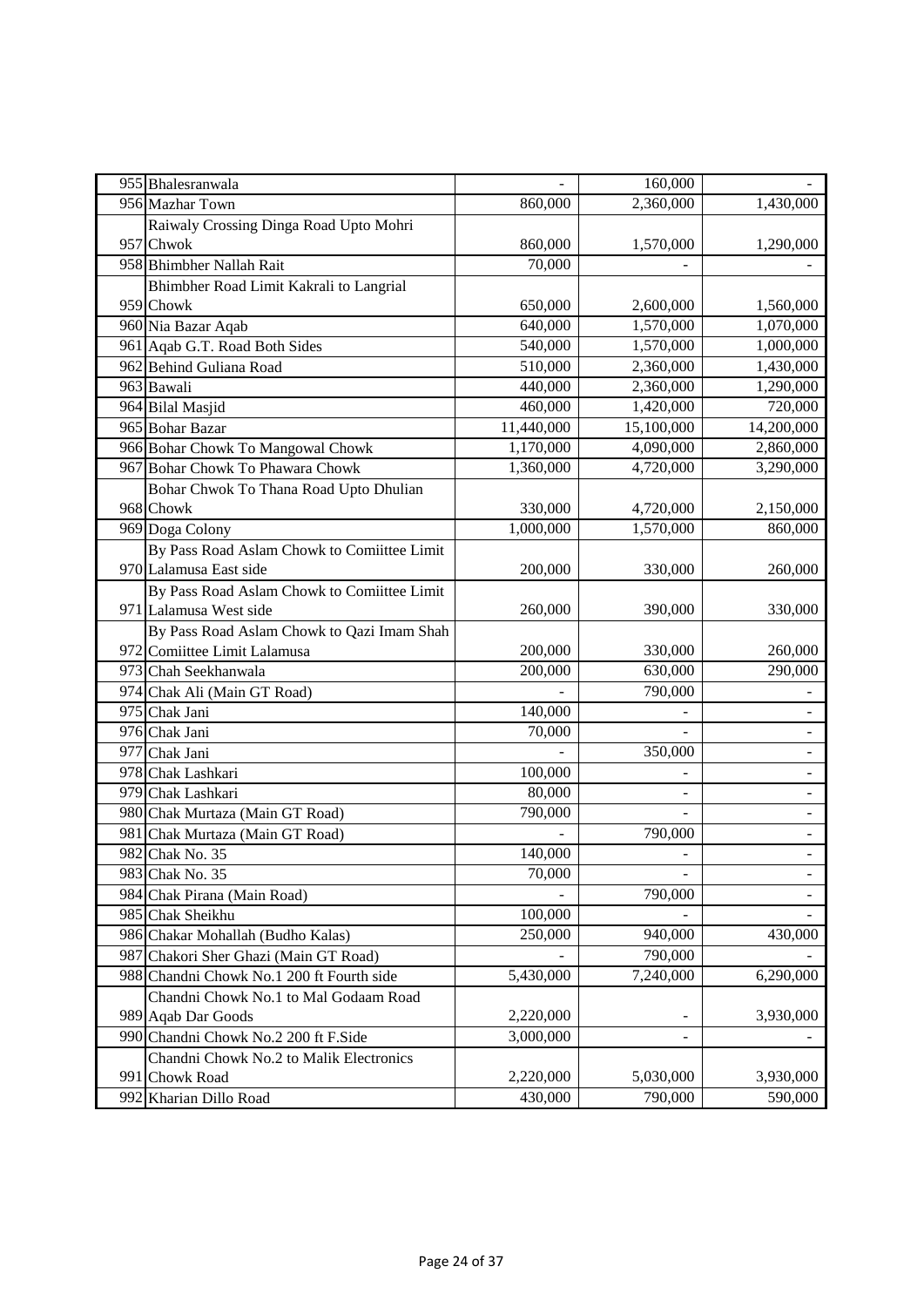| 993 Chatti Gali                                  | 230,000    | 940,000                  | 570,000                  |
|--------------------------------------------------|------------|--------------------------|--------------------------|
| 994 Chaudrian                                    | 170,000    | 1,260,000                | 430,000                  |
| 995 Chelianwala Road Upto Chungi Ramgah          | 510,000    | 2,040,000                | $\overline{1,290,000}$   |
| 996 Chohana                                      | 190,000    | 1,260,000                | 430,000                  |
| 997 Chohdo (Main GT Road)                        |            | 790,000                  |                          |
| 998 Chotta Bazar                                 | 16,450,000 | 20,450,000               | 19,730,000               |
| 999 Church Road                                  | 680,000    | 4,720,000                | 2,070,000                |
| Circular Road Eid Gah To Sialvi Chowk To         |            |                          |                          |
| 1000 G.T. Road                                   | 700,000    | 1,420,000                | 860,000                  |
| 1001 City Maal Plaza to Bahawal Baksh Chowk      | 2,070,000  | 4,720,000                | 3,150,000                |
| 1002 Civil Hospital chowk to Zubaida Clinic Road | 1,290,000  | 3,150,000                | 2,200,000                |
| 1003 Committee Mohallah                          | 640,000    | 2,360,000                | 1,140,000                |
| 1004 Committee Office To Chowk Eid Gah           | 680,000    | 2,830,000                | 1,720,000                |
| 1005 Corner Shop                                 |            | 4,500,000                |                          |
| 1006 Dal Wala Karkhana                           | 170,000    | 1,260,000                | 430,000                  |
| 1007 Darbar Qalandria                            | 170,000    | 790,000                  | 430,000                  |
| 1008 Darbari Mohala                              | 130,000    | 630,000                  | 360,000                  |
| 1009 Darmyana Bazar                              | 8,290,000  | 11,800,000               | 11,870,000               |
| 1010 Darsgah                                     | 170,000    | 1,260,000                | 430,000                  |
| 1011 Darzian                                     | 170,000    | 790,000                  | 430,000                  |
| 1012 Defence Officer Colony Cantt                | 2,000,000  | 4,500,000                | 3,000,000                |
| 1013 Modal Town                                  | 1,000,000  | 2,360,000                | 1,140,000                |
| 1014 Dera Gujran                                 | 100,000    | 330,000                  | 260,000                  |
| 1015 Dera Gujran Dinga                           | 140,000    | 430,000                  | 720,000                  |
| 1016 Dera Miana Aqab Kharian Road Dinga          | 120,000    | 720,000                  | 290,000                  |
| 1017 Dera Muhammad Din Dinga                     | 130,000    | 430,000                  | 720,000                  |
| 1018 Dera Pathana Dinga                          | 130,000    | 430,000                  | 720,000                  |
| 1019 Dera Tassan                                 | 100,000    | 330,000                  | 260,000                  |
| 1020 Dhama                                       | 510,000    | $\overline{2,}360,000$   | 1,290,000                |
| Dhama Chowk Kotla Qasim Khan Road to             |            |                          |                          |
| 1021 Border Kotla Qasim                          | 210,000    | 330,000                  | 460,000                  |
| 1022 Dhama Road Phattack To Chungi               | 460,000    | 2,360,000                | 1,290,000                |
| 1023 Dhaman                                      | 110,000    |                          |                          |
| $1024$ Dhaman                                    | 70,000     | $\overline{\phantom{0}}$ |                          |
| $1025$ Dhaman                                    | 150,000    | $\overline{\phantom{a}}$ |                          |
| 1026 Dhulian                                     | 130,000    | ÷.                       | $\overline{\phantom{a}}$ |
| 1027 Dhulian                                     | 70,000     |                          |                          |
| 1028 Dhulian Chowk To Dhulian Road               | 330,000    | 2,670,000                | 1,140,000                |
| 1029 Dillo                                       | 790,000    |                          |                          |
| $1030$ Dillo                                     | 120,000    |                          | $\overline{\phantom{a}}$ |
| $1031$ Dillo                                     |            | 790,000                  | $\sim$                   |
| 1032 Dillo                                       |            | 570,000                  |                          |
| 1033 Dina Chakiyan Bazar                         | 9,300,000  | 12,580,000               | 11,560,000               |
| $1034$ Dinga                                     | 50,000     | ۳                        |                          |
| $1035$ Dinga                                     | 140,000    | -                        |                          |
| 1036 Dinga                                       | 160,000    | $\overline{\phantom{a}}$ | ÷.                       |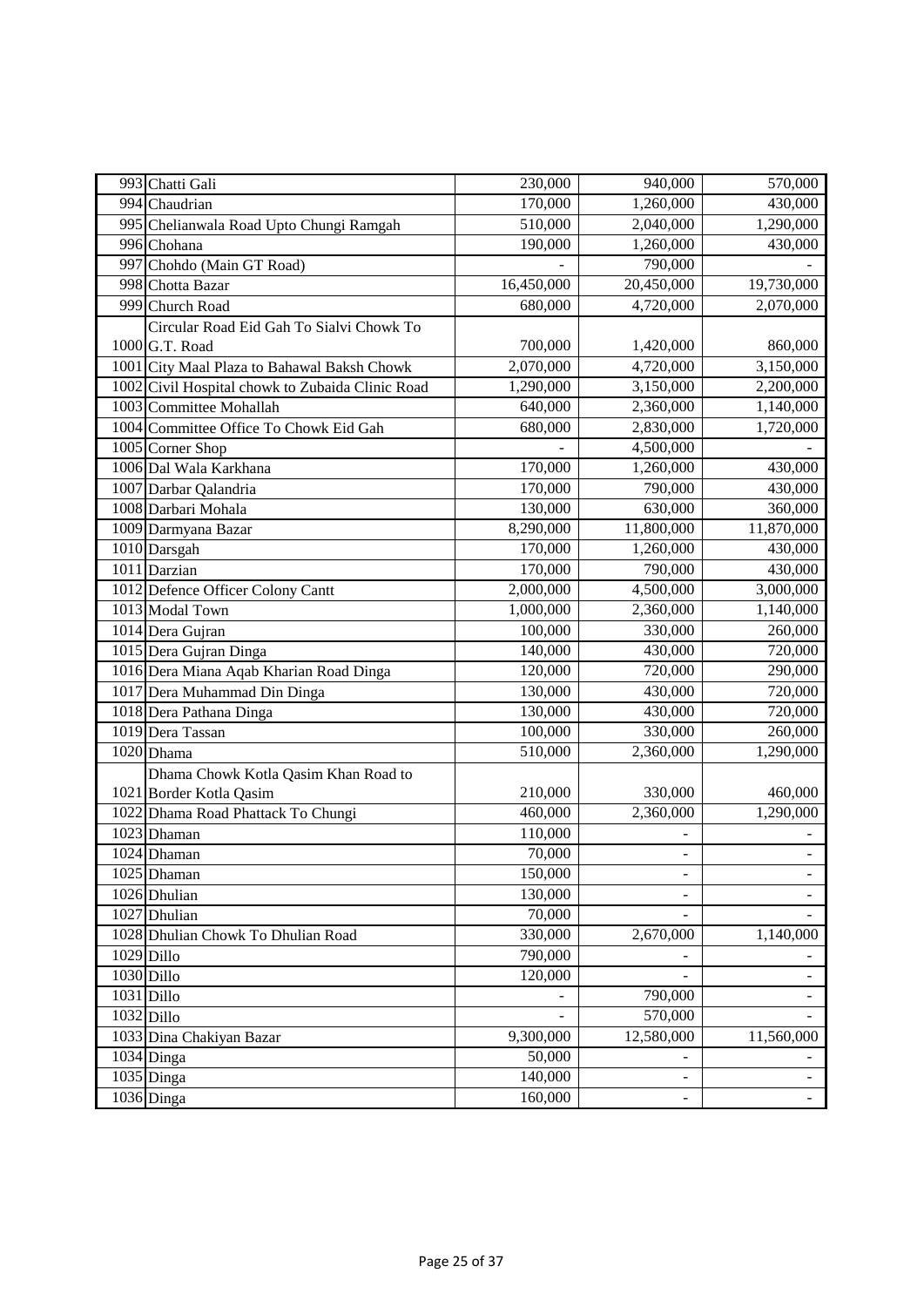| 1037 Dinga                                     | 120,000    | $\overline{a}$ |                      |
|------------------------------------------------|------------|----------------|----------------------|
| 1038 Dinga                                     | 70,000     |                |                      |
| 1039 Mujahid Colony                            | 430,000    | 2,360,000      | 1,070,000            |
| 1040 Naik Alam Market                          | 430,000    | 3,930,000      | 1,860,000            |
| 1041 Eid Gah Road                              | 2,430,000  | 5,510,000      | 3,580,000            |
| 1042 Eid Gah To Gala Kumarana                  | 1,640,000  | 3,460,000      | 2,430,000            |
| 1043 Eid Gah To Helan Road Phatak              | 280,000    | 1,730,000      | $\overline{640,}000$ |
| 1044 Eid Gah To Model School Chowk             | 590,000    | 1,570,000      | 1,000,000            |
| 1045 Eid Gah To Railway Station Both Sides     | 280,000    | 1,260,000      | 640,000              |
| 1046 Eiffel City Dinga                         | 190,000    |                |                      |
| 1047 Faisal Bazar                              | 6,150,000  | 8,310,000      | 7,600,000            |
| 1048 Faisal Pura                               | 290,000    | 730,000        | 520,000              |
| 1049 Railway Station Road To Dinga Chowk       | 430,000    | 1,260,000      | 860,000              |
| 1050 Bani Around Girls College                 | 390,000    | 1,430,000      | 720,000              |
| G.T Road Sabzi Mandi to Haji pura Maal         |            |                |                      |
| 1051 Godaam Road to Railway Phatak             | 2,720,000  | 5,980,000      | 3,930,000            |
| G.T Road Sabzi Mandi to School Behary          |            |                |                      |
| 1052 Colony                                    | 3,860,000  |                | 5,030,000            |
| 1053 G.T Road to Ganja Road Railway Phattack   | 260,000    | 520,000        | 720,000              |
| G.T. Road To Committee Chowk To Eid Gah        |            |                |                      |
| 1054 Chowk                                     | 1,000,000  | 3,930,000      | 2,430,000            |
| 1055 G.T. Road Upto Bata Shop (Main Bazar)     | 15,020,000 | 18,880,000     | 18,170,000           |
| Gali Hakim Inayat Ullah Main Bazar Inside      |            |                |                      |
| 1056 Mohallah                                  | 1,500,000  | 3,930,000      | 2,430,000            |
| 1057 Gali Jattan Wali Area Side Saida Gol      | 250,000    | 790,000        | 360,000              |
| 1058 Gali Post Office Wali                     | 9,300,000  | 11,330,000     | 10,900,000           |
| 1059 Gali Sabri Goods To M.B Girls High School | 1,360,000  | 2,360,000      | 1,890,000            |
| 1060 Gali Thanedar Wali                        | 460,000    | 1,420,000      | 990,000              |
| 1061 Gammon Colony                             | 1,300,000  | 4,000,000      | 2,500,000            |
| 1062 Garhi Wala                                | 170,000    | 790,000        | 430,000              |
| 1063 Ghala Mandi To Eid Gah Road               | 1,000,000  | 6,290,000      | 2,860,000            |
| 1064 Ghallah Mandi (Old) Aqab                  | 1,360,000  | 3,930,000      | 2,430,000            |
| 1065 Ghallah Mandi Old                         | 9,300,000  | 12,580,000     | 11,560,000           |
| 1066 Ghallan Mandi (New) Aqab                  | 1,320,000  | 3,930,000      | 2,430,000            |
| 1067 Ghazi Colony                              | 1,750,000  | 4,000,000      | 2,500,000            |
| 1068 Ghousia Mohalla                           | 170,000    | 630,000        | 430,000              |
| 1069 Ghumman Sultan                            | 170,000    | 1,260,000      | 430,000              |
| 1070 Gousia Mehria                             | 200,000    | 940,000        | 500,000              |
| Gulshan Razzaq Hosuing Scheme - Dhoria<br>1071 | 370,000    |                |                      |
| 1072 Islamabad                                 | 600,000    | 1,260,000      | 470,000              |
| 1073 Haider Pura                               | 250,000    | 710,000        | 430,000              |
| 1074 Haidery Chowk 200 ft Fourth Side          | 2,070,000  | 4,720,000      | 3,290,000            |
| Haidery Chowk Railway Road No.3 Civil          |            |                |                      |
| 1075 Hospital Road                             | 1,500,000  | 3,460,000      | 2,360,000            |
| Haidery Chowk Road to Janjua Girls College     |            |                |                      |
| 1076 Gate                                      | 1,290,000  | 3,460,000      | 2,360,000            |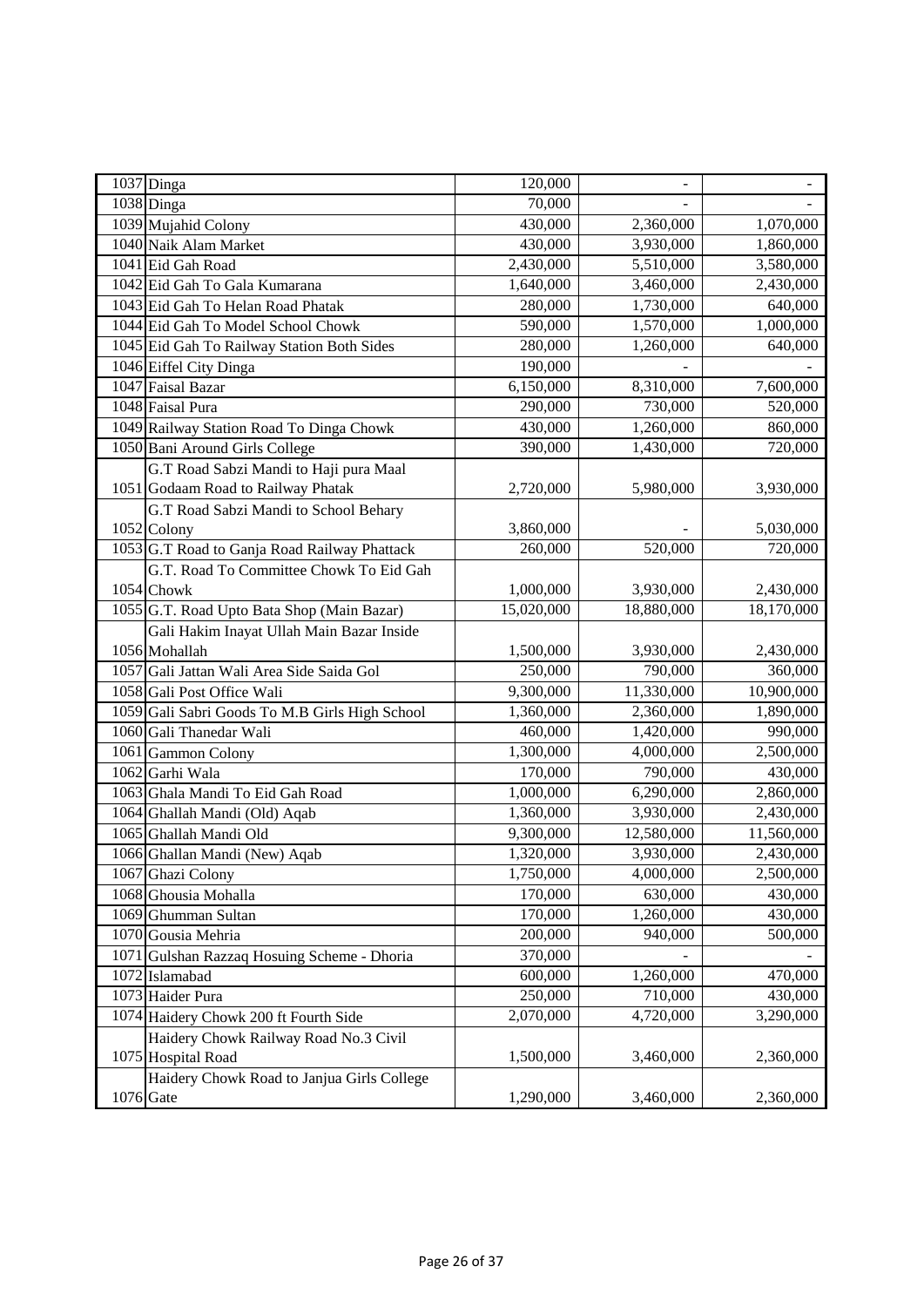| Haidery Chowk to Janjua Girls College Chowk        |           |           |           |
|----------------------------------------------------|-----------|-----------|-----------|
| 1077 Road                                          | 1,500,000 | 3,460,000 | 2,360,000 |
| 1078 Jhandaywali                                   | 330,000   | 1,570,000 | 660,000   |
| 1079 Haji Pura                                     | 680,000   | 1,890,000 | 1,290,000 |
| 1080 Mohallah Kabari Bazar                         | 330,000   | 1,570,000 | 930,000   |
| 1081 Heeran Androon                                | 190,000   | 1,260,000 | 500,000   |
| Housing Socitey oppsite Chiragh Gah Lokri          |           |           |           |
| 1082 Dinga                                         | 190,000   |           |           |
| 1083 I.J. Colony Kharian Cantt                     | 1,500,000 | 4,000,000 | 2,500,000 |
| 1084 Inside Eid Gah Road                           | 430,000   | 1,260,000 | 720,000   |
| 1085 Nia Arra                                      | 330,000   | 1,570,000 | 930,000   |
| 1086 Jamia Masjid to Limit Hassan Pathan           | 130,000   | 650,000   | 390,000   |
| 1087 Jamshaid Colony                               | 190,000   | 940,000   | 500,000   |
| 1088 Jandanwala                                    | 150,000   |           |           |
| $\overline{1089}$ Jandanwala                       |           | 790,000   |           |
| 1090 Jandanwala                                    |           | 570,000   |           |
| 1091 Jandanwala (Main Road)                        |           | 790,000   |           |
| 1092 Janjua Girls College Chowk No. 1 200 ft       | 2,500,000 | 5,030,000 | 3,460,000 |
| Janjua Girls College Chowk No.1 to Railway         |           |           |           |
| 1093 Quarter Khalil Chowk Road                     | 1,290,000 | 3,150,000 | 1,890,000 |
| 1094 Janjua Street Mohallah                        | 590,000   | 1,730,000 | 1,000,000 |
| 1095 Sattar Pura                                   | 330,000   | 1,570,000 | 930,000   |
| 1096 Jinnah Colony                                 | 600,000   | 1,500,000 | 900,000   |
| 1097 Jogi Pura                                     | 330,000   | 1,260,000 | 640,000   |
| 1098 Johar Colony                                  | 1,200,000 | 3,000,000 | 1,800,000 |
| 1099 Khattana Colony                               | 310,000   | 1,570,000 | 720,000   |
| 1100 Kaira Main Abadi                              | 680,000   | 1,260,000 | 940,000   |
| 1101 Kaira Near Plywood-2                          | 250,000   |           |           |
| 1102 Kaira No.1 Attached Committee Office          | 510,000   | 2,360,000 | 1,360,000 |
| 1103 Kaira No.2 Aqab Main Abadi                    | 510,000   | 2,830,000 | 1,360,000 |
| 1104 Kaira No.3 Opposite Islamia School            | 430,000   | 1,260,000 | 720,000   |
| 1105 Karachi Mohallah                              | 170,000   | 630,000   | 360,000   |
| 1106 Kashmirian                                    | 250,000   | 1,260,000 | 640,000   |
| Khalil Chowk to Haji Pura Maal Godaam Road<br>1107 | 1,290,000 | 3,150,000 | 2,000,000 |
| Khalil Chowk to Maal Godaam Road behind            |           |           |           |
| 1108 Janjua College                                | 1,290,000 | 3,150,000 | 2,000,000 |
| 1109 Riasat Nagar                                  | 290,000   | 1,260,000 | 640,000   |
| 1110 Mohallah Mujahid Colony Behind Nallah         | 280,000   | 1,570,000 | 740,000   |
| 1111 Khawaspur Inside Band Bhimber Road            | 250,000   | 2,360,000 | 1,070,000 |
| Khawaspur Road Sialvi Chowk To Committee           |           |           |           |
| 1112 Limit                                         | 680,000   | 2,360,000 | 1,430,000 |
| 1113 Khokhar Street                                | 550,000   | 1,180,000 | 720,000   |
| Khushab Qainchi to Mandi Road Saim Nallah          |           |           |           |
| $1114$ Dinga                                       | 430,000   | 2,150,000 |           |
| 1115 Kothi Sundar Das                              | 190,000   | 1,260,000 | 500,000   |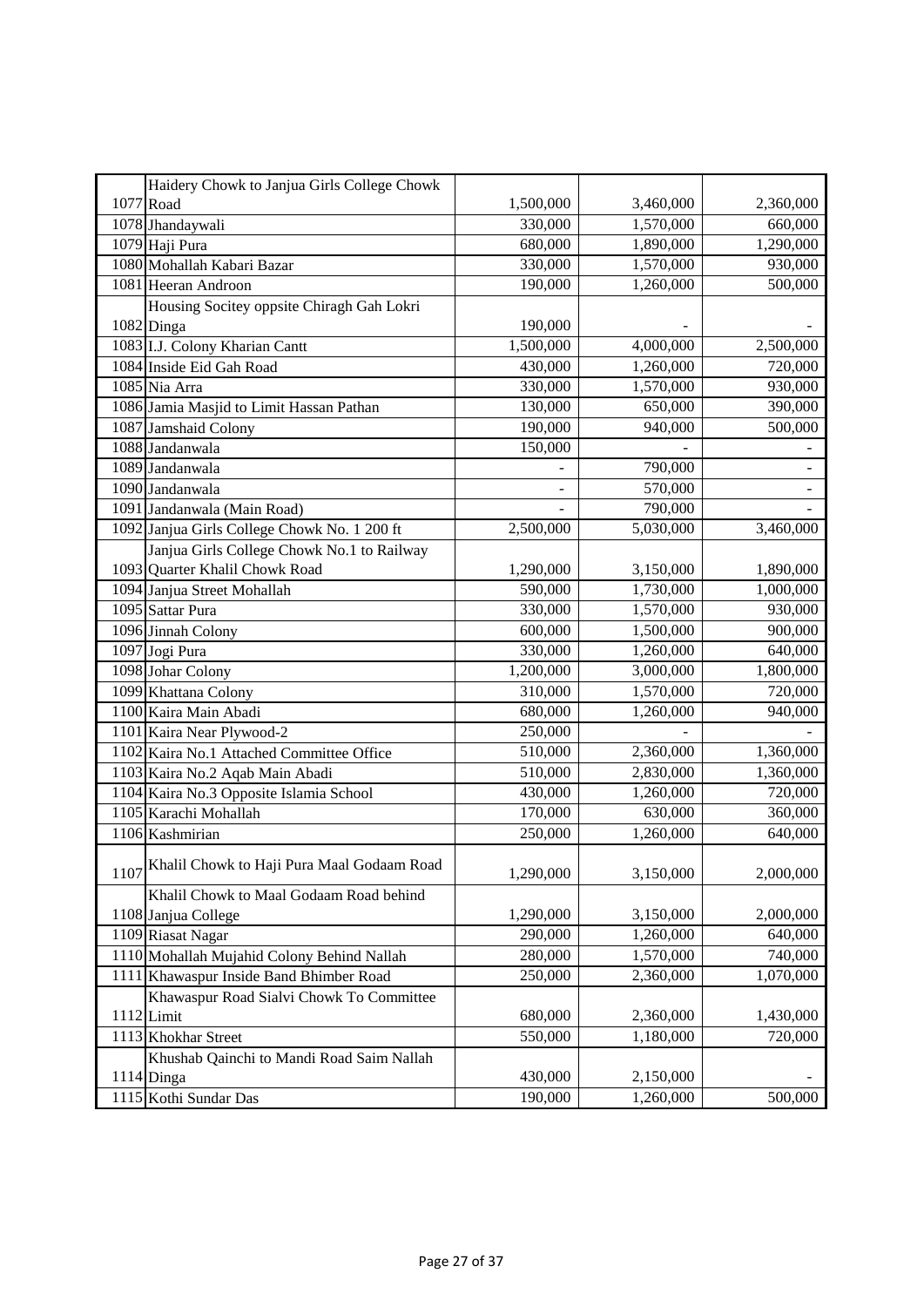| 1116 Kotla Arab Ali Khan                           | 260,000   | $\qquad \qquad \blacksquare$ | $\overline{\phantom{a}}$ |
|----------------------------------------------------|-----------|------------------------------|--------------------------|
| 1117 Kotla Arab Ali Khan                           | 200,000   | $\overline{\phantom{a}}$     |                          |
| 1118 Kotla Arab Ali Khan                           | 100,000   |                              |                          |
| 1119 Kotla Arab Ali Khan                           | 130,000   |                              |                          |
| 1120 Kotla Arab Ali Khan                           |           | 2,600,000                    |                          |
| 1121 Kulewal Syedian (Main GT Road)                |           | 790,000                      | $\overline{\phantom{a}}$ |
| 1122 Lal Masjid                                    | 430,000   | 940,000                      | 640,000                  |
| Lal Qilla Chowk to Kharian Road Committee          |           |                              |                          |
| 1123 Limit Dinga                                   | 360,000   | 1,860,000                    | 720,000                  |
| 1124 Land Sub Division Kolian Hussain              | 140,000   |                              |                          |
| 1125 Land Sub Division Kolian Hussain              | 140,000   |                              |                          |
| 1126 Land Sub Division Kolian Hussain              | 140,000   | $\overline{\phantom{m}}$     |                          |
|                                                    |           |                              |                          |
| 1127 Langrial Road limit kakrali to Langrial Chowk | 650,000   | 2,600,000                    | 1,560,000                |
| 1128 Asghar Colony                                 | 260,000   | 790,000                      | 380,000                  |
| 1129 Lokari Mukarn Wali                            | 160,000   | 630,000                      | 430,000                  |
| 1130 Lokri Charagh                                 | 160,000   | 630,000                      | 430,000                  |
| 1131 Lokri Tallan Wala                             | 160,000   | 630,000                      | 430,000                  |
| 1132 Maal Godaam Road to Janjua College Road       | 1,360,000 | $\overline{3,620,000}$       | 2,360,000                |
| 1133 Machhi Mohala                                 | 130,000   | 630,000                      | 360,000                  |
| Machine Sardar Khan Upto Sialvi Chowk (Main        |           |                              |                          |
| 1134 Bazar)                                        | 2,290,000 | 4,090,000                    | 3,300,000                |
| 1135 Madina Colony                                 | 160,000   | 790,000                      | 430,000                  |
| 1136 Mai Da Dera                                   | 160,000   | 630,000                      | 430,000                  |
| 1137 Latif Shah Colony                             | 260,000   | 1,260,000                    | 640,000                  |
| 1138 Main Bazar (Khawaspur) Aqab                   | 1,360,000 | 3,930,000                    | 2,290,000                |
| 1139 Mohallah Asghar Colony Road Both Sides        | 260,000   | 3,150,000                    | 1,430,000                |
| 1140 Main Bazar Kotla Pahara Both                  | 2,600,000 | 5,850,000                    | 4,160,000                |
| 1141 Main Bazar Upto Gali Meat Market              | 6,150,000 | 7,550,000                    | 7,270,000                |
| Main Bazar Upto Gali Meat Market/ Nalkay           |           |                              |                          |
| 1142 Wala Bazar                                    | 2,860,000 | 5,290,000                    | 4,290,000                |
| 1143 Main Road Langrial Chowk to Murarian Chowk    | 1,300,000 | 5,850,000                    | 4,160,000                |
| 1144 Malik Electronics Chowk                       | 2,500,000 | 5,510,000                    | 3,930,000                |
| 1145 Malik Electronics to Maal Godaam Road         | 1,930,000 | 5,030,000                    | 3,460,000                |
| 1146 Mohallah Sultan Pura                          | 260,000   | 1,570,000                    | 720,000                  |
| 1147 Malik Pur (Main GT Road)                      |           | 1,200,000                    |                          |
| 1148 Mandar Wali Gali                              | 1,640,000 | 4,330,000                    | 2,570,000                |
| Mandi Road Dhulian Chowk To Khushab                |           |                              |                          |
| 1149 Qanchi Chowk                                  | 680,000   | 3,780,000                    | 1,720,000                |
| Mandi Road To Fawara Chwok To Dhulian              |           |                              |                          |
| 1150 Chowk                                         | 860,000   | 5,190,000                    | 2,430,000                |
| 1151 Mangowal Chowk to Railway Phatak              | 430,000   | 3,580,000                    | 860,000                  |
| 1152 Mangowal Chwok To Kharian Link Road           | 510,000   | 2,360,000                    | 1,430,000                |
| 1153 Mangowal Road To Kolian Road                  | 510,000   | 3,300,000                    | 1,430,000                |
| 1154 Mangowal Road To Siwian Phatak Dinga          | 210,000   | 430,000                      | 720,000                  |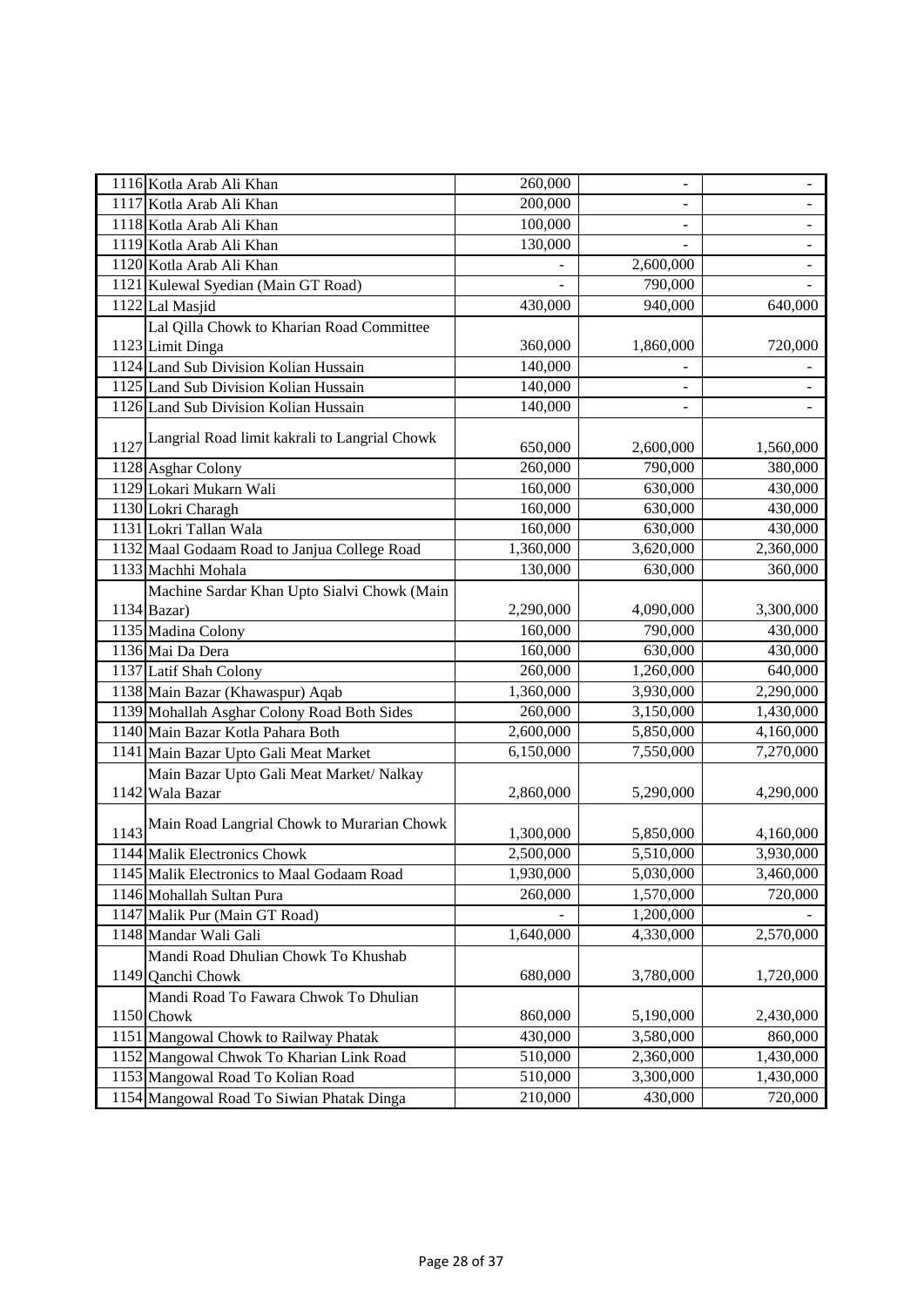| 1155 Shumali Mohallh                                | 260,000 | 1,100,000              | 640,000   |
|-----------------------------------------------------|---------|------------------------|-----------|
| 1156 Mehar Mohallah                                 | 390,000 | 1,020,000              | 740,000   |
| 1157 Mianwali                                       | 550,000 | 1,730,000              | 1,000,000 |
| 1158 Mirzian                                        | 160,000 | 790,000                | 430,000   |
| Mnagowal Phatak to Mangowal Road                    |         |                        |           |
| 1159 Committee Limit Dinga                          | 290,000 | 1,000,000              | 500,000   |
| Bhata Ch. Muhammad Khan Upto Asghar                 |         |                        |           |
| 1160 Colony                                         | 250,000 | 1,260,000              | 570,000   |
| 1161 Mohala Sabar Kot                               | 130,000 | 630,000                | 310,000   |
| 1162 Mohallah Ahmed Abad Thikrian                   | 170,000 | 500,000                | 870,000   |
| 1163 Mohallah Ahmed Pura                            | 280,000 | 630,000                | 370,000   |
| 1164 Bucher Mohallah                                | 250,000 | 2,360,000              | 1,000,000 |
| 1165 Mohallah Azam Nagar -1 Thikrian                | 210,000 | 500,000                | 870,000   |
| 1166 Mohallah Baghey Syedan Budhu Kalas             | 140,000 | 360,000                | 570,000   |
| 1167 Mohallah Bhatta Master Nazar                   | 120,000 | 630,000                | 310,000   |
| 1168 Mohallah Chiragha Lokri                        | 140,000 | 720,000                | 430,000   |
| 1169 Mohallah Chiraghpura                           | 590,000 | $\overline{3,150,000}$ | 1,430,000 |
| 1170 Mohallah Darbar                                | 230,000 | 470,000                | 370,000   |
| 1171 Mohallah Dera Raikhian                         | 140,000 | 720,000                | 430,000   |
| 1172 Mohallah Faizan e Madina                       | 160,000 | 790,000                | 390,000   |
|                                                     |         |                        |           |
| Mohallah Ghousia Masjid (Machine Mohallah)<br>1173  | 550,000 | 1,890,000              | 1,140,000 |
| 1174 Mohallah Haji Pura                             | 170,000 | 1,260,000              | 430,000   |
| 1175 Mohallah Hussain Shah Qazi Karam Shah          | 240,000 | 430,000                | 720,000   |
| 1176 Mohallah Islamabad                             | 150,000 | 630,000                | 430,000   |
| 1177 Mohallah Jamia Masjid                          | 680,000 | 3,930,000              | 1,720,000 |
| 1178 New By Pass On Road                            | 400,000 | 940,000                | 640,000   |
| 1179 Railway Station Colony                         | 250,000 | 790,000                | 500,000   |
| 1180 Mohallah Karimpura                             | 590,000 | 1,730,000              | 1,000,000 |
| 1181 Mohallah Lal Qilla                             | 140,000 | 720,000                | 430,000   |
|                                                     |         |                        |           |
| Mohallah Malik Pura Aqab Railway Line Dinga<br>1182 | 130,000 | 720,000                | 290,000   |
| 1183 Mohallah Model School                          | 430,000 | 1,260,000              | 640,000   |
| 1184 Mohallah Muhammad Pura                         | 250,000 | 710,000                | 360,000   |
| 1185 Village Thappla                                | 250,000 | 1,260,000              | 640,000   |
| 1186 Hayat Pura                                     | 230,000 | 1,100,000              | 380,000   |
| 1187 Mohallah Nizami Masjid                         | 330,000 | 940,000                | 500,000   |
| 1188 Mohallah Noor Ahmed Pura                       | 310,000 | 940,000                | 430,000   |
| 1189 Mohallah Popular Dinga                         | 140,000 | 500,000                | 860,000   |
| 1190 Mohallah Qabarastan Khambay Wala               | 170,000 | 940,000                | 500,000   |
| 1191 Mohallah Qalandran                             | 250,000 | 710,000                | 430,000   |
| 1192 Mohallah Qali Gran                             | 790,000 | 2,360,000              | 1,720,000 |
| 1193 Mohallah Qasaban                               | 510,000 | 2,200,000              | 1,290,000 |
| 1194 Mohallah Ram Bagh                              | 170,000 | 940,000                | 430,000   |
| 1195 Mohallah Raza Abad                             | 140,000 | 1,300,000              | 780,000   |
| 1196 Mohallah Rehmat Abad                           | 330,000 | 790,000                | 470,000   |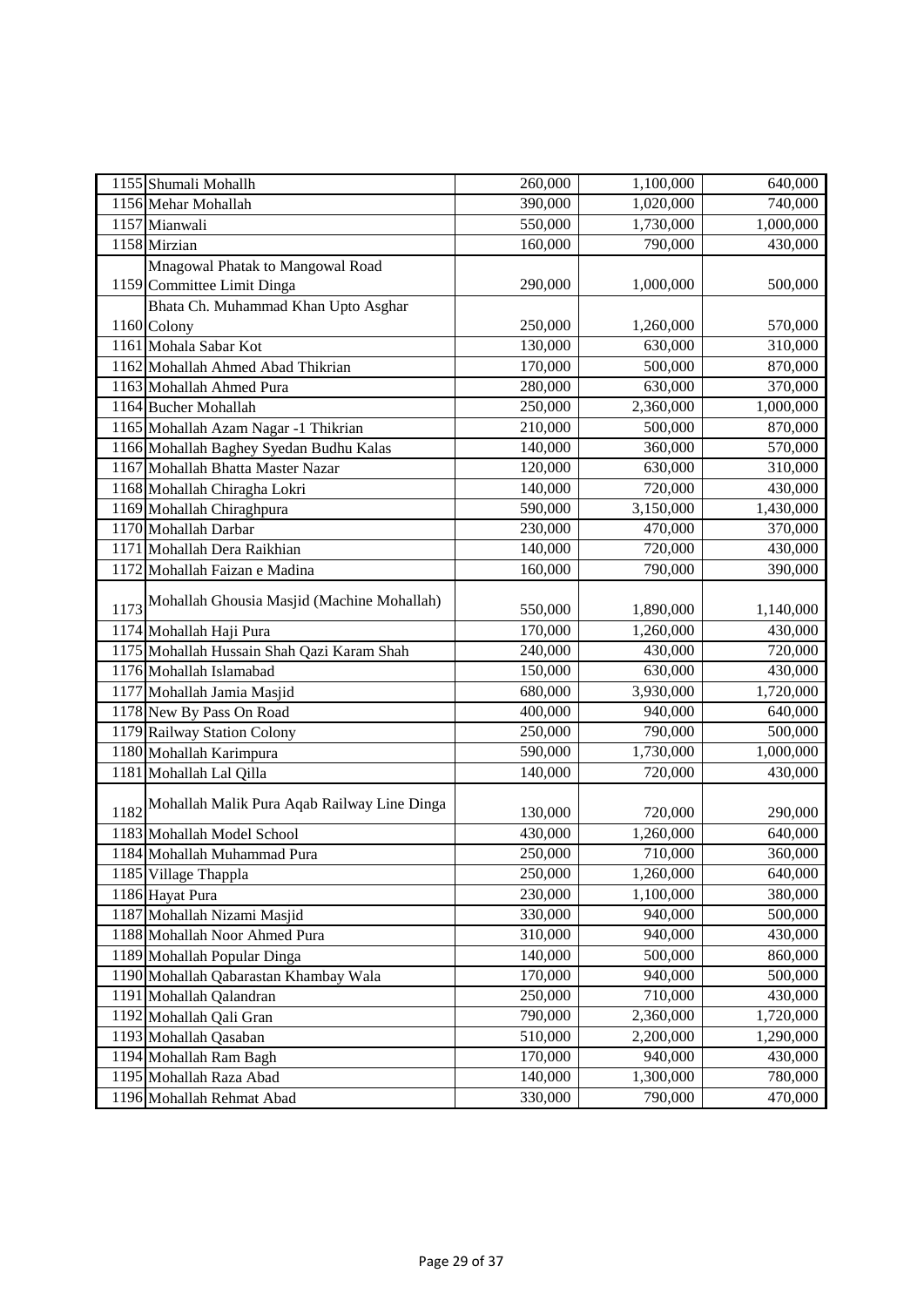| 1197 Mohallah Ruldu                                 | 310,000   | 1,260,000  | 790,000    |
|-----------------------------------------------------|-----------|------------|------------|
| 1198 Mohallah Sabri Aqab Sabzi Mandi                | 430,000   | 1,420,000  | 720,000    |
| 1199 Mohallah Sakhi Pura Dinga                      | 110,000   | 430,000    | 720,000    |
| 1200 Mohallah Sher Muhammad Dinga                   | 120,000   | 430,000    | 720,000    |
| Mohallah Sher Shah Aqab Kharian Road Dinga<br>1201  | 140,000   | 720,000    | 290,000    |
| 1202 Rafique Pura                                   | 230,000   | 1,100,000  | 570,000    |
| Mohallah Tharraywali Gali (Inside With Main         |           |            |            |
| $1203$ Gali)                                        | 370,000   | 1,020,000  | 570,000    |
| 1204 Mohallah Wali Abad Dhaman                      | 290,000   | 500,000    | 720,000    |
| 1205 Mughal Pura                                    | 230,000   | 1,260,000  | 570,000    |
| 1206 Mughal Town In The Limit Of Kaira              | 290,000   | 790,000    | 430,000    |
| Bhata Khuda Dad Upto Abadi Railway Station<br>1207  | 210,000   | 1,420,000  | 640,000    |
| 1208 Murala                                         | 150,000   |            |            |
| 1209 Murala                                         |           | 570,000    |            |
| 1210 Murala (Main GT Road)                          |           | 790,000    |            |
| 1211 Murarian Chowk Road to limit Mian Chohan       | 390,000   | 1,300,000  | 780,000    |
| Murarian Chowk to Limit Mian Chohan                 |           |            |            |
| $1212$ (Paharay)                                    | 650,000   | 2,600,000  | 1,560,000  |
| 1213 Musali Chowk to Bhimbher Nallah                | 330,000   | 1,300,000  | 780,000    |
| 1214 Nabi Pura                                      | 230,000   | 1,260,000  | 570,000    |
| Nai Abadi Area Saida Goal Graveyard                 |           |            |            |
| 1215 Dachiwala                                      | 170,000   | 630,000    | 360,000    |
| Bidder Off Road New Arra Mohallah Near              |           |            |            |
| 1216 Nallah                                         | 210,000   | 1,100,000  | 360,000    |
| 1217 Nalkay Wala Bazar                              | 930,000   | 3,150,000  | 2,150,000  |
| $\overline{1218}$ Chappran                          | 210,000   | 1,570,000  | 570,000    |
| 1219 Naseera                                        | 300,000   | 900,000    |            |
| 1220 Nawaz Abad                                     | 160,000   | 940,000    | 430,000    |
| 1221 Fazal Pura                                     | 210,000   | 630,000    | 360,000    |
| 1222 Haji Imam Din Colony Upto Dera Gondlan         | 210,000   | 940,000    | 360,000    |
| 1223 Mohallah Nia Arra Masjid Hanfia Se Agay        | 210,000   | 1,260,000  | 570,000    |
| 1224 New Ghallah Mandi                              | 9,300,000 | 12,580,000 | 11,560,000 |
| 1225 New Ghazi Colony (Beron)                       | 400,000   | 1,200,000  | 600,000    |
| 1226 Near Nallah Tibbi Ganga Ram Dera Aziz          | 210,000   | 1,100,000  | 500,000    |
| Railway Crossing Upto Abadi Bhata Khuda Dad<br>1227 | 210,000   | 940,000    | 430,000    |
| 1228 Biddar On Road                                 | 500,000   | 720,000    | 430,000    |
| 1229 Nisar Pura                                     | 200,000   | 1,570,000  | 640,000    |
| 1230 Nindowal Side Committee Limit                  | 120,000   | 470,000    | 210,000    |
| 1231 Nallah Mohallah Chappran                       | 190,000   | 1,260,000  | 500,000    |
| 1232 Nizam Pura                                     | 590,000   | 2,830,000  | 1,570,000  |
| 1233 Normal Boys School Mohallah                    | 430,000   | 1,260,000  | 640,000    |
| 1234 Normal Girls School Mohallah                   | 430,000   | 1,260,000  | 640,000    |
| 1235 Old Laamusa                                    | 430,000   | 1,260,000  | 640,000    |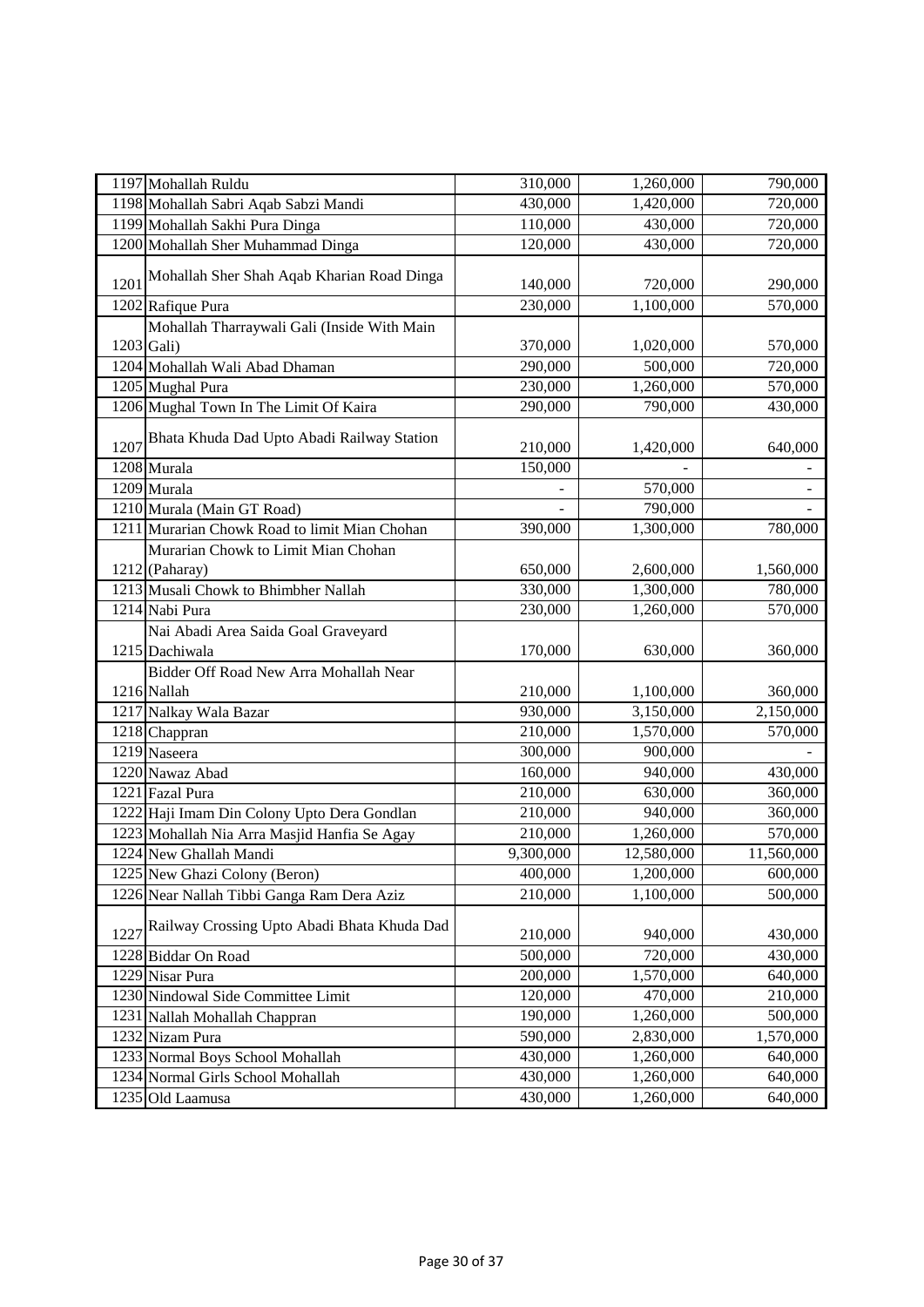| 1236 Paharay                                       | 130,000   | $\overline{\phantom{0}}$ |                |
|----------------------------------------------------|-----------|--------------------------|----------------|
| 1237 Paharay                                       | 100,000   | $\blacksquare$           | $\blacksquare$ |
| 1238 Paharay                                       | 260,000   |                          |                |
| 1239 Paharay                                       |           | 2,600,000                |                |
| 1240 Pak Pur Villas Thikrian                       | 390,000   |                          |                |
| 1241 Pak Pur Villas Thikrian                       |           | 670,000                  |                |
| Pakki Gali (Main Bazar To Razzaqia Mosque)<br>1242 | 4,580,000 | 7,550,000                | 6,440,000      |
| Pakki Gali (Razzaqia Mosque To Lal Mosque)<br>1243 | 1,500,000 | 4,720,000                | 3,150,000      |
| Pakki Gali Upto Machine Sardar Khan (Main          |           |                          |                |
| 1244 Bazar)                                        | 6,150,000 | 8,650,000                | 7,760,000      |
| 1245 Panjan Kissana (Main GT Road)                 |           | 790,000                  |                |
| 1246 Paswalan                                      | 230,000   | 1,260,000                | 570,000        |
| Phattack No.2 Paswal Road to Border Channu         |           |                          |                |
| 1247 Bhoja                                         | 210,000   | 330,000                  | 460,000        |
| 1248 Phawara Chowk To Kharian Road                 | 1,000,000 | 3,780,000                | 2,150,000      |
| 1249 Rasha Town Kharian                            | 190,000   |                          |                |
| 1250 Purana Lalamusa Beside Railway Line           | 310,000   | 790,000                  | 500,000        |
| 1251 Purana Mangowal Road To Haider Chowk          | 510,000   | 4,250,000                | 1,860,000      |
| Purani Chungi To Khushab Road Upto Mandi           |           |                          |                |
| 1252 Road                                          | 330,000   | 2,040,000                | 930,000        |
| 1253 Purani Mandi                                  | 170,000   | 940,000                  | 430,000        |
| 1254 New Track Dinga Road To Dillo                 | 300,000   | 1,260,000                | 430,000        |
| 1255 Qadar Abad Behind Plywood                     | 260,000   | 1,260,000                | 570,000        |
| 1256 Qadir Colony                                  | 170,000   | 470,000                  | 290,000        |
| 1257 Qasba Mohallah                                | 330,000   | 2,040,000                | 930,000        |
| 1258 Qazi Karam Shah                               | 70,000    |                          |                |
| 1259 Qazi Karam Shah                               | 90,000    |                          |                |
| 1260 Qazian Road Off Road                          | 430,000   | 1,100,000                | 720,000        |
| 1261 Qazian Road On Road                           | 510,000   | 1,180,000                | 720,000        |
| 1262 Qulfa Wali Gali Main Bazar Inside Mohallah    | 1,930,000 | 3,930,000                | 2,860,000      |
| 1263 Qureshi Mohallah                              | 590,000   | 1,730,000                | 930,000        |
| Raam Bagh Chowk to Shah Quli Road                  |           |                          |                |
| 1264 Committee Limit Dinga                         | 290,000   | 1,000,000                | 500,000        |
| 1265 Mohallah Kabari Bazar Behind Nallah           | 160,000   | 1,260,000                | 500,000        |
| 1266 Railway Crossing Dhama                        | 280,000   | 790,000                  | 430,000        |
| 1267 New By Pass Behind Road                       | 160,000   | 630,000                  | 430,000        |
| Railway Phatack Ganja Road to Border Chak          |           |                          |                |
| 1268 Siknadar No.55                                | 210,000   |                          |                |
| 1269 Railway Phattak To Phalia Adda                | 330,000   | 2,360,000                | 1,000,000      |
| Railway Road No.1 G.T Road to Railway              |           |                          |                |
| 1270 Station Chowk                                 | 2,500,000 | 5,510,000                | 3,930,000      |
| Railway Road No.1 to Chandni Chowk No.1            |           |                          |                |
| Gulberg Road Aqab Thana Sadar<br>1271              | 2,070,000 | 5,510,000                | 3,580,000      |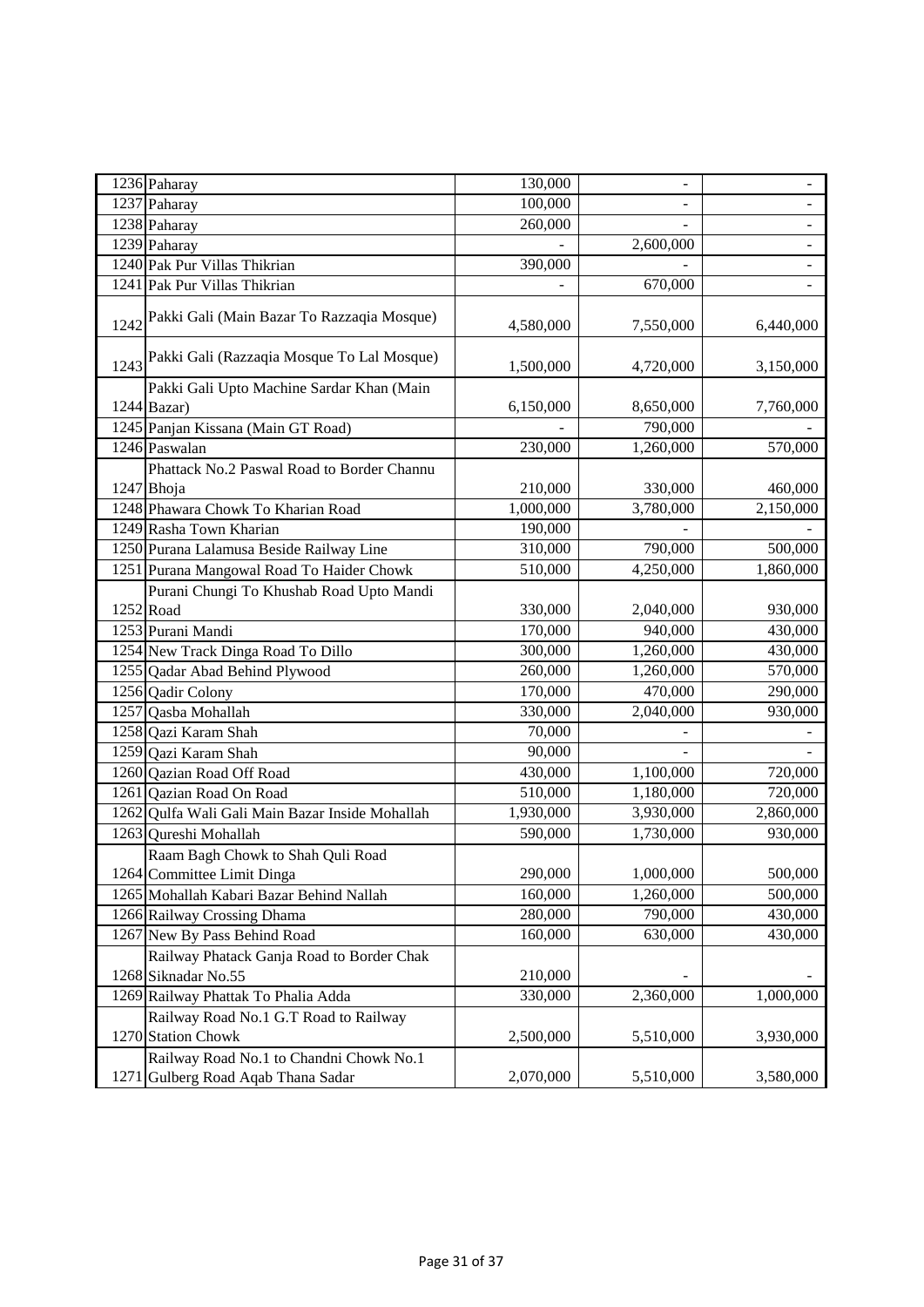|      | Railway Road No.2 Aqab Thana Sadar to<br>1272 Railway Quarter | 1,640,000 | 3,930,000  | 2,570,000 |
|------|---------------------------------------------------------------|-----------|------------|-----------|
|      | Railway Road No.3 Aqab Thana Sadar Water                      |           |            |           |
|      | 1273 Turbyne to Railway Quarter                               | 1,360,000 | 3,150,000  | 2,150,000 |
|      | Railway Road No.3 to Khalil Chowk Haji Pura                   |           |            |           |
|      | 1274 Railway Quarter                                          | 1,070,000 | 2,830,000  | 2,150,000 |
|      | 1275 Railway Station                                          | 250,000   | 940,000    | 500,000   |
|      | 1276 Aqab Mohallah Railway Station                            | 120,000   | 790,000    | 290,000   |
|      | $1277$ Bidder                                                 | 120,000   |            |           |
|      | 1278 Taj Clony to Badar Pindi Sultanpur                       | 120,000   | 790,000    | 360,000   |
| 1279 | Raja Bazar Gala Kumaran To Bohar Chowk                        | 4,150,000 | 10,380,000 | 7,150,000 |
|      | 1280 Dera Ansarian Upto Village Pindi Sultanpur               | 110,000   | 790,000    | 290,000   |
|      | 1281 Firing Ranges                                            | 110,000   | 470,000    | 210,000   |
|      | 1282 Raza Town Dinga                                          | 190,000   |            |           |
|      | 1283 Qabristan to Badar Dillo                                 | 110,000   | 310,000    | 160,000   |
|      | 1284 Royal City Dinga                                         | 190,000   |            |           |
|      | 1285 Sabri Mohallah                                           | 430,000   | 3,150,000  | 1,290,000 |
|      | 1286 Sadar Bazar Kharian Cantt                                |           | 8,000,000  |           |
|      |                                                               |           |            |           |
| 1287 | Sadwal Road Langrial Chowk to Musali Chowk                    | 650,000   | 2,860,000  | 1,950,000 |
|      | 1288 Saida Goal                                               | 430,000   | 2,360,000  | 1,290,000 |
|      | Saim Nallah Mandi Road to Committee Limit                     |           |            |           |
|      | 1289 Dinga                                                    | 210,000   | 1,000,000  | 430,000   |
|      | 1290 Sardar Pura                                              | 250,000   | 940,000    | 430,000   |
|      | 1291 Sardar Pura Road                                         | 510,000   | 1,260,000  | 720,000   |
| 1292 | Sariya Road Bhimbher Road to Jamia Masjid                     | 390,000   | 1,300,000  | 780,000   |
|      | 1293 Thappla Behind Railway Line                              | 110,000   | 630,000    | 290,000   |
|      | 1294 Shad Bagh                                                | 130,000   | 630,000    | 310,000   |
|      | 1295 Shah Faisal                                              | 200,000   | 1,260,000  | 430,000   |
|      | 1296 Shah Quli                                                | 140,000   |            |           |
|      | 1297 Shah Quli                                                | 70,000    |            |           |
|      | 1298 Shah Sawar                                               | 200,000   | 1,260,000  | 430,000   |
|      | 1299 Shah Takia                                               | 230,000   | 940,000    | 500,000   |
|      | 1300 Shahjhani (Main GT Road)                                 |           | 790,000    |           |
| 1301 | Arazi Maqbool Elahi to Badar Village Marjan                   | 90,000    | 790,000    | 500,000   |
|      | 1302 Sikandar Shah Qabrastan Kolian Road                      | 200,000   | 1,260,000  | 500,000   |
|      | 1303 Sufaid Mandar                                            | 170,000   | 1,260,000  | 430,000   |
|      | 1304 Tahir Abad                                               | 170,000   | 940,000    | 430,000   |
|      | 1305 Bidder                                                   | 70,000    |            |           |
|      | 1306 Tanki Mohallah                                           | 430,000   | 1,180,000  | 640,000   |
|      | 1307 Tanvir Town                                              | 510,000   | 2,500,000  | 1,600,000 |
|      | 1308 Tasan Wala                                               | 170,000   | 1,260,000  | 430,000   |
|      | 1309 Post Rakh Pabbi Sarkar                                   | 70,000    | 190,000    | 90,000    |
|      |                                                               |           |            |           |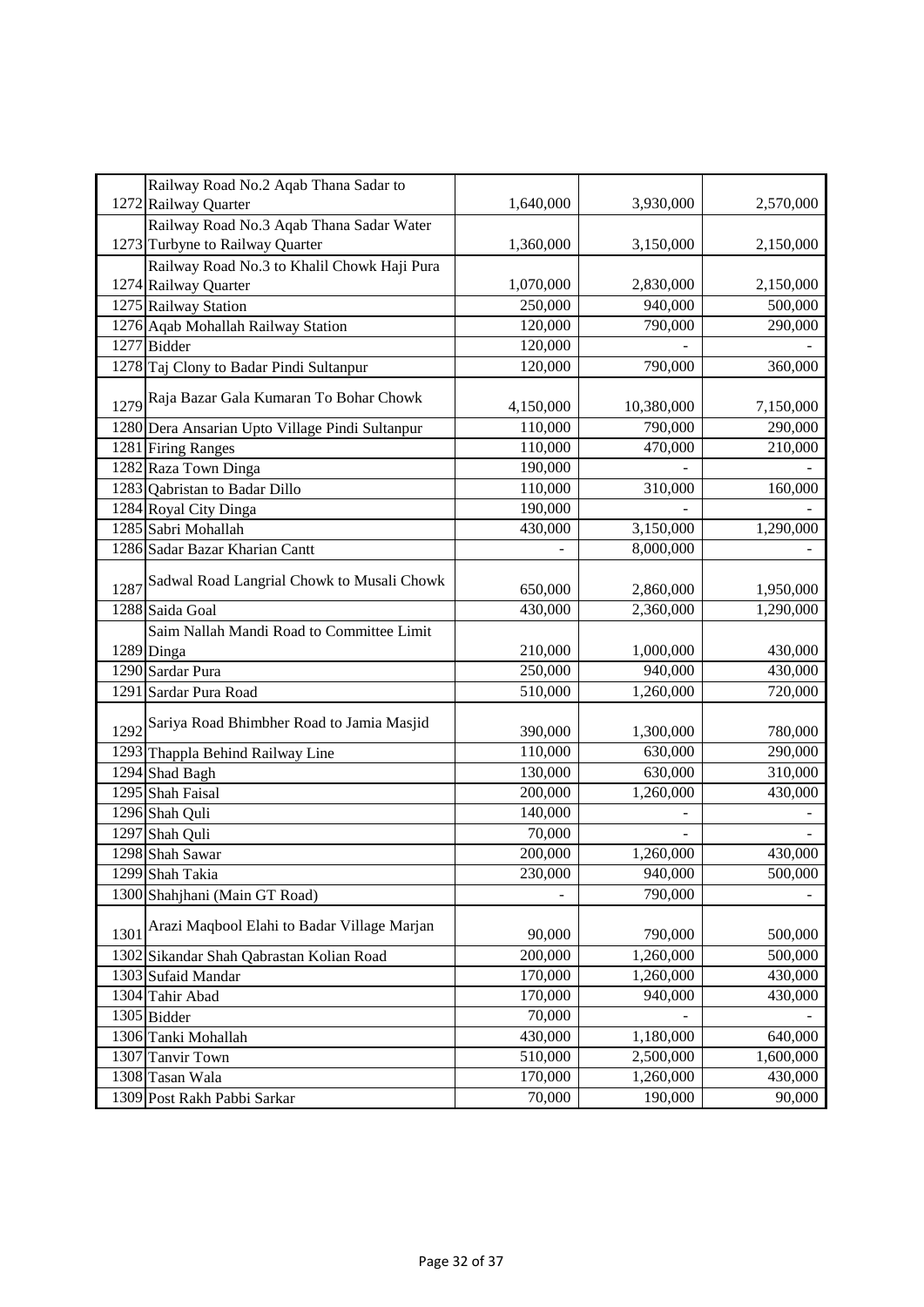| 1310 Thikrian                                |                              | 870,000    |                          |
|----------------------------------------------|------------------------------|------------|--------------------------|
| 1311 Thikrian (Main GT Road)                 |                              | 790,000    |                          |
| 1312 Thikrian (Main GT Road)                 |                              | 870,000    |                          |
| 1313 Urdu Bazar                              | 11,010,000                   | 15,100,000 | 14,040,000               |
| 1314 Village Qazi Karam Shah                 | 250,000                      | 940,000    | 430,000                  |
| 1315 Gulshan Razzaq Hosuing Scheme - Dhoria  |                              | 630,000    |                          |
| Wapda Office Road. G.T. Road To Railway      |                              |            |                          |
| 1316 Line                                    | 280,000                      | 1,260,000  | 570,000                  |
| 1317 Werowal (Main G T Road)                 |                              | 790,000    |                          |
| 1318 Yaqin Pur                               | 140,000                      |            |                          |
| 1319 Yaqin Pur                               | 70,000                       |            |                          |
| 1320 Yateem Shah                             | 170,000                      | 790,000    | 430,000                  |
| 1321 Zakir Abad Including Riasat Pura        | 250,000                      | 1,260,000  | 640,000                  |
| 1322 Zubaida Clinic to College Chowk No. 2   | 1,500,000                    | 3,460,000  | 2,360,000                |
| Zubaida Clinic to Railway Road No.3 Aqab     |                              |            |                          |
| 1323 Civil Hospital                          | 1,290,000                    | 3,150,000  | 2,200,000                |
| 1324 Zulfiqar Colony                         | 150,000                      | 630,000    | 430,000                  |
| Naseer Pump To Adda Jalalpur Jattan On G.T.  |                              |            |                          |
| 1325 Road Kharian Both Sides                 |                              | 7,870,000  | 7,430,000                |
| 1326 Bypass Bidder to Civil Hospital GT Road |                              | 3,000,000  | 2,000,000                |
| 1327 Civil Hospital To PSO Pump Gt Road      | $\overline{a}$               | 4,000,000  | 3,000,000                |
| Committee Limit of Kharian to Bypass Bidder  |                              |            |                          |
| 1328 GT Road Both Side                       |                              | 2,200,000  | 1,500,000                |
| 1329 Malik Pur (Main GT Road)                |                              | 1,500,000  |                          |
| 1330 Murala (Main GT Road)                   |                              | 1,500,000  |                          |
| 1331 Chak Ali (Main GT Road)                 |                              | 1,500,000  |                          |
| 1332 Chak Murtaza (Main GT Road)             |                              | 1,500,000  |                          |
| 1333 Chak Murtaza (Main GT Road)             | $\blacksquare$               | 1,500,000  |                          |
| 1334 Chak Pirana (Main Road)                 | $\qquad \qquad \blacksquare$ | 1,500,000  |                          |
| 1335 Chakori Sher Ghazi (Main GT Road)       | $\overline{\phantom{0}}$     | 1,500,000  |                          |
| 1336 Chohdo (Main GT Road)                   | $\overline{a}$               | 1,500,000  | $\overline{\phantom{a}}$ |
| 1337 Kulewal Syedian (Main GT Road)          | $\overline{\phantom{a}}$     | 1,500,000  | $\overline{\phantom{a}}$ |
| 1338 Panjan Kissana (Main GT Road)           | ÷.                           | 1,500,000  |                          |
| 1339 Shahjhani (Main GT Road)                |                              | 1,500,000  |                          |
| 1340 Thikrian (Main GT Road)                 |                              | 1,500,000  | 1,000,000                |
| 1341 Werowal (Main G T Road)                 | $\frac{1}{2}$                | 1,500,000  |                          |

# **Rates of Immoveable Properties in Respect of Tehsil Sarai Alamgir ( New Identified Areas in Last Two Years)**

| After CNG Major Tanveer Hussain/Al Hoor<br>Marriage Hall Upto River Jhelum Bridge Both |         |           |           |
|----------------------------------------------------------------------------------------|---------|-----------|-----------|
| $1342$ Sides                                                                           | 290,000 | 3,750,000 | 2,400,000 |
| 1343 Agricultural Bala River Side Mahay Khurd                                          | 20,000  | -         |           |
| 1344 Agricultural Near Bela Mahay Khurd                                                | 20,000  | -         |           |
| 1345 Aurangabad Road                                                                   | 660,000 | 1,100,000 | 830,000   |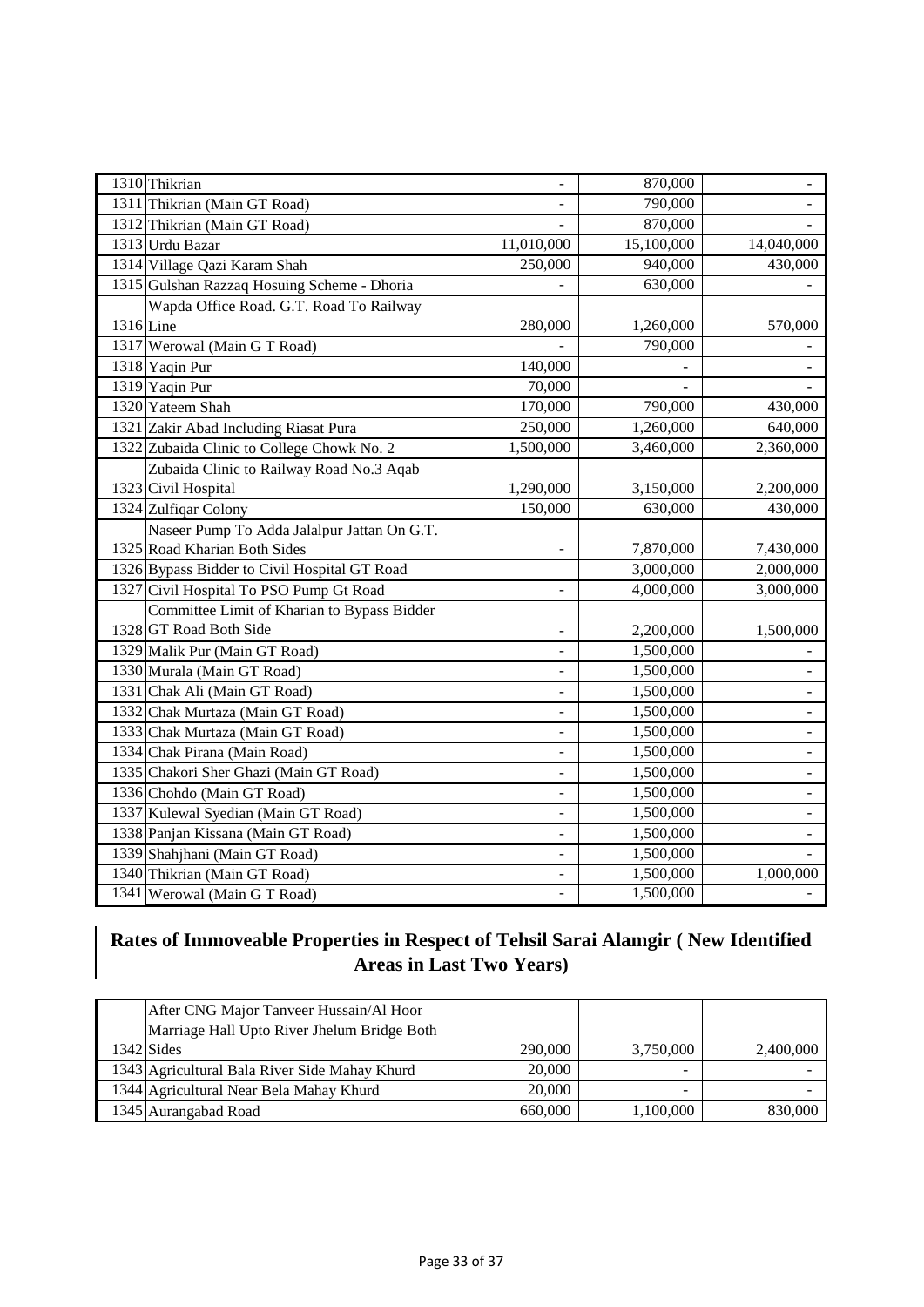| 1346 Baila Chak Ghanian   |                                              | 60,000    | 160,000                  | 100,000                  |
|---------------------------|----------------------------------------------|-----------|--------------------------|--------------------------|
| 1347 Baila Harchar Kotian |                                              | 60,000    | 300,000                  | 140,000                  |
|                           | 1348 Baila Jalilpur Kasibabad                | 140,000   | 660,000                  | 270,000                  |
|                           | 1349 Baila Railway Line Side                 | 40,000    | 100,000                  | 50,000                   |
| 1350 Behind Iqbal Mandi   |                                              | 520,000   | 2,640,000                | 960,000                  |
| 1351 Behind Rajar Village |                                              | 160,000   | 440,000                  | 270,000                  |
|                           | 1352 Bela Moza Mahay Kalan                   | 360,000   |                          |                          |
|                           | 1353 Bela Near River Jehlum Side             | 10,000    |                          |                          |
|                           | 1354 Between Of Railway Line & G.T. Road     | 400,000   | 660,000                  | 600,000                  |
| 1355 Bijli Ghar           |                                              | 210,000   | 760,000                  | 410,000                  |
| 1356 Bunny Muhallah       |                                              | 260,000   | 1,760,000                | 550,000                  |
| 1357 Canal City Nothia    |                                              | 340,000   |                          |                          |
|                           | Canal View Housing Society - O ldTulip       |           |                          |                          |
| 1358 Block/New Sector E   |                                              | 400,000   |                          |                          |
|                           | Canal View Housing Society - Old Jasmine and |           |                          |                          |
|                           | 1359 Zeenia Block/New Sector Z               | 500,000   |                          |                          |
|                           | Canal View Housing Society -Old Rose         |           |                          |                          |
| 1360 Block/New Sector R   |                                              | 600,000   |                          |                          |
|                           | 1361 Cattle Mandi/New Sabzi Mandi            | 220,000   | 660,000                  | 270,000                  |
| 1362 Daira Baba Rehmat    |                                              | 210,000   |                          |                          |
|                           | 1363 Darbar Shaheed Badsha Both Sides        | 170,000   | 410,000                  | 270,000                  |
|                           | Darbar Shaheed Badsha To Chak Jani Link      |           |                          |                          |
| 1364 Road Both Sides      |                                              | 170,000   | 410,000                  | 270,000                  |
| 1365 Dhoke Malkan         |                                              | 210,000   | 500,000                  | 360,000                  |
| 1366 East Side Kotian     |                                              | 140,000   | 550,000                  | 200,000                  |
| 1367 Father Colony        |                                              | 200,000   | 700,000                  | $\overline{400,}000$     |
|                           | G.T. Road City Al-Alam Hotel Upto National   |           |                          |                          |
| 1368 Bank                 |                                              | 8,690,000 | 11,020,000               | 7,340,000                |
| 1369 Gulberg Colony       |                                              | 700,000   | 2,000,000                | 1,200,000                |
| 1370 Iqbal Mandi          |                                              | 5,880,000 | 7,690,000                | 7,430,000                |
| 1371 Jinnah Colony        |                                              | 400,000   | 1,000,000                | 400,000                  |
| 1372 Karyala              |                                              | 140,000   |                          |                          |
| 1373 Karyala              |                                              | 210,000   |                          |                          |
| 1374 Karyala              |                                              | 800,000   | $\blacksquare$           |                          |
| 1375 Karyala              |                                              | 30,000    | $\overline{\phantom{a}}$ | $\overline{\phantom{a}}$ |
| 1376 Karyala              |                                              | 20,000    |                          |                          |
| 1377 Karyala              |                                              | 210,000   |                          |                          |
| 1378 Karyala (Link Road)  |                                              | 210,000   |                          |                          |
|                           | 1379 Khanda Chowk Upto Aurang Abad Road      | 2,340,000 | 3,300,000                | 2,970,000                |
| 1380 Khohar Road          |                                              | 190,000   | 550,000                  | 440,000                  |
|                           | Khohar Road G.T. Road To Bridge Mahey Kass   |           |                          |                          |
| 1381                      |                                              | 790,000   | 1,540,000                | 990,000                  |
| 1382 Kotha Kariala        |                                              | 210,000   | 380,000                  | 220,000                  |
|                           | 1383 Kotian Road (Village Chak Ghanian)      | 520,000   | 1,320,000                | 660,000                  |
|                           | 1384 Kotian Road (Village Harchar Kotian)    | 400,000   | 660,000                  | 500,000                  |
|                           | 1385 Mahey Road Upto Thooh Chowk             | 790,000   | 2,200,000                | 990,000                  |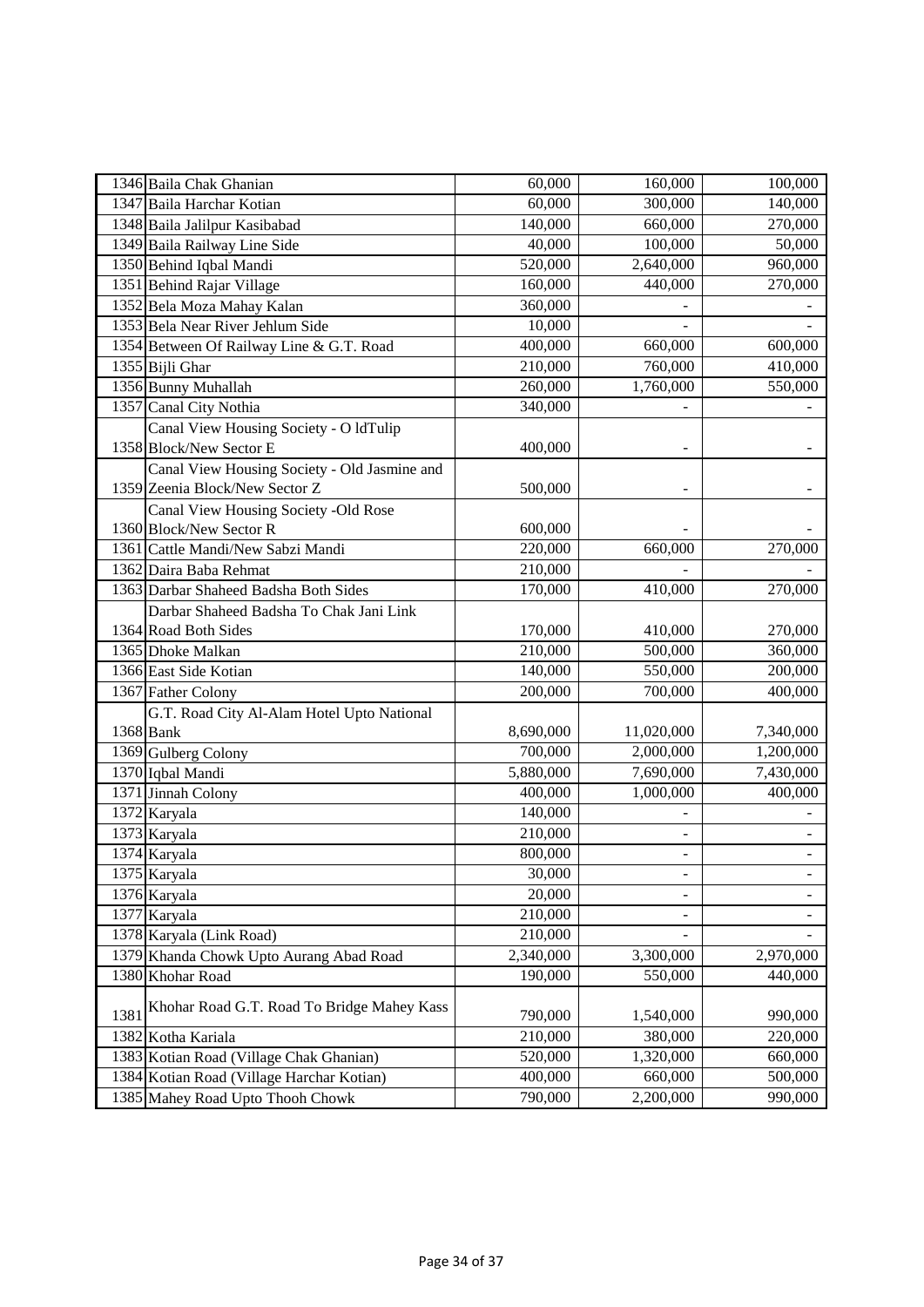| 1386<br>9,250,000<br>11,990,000<br>11,710,000<br>120,000<br>200,000<br>140,000<br>1387 Mara Mahay Kalan<br>1388 Mohallah Eidgah (Village Sarai Alamgir)<br>770,000<br>400,000<br>530,000<br>1389 Mohallah Jamia Masjid Mahay Kalan<br>190,000<br>440,000<br>340,000<br>210,000<br>1390 Mohallah Nizam Abad/AT Ground<br>170,000<br>340,000<br>1391 Mohallah Qasir Abad<br>440,000<br>110,000<br>1392 Mohallah Syed Abad<br>390,000<br>1,320,000<br>1393 Muhalla Bagh<br>500,000<br>140,000<br>550,000<br>1394 Muhalla Graveyard Harchar Kotian<br>170,000<br>520,000<br>2,200,000<br>660,000<br>1395 Muhalla Gurdawara<br>790,000<br>1396 Muhalla Mustafa Abad<br>2,000,000<br>990,000<br>1397 Muhalla Qasaban<br>240,000<br>990,000<br>300,000<br>260,000<br>660,000<br>1398 Muhalla Railway Phatak<br>330,000<br>1,100,000<br>1399 Muhalla Sabri Daira<br>390,000<br>500,000<br>1400 Muhalla Shahi Masjid<br>780,000<br>1,100,000<br>990,000<br>210,000<br>440,000<br>260,000<br>1401 Muhallah Abu Bakar Siddique<br>1402 Muhallah Beeram<br>230,000<br>660,000<br>260,000<br>210,000<br>1403 Muhallah Bijli Ghar<br>490,000<br>400,000<br>160,000<br>440,000<br>200,000<br>1404 Muhallah Chapper Graveyard<br>260,000<br>880,000<br>1405 Muhallah Chughtaian<br>330,000<br>1406 Muhallah Civil Hospital<br>240,000<br>300,000<br>330,000<br>1407 Muhallah Dhoke Subedar Lal Khan<br>120,000<br>270,000<br>520,000<br>1,760,000<br>1408 Muhallah Dispensary<br>660,000<br>170,000<br>290,000<br>1409 Muhallah Farkuh Abad<br>220,000<br>880,000<br>270,000<br>330,000<br>1410 Muhallah Ganj Baksh<br>230,000<br>660,000<br>260,000<br>1411 Muhallah Girls High School<br>240,000<br>880,000<br>300,000<br>1412 Muhallah Girls Primary School<br>1413 Muhallah Hafiz Abad<br>240,000<br>880,000<br>300,000<br>1414 Muhallah Haji Raja Akram<br>520,000<br>990,000<br>660,000<br>230,000<br>1415 Muhallah Imam Bargah<br>440,000<br>260,000<br>210,000<br>440,000<br>1416 Muhallah Islampura<br>260,000<br>230,000<br>1417 Muhallah Jamia Masjid<br>660,000<br>300,000<br>Muhallah Khalid Abad (Village Chak Ghanian)<br>1418<br>260,000<br>1,320,000<br>330,000<br>Muhallah Khalid Abad (Village Dodo Saggar)<br>1419<br>190,000<br>330,000<br>220,000<br>160,000<br>440,000<br>200,000<br>1420 Muhallah Mazher Abad<br>Muhallah Mehboob Abad (Village Chak<br>230,000<br>1421 Ghanian)<br>660,000<br>300,000<br>Muhallah Mehboob Abad (Village Dodo<br>1422 Saggar)<br>210,000<br>440,000<br>260,000<br>1423 Muhallah Naqshbandi<br>240,000<br>880,000<br>300,000<br>1424 Muhallah Naseem Abad<br>220,000<br>660,000<br>260,000<br>1425 Muhallah Noor Alam<br>230,000<br>400,000<br>230,000 |                                           |         |           |         |
|-----------------------------------------------------------------------------------------------------------------------------------------------------------------------------------------------------------------------------------------------------------------------------------------------------------------------------------------------------------------------------------------------------------------------------------------------------------------------------------------------------------------------------------------------------------------------------------------------------------------------------------------------------------------------------------------------------------------------------------------------------------------------------------------------------------------------------------------------------------------------------------------------------------------------------------------------------------------------------------------------------------------------------------------------------------------------------------------------------------------------------------------------------------------------------------------------------------------------------------------------------------------------------------------------------------------------------------------------------------------------------------------------------------------------------------------------------------------------------------------------------------------------------------------------------------------------------------------------------------------------------------------------------------------------------------------------------------------------------------------------------------------------------------------------------------------------------------------------------------------------------------------------------------------------------------------------------------------------------------------------------------------------------------------------------------------------------------------------------------------------------------------------------------------------------------------------------------------------------------------------------------------------------------------------------------------------------------------------------------------------------------------------------------------------------------------------------------------------------------------------------------------------------------------------------------------------------------------------------------------------------------------------------------------------------------------------|-------------------------------------------|---------|-----------|---------|
|                                                                                                                                                                                                                                                                                                                                                                                                                                                                                                                                                                                                                                                                                                                                                                                                                                                                                                                                                                                                                                                                                                                                                                                                                                                                                                                                                                                                                                                                                                                                                                                                                                                                                                                                                                                                                                                                                                                                                                                                                                                                                                                                                                                                                                                                                                                                                                                                                                                                                                                                                                                                                                                                                               | Main Bazar Upto Railway Phatak Both Sides |         |           |         |
|                                                                                                                                                                                                                                                                                                                                                                                                                                                                                                                                                                                                                                                                                                                                                                                                                                                                                                                                                                                                                                                                                                                                                                                                                                                                                                                                                                                                                                                                                                                                                                                                                                                                                                                                                                                                                                                                                                                                                                                                                                                                                                                                                                                                                                                                                                                                                                                                                                                                                                                                                                                                                                                                                               |                                           |         |           |         |
|                                                                                                                                                                                                                                                                                                                                                                                                                                                                                                                                                                                                                                                                                                                                                                                                                                                                                                                                                                                                                                                                                                                                                                                                                                                                                                                                                                                                                                                                                                                                                                                                                                                                                                                                                                                                                                                                                                                                                                                                                                                                                                                                                                                                                                                                                                                                                                                                                                                                                                                                                                                                                                                                                               |                                           |         |           |         |
|                                                                                                                                                                                                                                                                                                                                                                                                                                                                                                                                                                                                                                                                                                                                                                                                                                                                                                                                                                                                                                                                                                                                                                                                                                                                                                                                                                                                                                                                                                                                                                                                                                                                                                                                                                                                                                                                                                                                                                                                                                                                                                                                                                                                                                                                                                                                                                                                                                                                                                                                                                                                                                                                                               |                                           |         |           |         |
|                                                                                                                                                                                                                                                                                                                                                                                                                                                                                                                                                                                                                                                                                                                                                                                                                                                                                                                                                                                                                                                                                                                                                                                                                                                                                                                                                                                                                                                                                                                                                                                                                                                                                                                                                                                                                                                                                                                                                                                                                                                                                                                                                                                                                                                                                                                                                                                                                                                                                                                                                                                                                                                                                               |                                           |         |           |         |
|                                                                                                                                                                                                                                                                                                                                                                                                                                                                                                                                                                                                                                                                                                                                                                                                                                                                                                                                                                                                                                                                                                                                                                                                                                                                                                                                                                                                                                                                                                                                                                                                                                                                                                                                                                                                                                                                                                                                                                                                                                                                                                                                                                                                                                                                                                                                                                                                                                                                                                                                                                                                                                                                                               |                                           |         |           |         |
|                                                                                                                                                                                                                                                                                                                                                                                                                                                                                                                                                                                                                                                                                                                                                                                                                                                                                                                                                                                                                                                                                                                                                                                                                                                                                                                                                                                                                                                                                                                                                                                                                                                                                                                                                                                                                                                                                                                                                                                                                                                                                                                                                                                                                                                                                                                                                                                                                                                                                                                                                                                                                                                                                               |                                           |         |           |         |
|                                                                                                                                                                                                                                                                                                                                                                                                                                                                                                                                                                                                                                                                                                                                                                                                                                                                                                                                                                                                                                                                                                                                                                                                                                                                                                                                                                                                                                                                                                                                                                                                                                                                                                                                                                                                                                                                                                                                                                                                                                                                                                                                                                                                                                                                                                                                                                                                                                                                                                                                                                                                                                                                                               |                                           |         |           |         |
|                                                                                                                                                                                                                                                                                                                                                                                                                                                                                                                                                                                                                                                                                                                                                                                                                                                                                                                                                                                                                                                                                                                                                                                                                                                                                                                                                                                                                                                                                                                                                                                                                                                                                                                                                                                                                                                                                                                                                                                                                                                                                                                                                                                                                                                                                                                                                                                                                                                                                                                                                                                                                                                                                               |                                           |         |           |         |
|                                                                                                                                                                                                                                                                                                                                                                                                                                                                                                                                                                                                                                                                                                                                                                                                                                                                                                                                                                                                                                                                                                                                                                                                                                                                                                                                                                                                                                                                                                                                                                                                                                                                                                                                                                                                                                                                                                                                                                                                                                                                                                                                                                                                                                                                                                                                                                                                                                                                                                                                                                                                                                                                                               |                                           |         |           |         |
|                                                                                                                                                                                                                                                                                                                                                                                                                                                                                                                                                                                                                                                                                                                                                                                                                                                                                                                                                                                                                                                                                                                                                                                                                                                                                                                                                                                                                                                                                                                                                                                                                                                                                                                                                                                                                                                                                                                                                                                                                                                                                                                                                                                                                                                                                                                                                                                                                                                                                                                                                                                                                                                                                               |                                           |         |           |         |
|                                                                                                                                                                                                                                                                                                                                                                                                                                                                                                                                                                                                                                                                                                                                                                                                                                                                                                                                                                                                                                                                                                                                                                                                                                                                                                                                                                                                                                                                                                                                                                                                                                                                                                                                                                                                                                                                                                                                                                                                                                                                                                                                                                                                                                                                                                                                                                                                                                                                                                                                                                                                                                                                                               |                                           |         |           |         |
|                                                                                                                                                                                                                                                                                                                                                                                                                                                                                                                                                                                                                                                                                                                                                                                                                                                                                                                                                                                                                                                                                                                                                                                                                                                                                                                                                                                                                                                                                                                                                                                                                                                                                                                                                                                                                                                                                                                                                                                                                                                                                                                                                                                                                                                                                                                                                                                                                                                                                                                                                                                                                                                                                               |                                           |         |           |         |
|                                                                                                                                                                                                                                                                                                                                                                                                                                                                                                                                                                                                                                                                                                                                                                                                                                                                                                                                                                                                                                                                                                                                                                                                                                                                                                                                                                                                                                                                                                                                                                                                                                                                                                                                                                                                                                                                                                                                                                                                                                                                                                                                                                                                                                                                                                                                                                                                                                                                                                                                                                                                                                                                                               |                                           |         |           |         |
|                                                                                                                                                                                                                                                                                                                                                                                                                                                                                                                                                                                                                                                                                                                                                                                                                                                                                                                                                                                                                                                                                                                                                                                                                                                                                                                                                                                                                                                                                                                                                                                                                                                                                                                                                                                                                                                                                                                                                                                                                                                                                                                                                                                                                                                                                                                                                                                                                                                                                                                                                                                                                                                                                               |                                           |         |           |         |
|                                                                                                                                                                                                                                                                                                                                                                                                                                                                                                                                                                                                                                                                                                                                                                                                                                                                                                                                                                                                                                                                                                                                                                                                                                                                                                                                                                                                                                                                                                                                                                                                                                                                                                                                                                                                                                                                                                                                                                                                                                                                                                                                                                                                                                                                                                                                                                                                                                                                                                                                                                                                                                                                                               |                                           |         |           |         |
|                                                                                                                                                                                                                                                                                                                                                                                                                                                                                                                                                                                                                                                                                                                                                                                                                                                                                                                                                                                                                                                                                                                                                                                                                                                                                                                                                                                                                                                                                                                                                                                                                                                                                                                                                                                                                                                                                                                                                                                                                                                                                                                                                                                                                                                                                                                                                                                                                                                                                                                                                                                                                                                                                               |                                           |         |           |         |
|                                                                                                                                                                                                                                                                                                                                                                                                                                                                                                                                                                                                                                                                                                                                                                                                                                                                                                                                                                                                                                                                                                                                                                                                                                                                                                                                                                                                                                                                                                                                                                                                                                                                                                                                                                                                                                                                                                                                                                                                                                                                                                                                                                                                                                                                                                                                                                                                                                                                                                                                                                                                                                                                                               |                                           |         |           |         |
|                                                                                                                                                                                                                                                                                                                                                                                                                                                                                                                                                                                                                                                                                                                                                                                                                                                                                                                                                                                                                                                                                                                                                                                                                                                                                                                                                                                                                                                                                                                                                                                                                                                                                                                                                                                                                                                                                                                                                                                                                                                                                                                                                                                                                                                                                                                                                                                                                                                                                                                                                                                                                                                                                               |                                           |         |           |         |
|                                                                                                                                                                                                                                                                                                                                                                                                                                                                                                                                                                                                                                                                                                                                                                                                                                                                                                                                                                                                                                                                                                                                                                                                                                                                                                                                                                                                                                                                                                                                                                                                                                                                                                                                                                                                                                                                                                                                                                                                                                                                                                                                                                                                                                                                                                                                                                                                                                                                                                                                                                                                                                                                                               |                                           |         |           |         |
|                                                                                                                                                                                                                                                                                                                                                                                                                                                                                                                                                                                                                                                                                                                                                                                                                                                                                                                                                                                                                                                                                                                                                                                                                                                                                                                                                                                                                                                                                                                                                                                                                                                                                                                                                                                                                                                                                                                                                                                                                                                                                                                                                                                                                                                                                                                                                                                                                                                                                                                                                                                                                                                                                               |                                           |         |           |         |
|                                                                                                                                                                                                                                                                                                                                                                                                                                                                                                                                                                                                                                                                                                                                                                                                                                                                                                                                                                                                                                                                                                                                                                                                                                                                                                                                                                                                                                                                                                                                                                                                                                                                                                                                                                                                                                                                                                                                                                                                                                                                                                                                                                                                                                                                                                                                                                                                                                                                                                                                                                                                                                                                                               |                                           |         |           |         |
|                                                                                                                                                                                                                                                                                                                                                                                                                                                                                                                                                                                                                                                                                                                                                                                                                                                                                                                                                                                                                                                                                                                                                                                                                                                                                                                                                                                                                                                                                                                                                                                                                                                                                                                                                                                                                                                                                                                                                                                                                                                                                                                                                                                                                                                                                                                                                                                                                                                                                                                                                                                                                                                                                               |                                           |         |           |         |
|                                                                                                                                                                                                                                                                                                                                                                                                                                                                                                                                                                                                                                                                                                                                                                                                                                                                                                                                                                                                                                                                                                                                                                                                                                                                                                                                                                                                                                                                                                                                                                                                                                                                                                                                                                                                                                                                                                                                                                                                                                                                                                                                                                                                                                                                                                                                                                                                                                                                                                                                                                                                                                                                                               |                                           |         |           |         |
|                                                                                                                                                                                                                                                                                                                                                                                                                                                                                                                                                                                                                                                                                                                                                                                                                                                                                                                                                                                                                                                                                                                                                                                                                                                                                                                                                                                                                                                                                                                                                                                                                                                                                                                                                                                                                                                                                                                                                                                                                                                                                                                                                                                                                                                                                                                                                                                                                                                                                                                                                                                                                                                                                               |                                           |         |           |         |
|                                                                                                                                                                                                                                                                                                                                                                                                                                                                                                                                                                                                                                                                                                                                                                                                                                                                                                                                                                                                                                                                                                                                                                                                                                                                                                                                                                                                                                                                                                                                                                                                                                                                                                                                                                                                                                                                                                                                                                                                                                                                                                                                                                                                                                                                                                                                                                                                                                                                                                                                                                                                                                                                                               |                                           |         |           |         |
|                                                                                                                                                                                                                                                                                                                                                                                                                                                                                                                                                                                                                                                                                                                                                                                                                                                                                                                                                                                                                                                                                                                                                                                                                                                                                                                                                                                                                                                                                                                                                                                                                                                                                                                                                                                                                                                                                                                                                                                                                                                                                                                                                                                                                                                                                                                                                                                                                                                                                                                                                                                                                                                                                               |                                           |         |           |         |
|                                                                                                                                                                                                                                                                                                                                                                                                                                                                                                                                                                                                                                                                                                                                                                                                                                                                                                                                                                                                                                                                                                                                                                                                                                                                                                                                                                                                                                                                                                                                                                                                                                                                                                                                                                                                                                                                                                                                                                                                                                                                                                                                                                                                                                                                                                                                                                                                                                                                                                                                                                                                                                                                                               |                                           |         |           |         |
|                                                                                                                                                                                                                                                                                                                                                                                                                                                                                                                                                                                                                                                                                                                                                                                                                                                                                                                                                                                                                                                                                                                                                                                                                                                                                                                                                                                                                                                                                                                                                                                                                                                                                                                                                                                                                                                                                                                                                                                                                                                                                                                                                                                                                                                                                                                                                                                                                                                                                                                                                                                                                                                                                               |                                           |         |           |         |
|                                                                                                                                                                                                                                                                                                                                                                                                                                                                                                                                                                                                                                                                                                                                                                                                                                                                                                                                                                                                                                                                                                                                                                                                                                                                                                                                                                                                                                                                                                                                                                                                                                                                                                                                                                                                                                                                                                                                                                                                                                                                                                                                                                                                                                                                                                                                                                                                                                                                                                                                                                                                                                                                                               |                                           |         |           |         |
|                                                                                                                                                                                                                                                                                                                                                                                                                                                                                                                                                                                                                                                                                                                                                                                                                                                                                                                                                                                                                                                                                                                                                                                                                                                                                                                                                                                                                                                                                                                                                                                                                                                                                                                                                                                                                                                                                                                                                                                                                                                                                                                                                                                                                                                                                                                                                                                                                                                                                                                                                                                                                                                                                               |                                           |         |           |         |
|                                                                                                                                                                                                                                                                                                                                                                                                                                                                                                                                                                                                                                                                                                                                                                                                                                                                                                                                                                                                                                                                                                                                                                                                                                                                                                                                                                                                                                                                                                                                                                                                                                                                                                                                                                                                                                                                                                                                                                                                                                                                                                                                                                                                                                                                                                                                                                                                                                                                                                                                                                                                                                                                                               |                                           |         |           |         |
|                                                                                                                                                                                                                                                                                                                                                                                                                                                                                                                                                                                                                                                                                                                                                                                                                                                                                                                                                                                                                                                                                                                                                                                                                                                                                                                                                                                                                                                                                                                                                                                                                                                                                                                                                                                                                                                                                                                                                                                                                                                                                                                                                                                                                                                                                                                                                                                                                                                                                                                                                                                                                                                                                               |                                           |         |           |         |
|                                                                                                                                                                                                                                                                                                                                                                                                                                                                                                                                                                                                                                                                                                                                                                                                                                                                                                                                                                                                                                                                                                                                                                                                                                                                                                                                                                                                                                                                                                                                                                                                                                                                                                                                                                                                                                                                                                                                                                                                                                                                                                                                                                                                                                                                                                                                                                                                                                                                                                                                                                                                                                                                                               |                                           |         |           |         |
|                                                                                                                                                                                                                                                                                                                                                                                                                                                                                                                                                                                                                                                                                                                                                                                                                                                                                                                                                                                                                                                                                                                                                                                                                                                                                                                                                                                                                                                                                                                                                                                                                                                                                                                                                                                                                                                                                                                                                                                                                                                                                                                                                                                                                                                                                                                                                                                                                                                                                                                                                                                                                                                                                               |                                           |         |           |         |
|                                                                                                                                                                                                                                                                                                                                                                                                                                                                                                                                                                                                                                                                                                                                                                                                                                                                                                                                                                                                                                                                                                                                                                                                                                                                                                                                                                                                                                                                                                                                                                                                                                                                                                                                                                                                                                                                                                                                                                                                                                                                                                                                                                                                                                                                                                                                                                                                                                                                                                                                                                                                                                                                                               |                                           |         |           |         |
|                                                                                                                                                                                                                                                                                                                                                                                                                                                                                                                                                                                                                                                                                                                                                                                                                                                                                                                                                                                                                                                                                                                                                                                                                                                                                                                                                                                                                                                                                                                                                                                                                                                                                                                                                                                                                                                                                                                                                                                                                                                                                                                                                                                                                                                                                                                                                                                                                                                                                                                                                                                                                                                                                               |                                           |         |           |         |
|                                                                                                                                                                                                                                                                                                                                                                                                                                                                                                                                                                                                                                                                                                                                                                                                                                                                                                                                                                                                                                                                                                                                                                                                                                                                                                                                                                                                                                                                                                                                                                                                                                                                                                                                                                                                                                                                                                                                                                                                                                                                                                                                                                                                                                                                                                                                                                                                                                                                                                                                                                                                                                                                                               |                                           |         |           |         |
|                                                                                                                                                                                                                                                                                                                                                                                                                                                                                                                                                                                                                                                                                                                                                                                                                                                                                                                                                                                                                                                                                                                                                                                                                                                                                                                                                                                                                                                                                                                                                                                                                                                                                                                                                                                                                                                                                                                                                                                                                                                                                                                                                                                                                                                                                                                                                                                                                                                                                                                                                                                                                                                                                               |                                           |         |           |         |
|                                                                                                                                                                                                                                                                                                                                                                                                                                                                                                                                                                                                                                                                                                                                                                                                                                                                                                                                                                                                                                                                                                                                                                                                                                                                                                                                                                                                                                                                                                                                                                                                                                                                                                                                                                                                                                                                                                                                                                                                                                                                                                                                                                                                                                                                                                                                                                                                                                                                                                                                                                                                                                                                                               |                                           |         |           |         |
|                                                                                                                                                                                                                                                                                                                                                                                                                                                                                                                                                                                                                                                                                                                                                                                                                                                                                                                                                                                                                                                                                                                                                                                                                                                                                                                                                                                                                                                                                                                                                                                                                                                                                                                                                                                                                                                                                                                                                                                                                                                                                                                                                                                                                                                                                                                                                                                                                                                                                                                                                                                                                                                                                               |                                           |         |           |         |
|                                                                                                                                                                                                                                                                                                                                                                                                                                                                                                                                                                                                                                                                                                                                                                                                                                                                                                                                                                                                                                                                                                                                                                                                                                                                                                                                                                                                                                                                                                                                                                                                                                                                                                                                                                                                                                                                                                                                                                                                                                                                                                                                                                                                                                                                                                                                                                                                                                                                                                                                                                                                                                                                                               |                                           |         |           |         |
|                                                                                                                                                                                                                                                                                                                                                                                                                                                                                                                                                                                                                                                                                                                                                                                                                                                                                                                                                                                                                                                                                                                                                                                                                                                                                                                                                                                                                                                                                                                                                                                                                                                                                                                                                                                                                                                                                                                                                                                                                                                                                                                                                                                                                                                                                                                                                                                                                                                                                                                                                                                                                                                                                               |                                           |         |           |         |
|                                                                                                                                                                                                                                                                                                                                                                                                                                                                                                                                                                                                                                                                                                                                                                                                                                                                                                                                                                                                                                                                                                                                                                                                                                                                                                                                                                                                                                                                                                                                                                                                                                                                                                                                                                                                                                                                                                                                                                                                                                                                                                                                                                                                                                                                                                                                                                                                                                                                                                                                                                                                                                                                                               |                                           |         |           |         |
| 1426 Muhallah Office Market Committee                                                                                                                                                                                                                                                                                                                                                                                                                                                                                                                                                                                                                                                                                                                                                                                                                                                                                                                                                                                                                                                                                                                                                                                                                                                                                                                                                                                                                                                                                                                                                                                                                                                                                                                                                                                                                                                                                                                                                                                                                                                                                                                                                                                                                                                                                                                                                                                                                                                                                                                                                                                                                                                         |                                           | 390,000 | 1,320,000 | 500,000 |